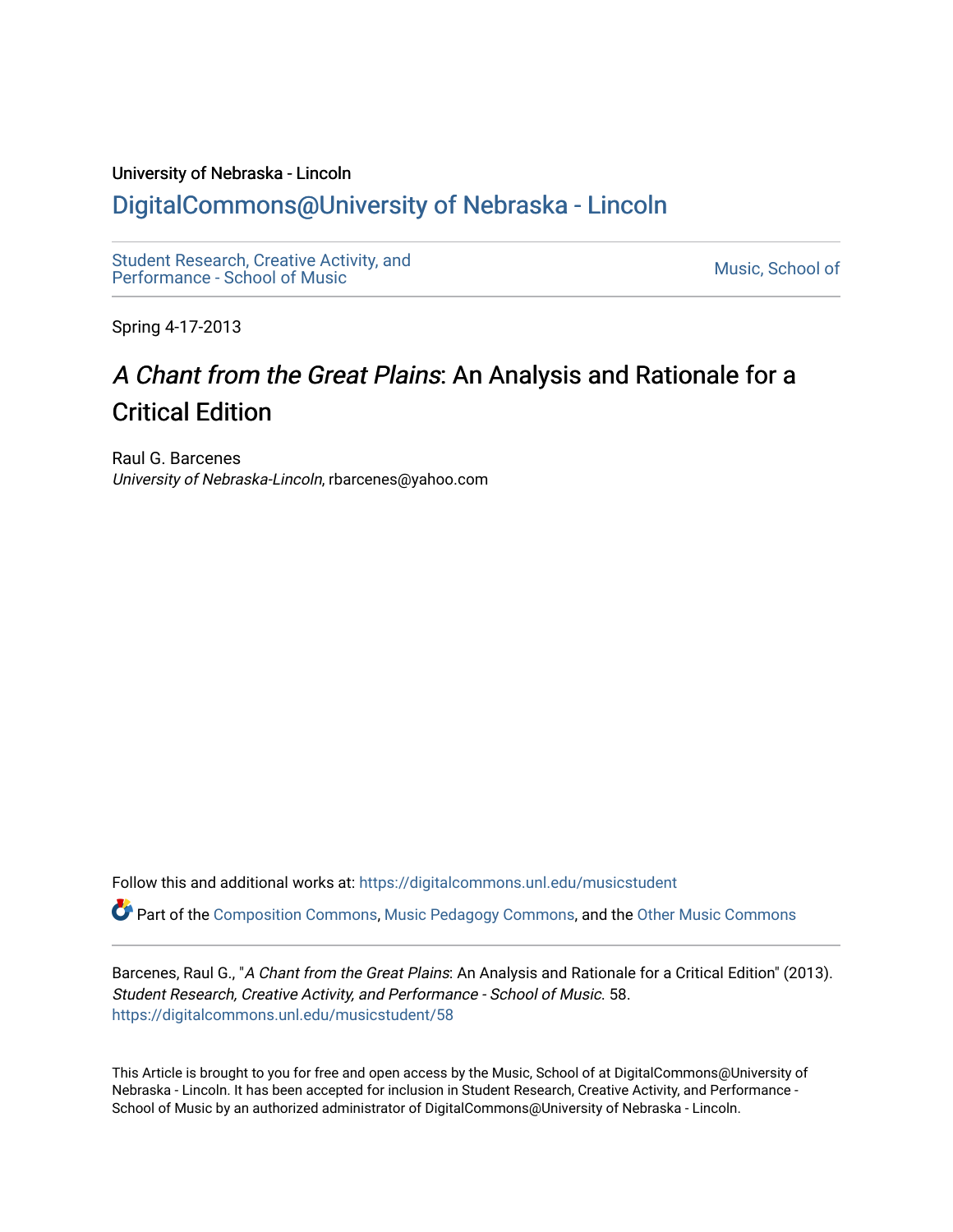# *A CHANT FROM THE GREAT PLAINS*: AN ANALYSIS AND RATIONALE FOR A CRITICAL EDITION

by

Raul G. Barcenes

## A DOCTORAL DOCUMENT

Presented to the Faculty of

The Graduate College at the University of Nebraska

In Partial Fulfillment of Requirements

For the Degree of Doctor of Musical Arts

Major: Music

Under the Supervision of Professor Carolyn Barber

Lincoln, Nebraska

May, 2013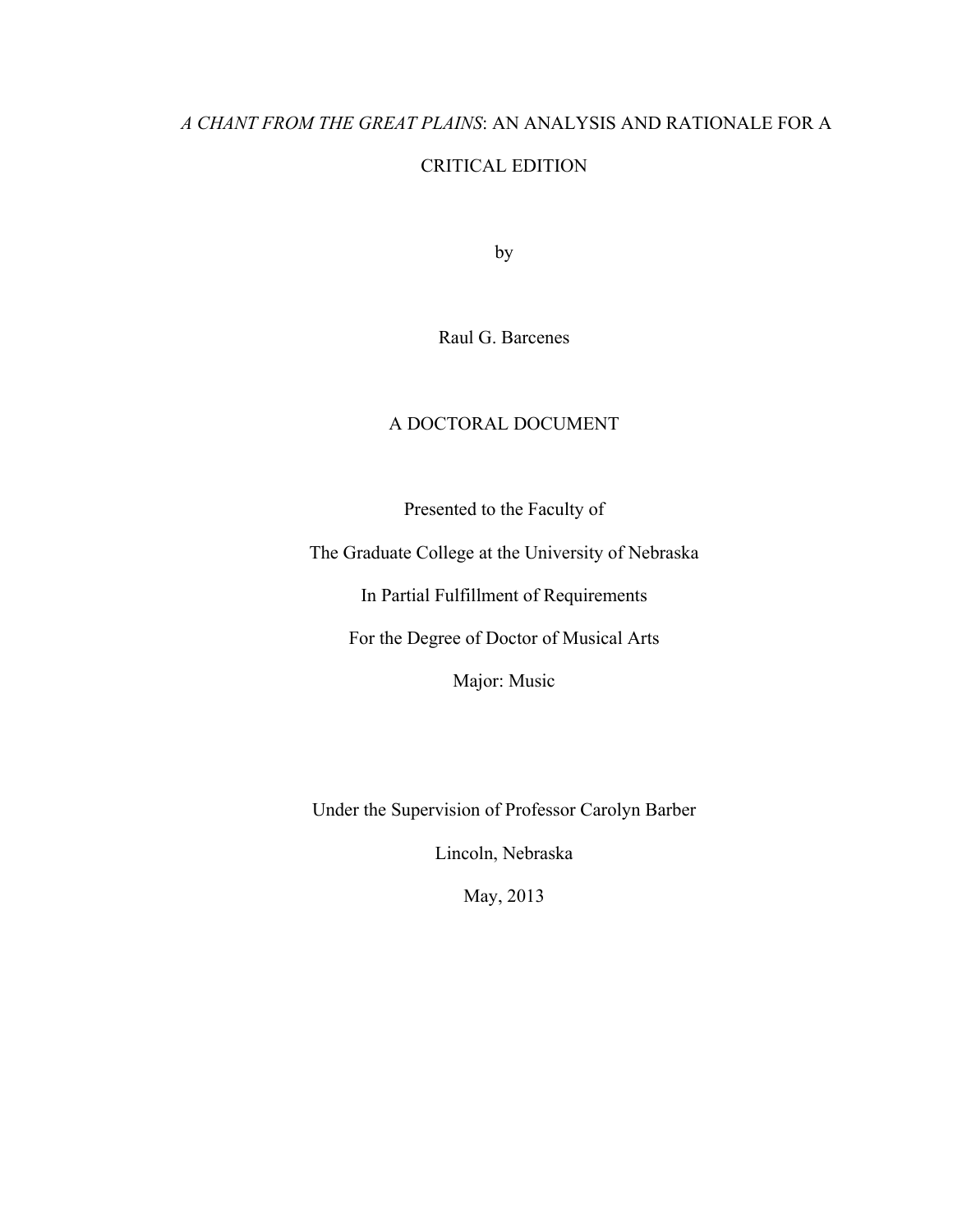# *A CHANT FROM THE GREAT PLAINS*: AN ANALYSIS AND RATIONALE FOR A CRITICAL EDITION

Raul Guadalupe Barcenes, D.M.A.

University of Nebraska, 2013

Adviser: Carolyn Barber

This document explores *A Chant from the Great Plains* by Carl Busch. As the winner of American bandmaster Edwin Franko Goldman's composition contest in 1919, this work helped launch the tradition of commissioning upon which the repertoire of the modern concert band medium relies. Inexplicably, Busch's piece fell into obscurity and has become so rare that the primary researcher on Carl Busch, Dr. Donald Lowe, was not able to view any of the music while compiling his research with the exception of citations and articles. This document provides a rationale for the revival of the work in both scholarship and performances. Its origins were explored, as well as its historical significance and compositional craft. This document also provides a suggested instrumentation for performance, as well as a formal analysis of the work. Recommendations were also made for the creation of a critical edition for the modern wind band.

*A Chant from the Great Plains* helped begin the trend of accomplished composers viewing the wind band as a musically viable medium in the twentieth century. The historical and professional importance of this work warrants further study and the potential creation of a new critical edition.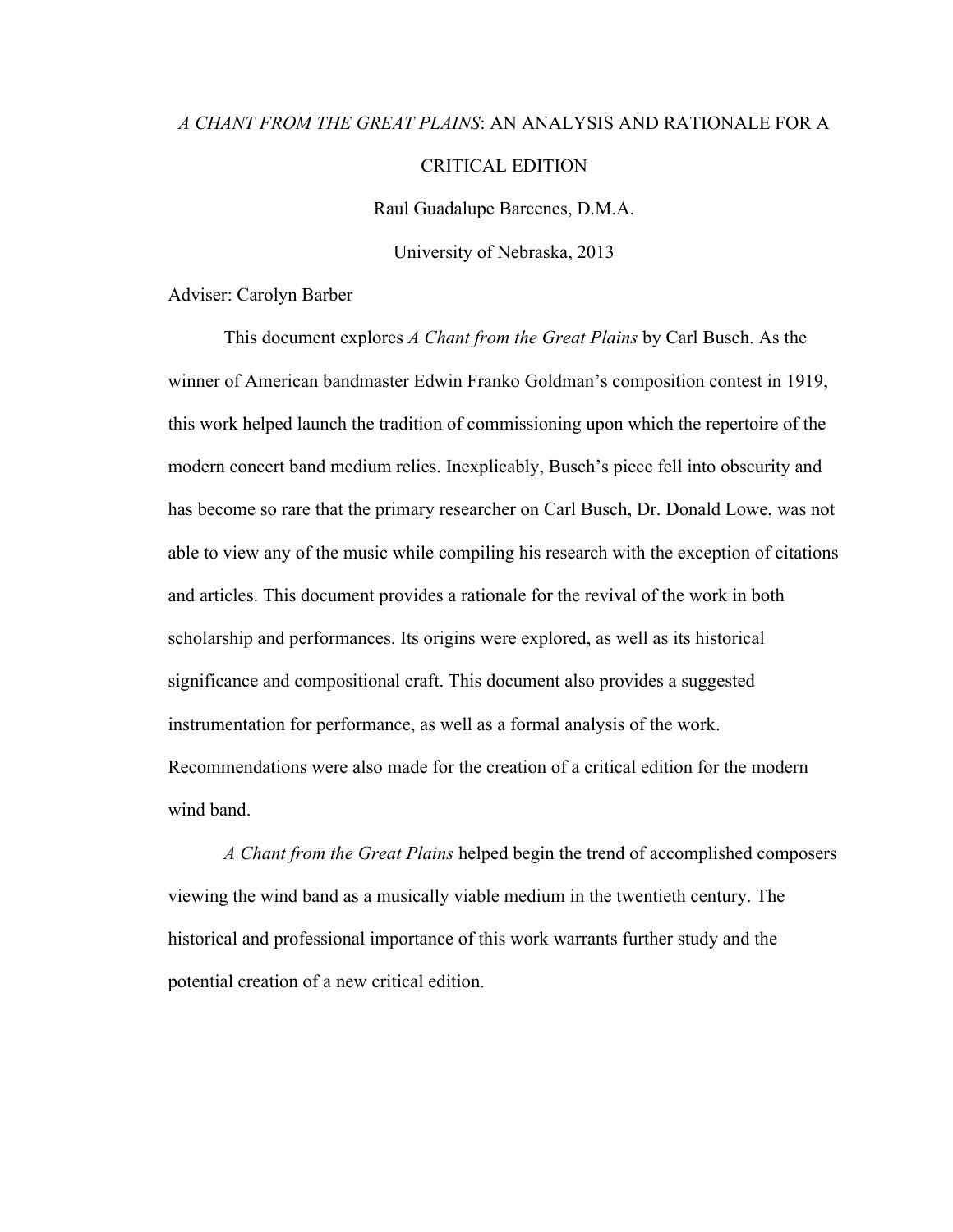#### **Acknowledgements**

First, I would like to thank my committee for all their work in dealing with me for the past four years. Thank you Drs. Bob Woody, Therees Hibbard, and Kwakuitl Lynn Dreher for all you have done in providing council in various aspects of my life, which may not have always been academic. Dr. Carolyn Barber, thank you for all your help and even though I aggravated frequently, you did always did your best to encourage me even when I couldn't figure it out. Thank you for sticking with me.

I would also like to thank the numerous graduate assistants I have had the pleasure of working with. Zach Hartley, Ray Brown, Chuck Maguire, Veronica Villegas-DeLaRiva, Jenn Forleo, Jeremy Cardamone, Richard Brunson, and Cliff Towner have all been there to provide numerous help in my academic journey, and I will not forget it. Also, thank you to Mrs. Sandra Smith at Waller Junior High School for your help in keeping me sane while trying to prepare this document. Also to Mr. Jonathan Hooper, Prof. Jonathan Good, Dr. Daryn Obrecht and Maestro Takayoshi Suzuki for being outstanding professional mentors and friends for the past few years. I have to give a special shout out to Mr. Eric Chrostoski, who without his assistance the past two years I would have been horribly inconvenienced. Thanks Chrusty.

Professional acknowledgements for those offering assistance in interviews and research are Dr. Donald Lowe, the true expert of Carl Busch who I was fortunate enough to help complete a part of his research. I would also like to thank Dr. Chris Wiljhelm, the last conductor of the Goldman Band, for voluntarily reading my document and offer much needed assistance. I would like to also extend my gratitude to Dr. Kyle Kindred for his invaluable assistance in editing the analysis section and providing some valuable insight of which I needed some extra help.

I also need to acknowledge the University of Nebraska-Lincoln's band staff, Doug Bush, Tony Falcone, Rose Johnson and Jan Deaton. They were very helpful getting me through the past few years. Also, the students at the University of Nebraska-Lincoln and Waller ISD have been a great family for me and inspired me to complete this document.

Finally, to my parents, Maria and Luis Barcenes who have supplied numerous instruments, cash, support, and various other things that have kept me alive for the past 30 years. Without your help, this would have been impossible. Thank you.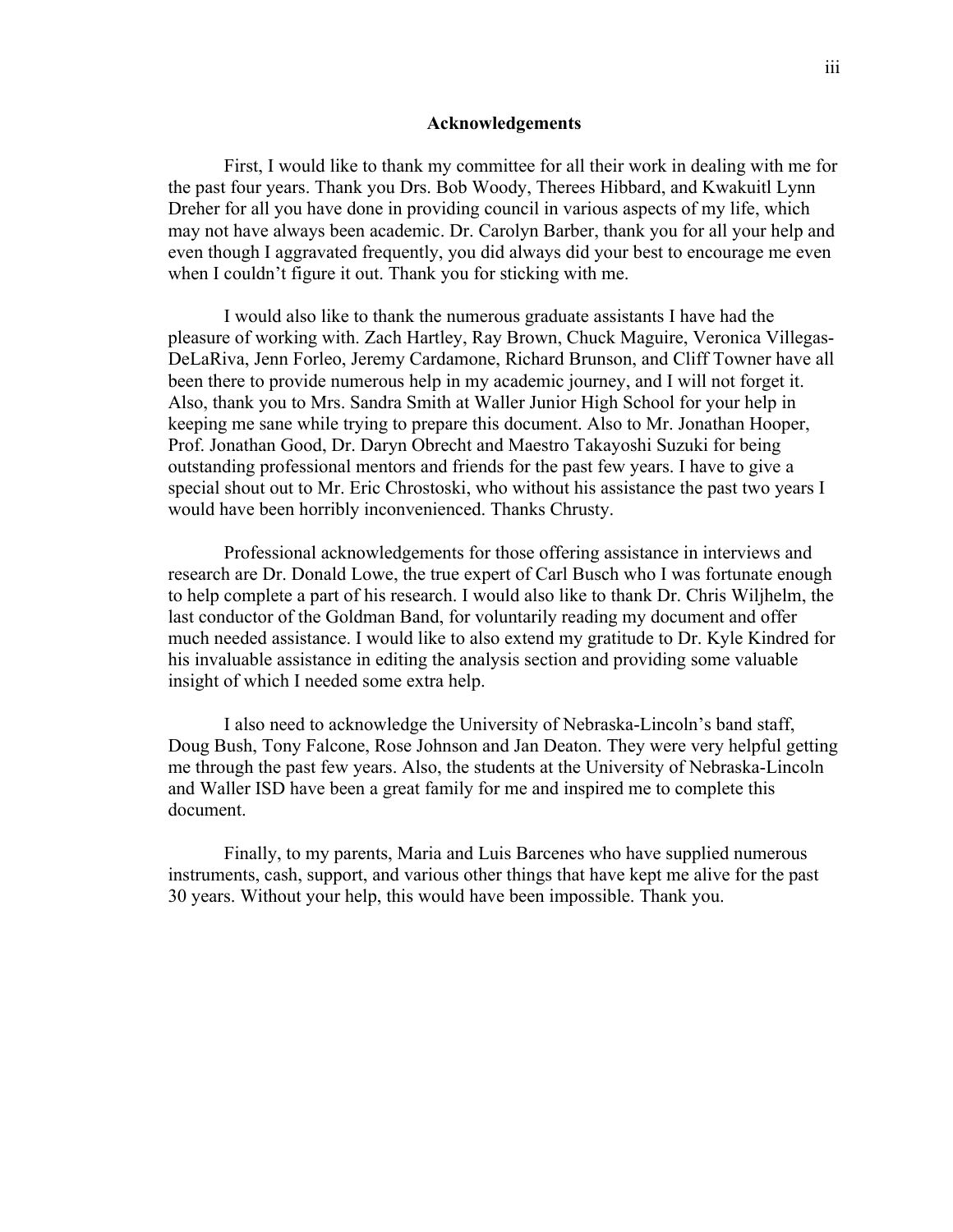## **Table of Contents**

| 1)                                                                                    |  |
|---------------------------------------------------------------------------------------|--|
|                                                                                       |  |
| Chapter 3 Investigation of the Source Material of A Chant from the Great Plains12     |  |
| Source Material-Alice Fletcher's A Study of Omaha Indian Music12<br>1)                |  |
| 2)                                                                                    |  |
|                                                                                       |  |
| Chapter 4 A Need for a Critical Edition of A Chant from the Great Plains36            |  |
|                                                                                       |  |
| 2)                                                                                    |  |
| The necessity of creating a critical edition of A Chant from the Great Plains41<br>3) |  |
| 4)                                                                                    |  |
| 5)                                                                                    |  |
|                                                                                       |  |
| Appendix "A Chant from the Great Plains by Carl Bush"-"Etude" magazine50              |  |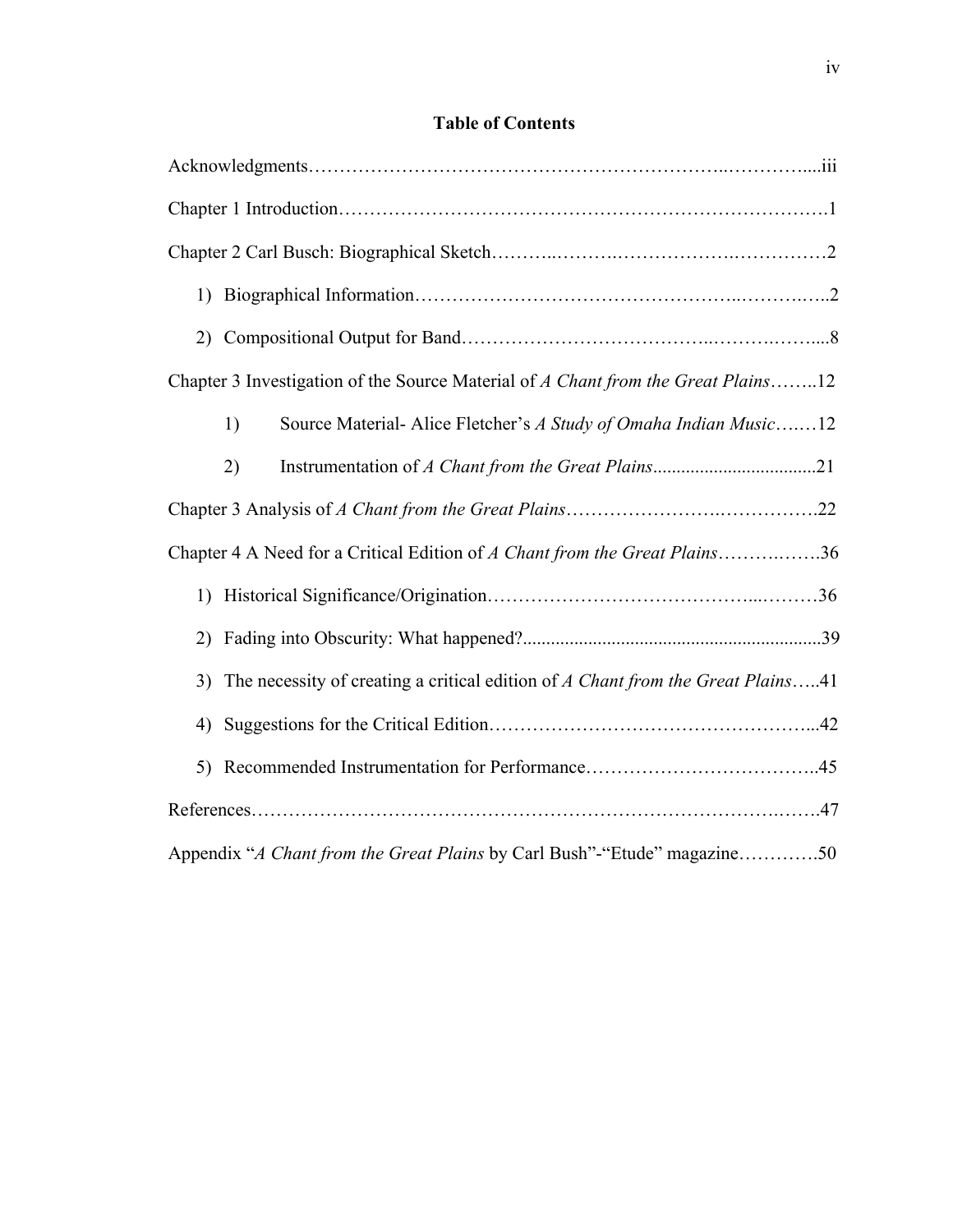## CHAPTER ONE

## INTRODUCTION

As the winner of American bandmaster Edwin Franko Goldman's composition contest in 1919, *A Chant from the Great Plains* helped launch the tradition of commissioning upon which many staples of the modern concert band repertoire originates. This work was quite popular in the 1920s and was selected as the required work for the 1929 National Band Contest. Inexplicably, this work fell into obscurity and has become so rare that the primary researcher on Carl Busch, Dr. Donald Lowe, was not able to view any of the music while compiling his research with the exception of citations and articles.

Carl Busch was a well-respected musician in his time. The following chapter will detail many of his accomplishments and it should be emphasized that he was an important figure in the history of the wind band. Mr. Busch's contributions to the wind band, with regard to both this work and his service is vast and has had long lasting effects which are still present.

Although *A Chant from the Great Plains* has not been performed in the past 60 years, the composition warrants study due to its historical significance. This document will present an informed perspective on this work and its composer with the intent of assisting future performances of the work.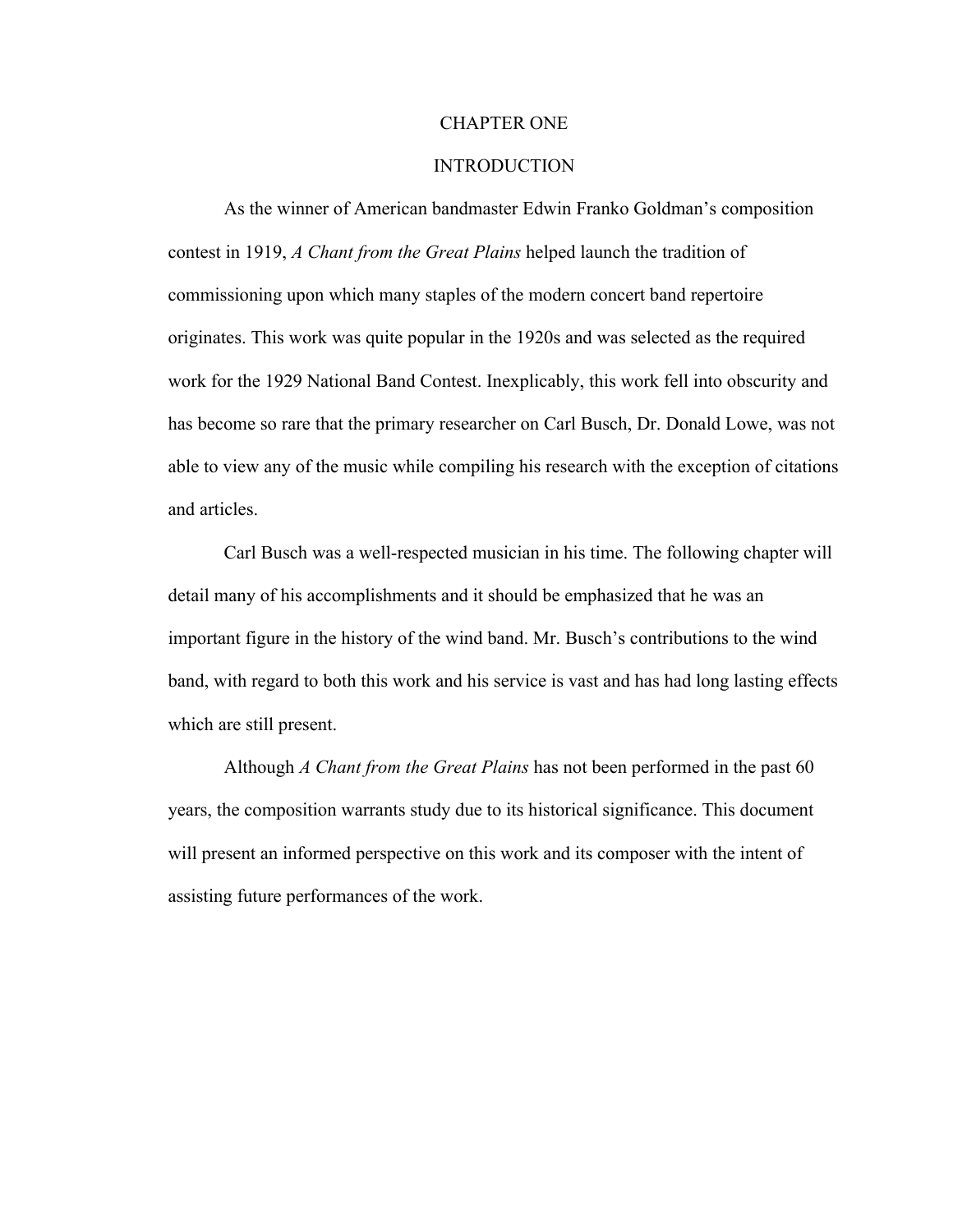## CHAPTER TWO CARL BUSCH: BIOGRAPHICAL SKETCH

#### **Biographical Information**

Carl Busch (1862-1943) was born in Bjerre, Denmark to Ida Sophie Feller Busch (1826-1886) and George Ludwig Busch (1826-1886), a lawyer who maintained a private practice and also served as a district attorney with the county court in Bjerre.<sup>1</sup> Although Carl studied piano, flute, violin, and cello in his youth, he was encouraged by his father to gain employment in an area that would lead him toward a career in the law profession. At the age of fourteen, he finished his schooling in Horsens (a town in Denmark) and worked as a clerk in the county and police courts of Bjerre.<sup>2</sup> After working for four years, he was admitted to the University of Copenhagen to study law, but withdrew from school that year to work at a bank in Aarhus, Denmark. He became dissatisfied with that career and eventually persuaded his father to allow him to return to Copenhagen to formally study music at the Royal Conservatory in 1882.

Busch studied piano and violin extensively while enrolled in the Royal Conservatory, and participated as a performer in musical ensembles such as the Philharmonic Orchestra, the Royal Opera House Orchestra, Tivoli Orchestra, and the Musikverein. However, due to a wrist injury he was forced to stop playing and was encouraged to focus on composition. It was in composing that Busch found his true calling. He stated that " . . .I realized that I could never be a virtuoso. A boy younger than myself came to play at the school and when I heard the brilliancy of his performance, I

 <sup>1</sup> Lowe, Donald L. "Sir Carl Busch: His Life and Work as a Teacher, Conductor, and Composer." DMA diss., University of Missouri-Kansas City, 1972

 $^2$  Mildred Howard Barney, notes of personal interview with Carl Busch, April 19, 1942, in "Sir Carl Busch," manuscript, University of Missouri-Kansas City (UMKC) Library, Snyder Collection of Americana, 10.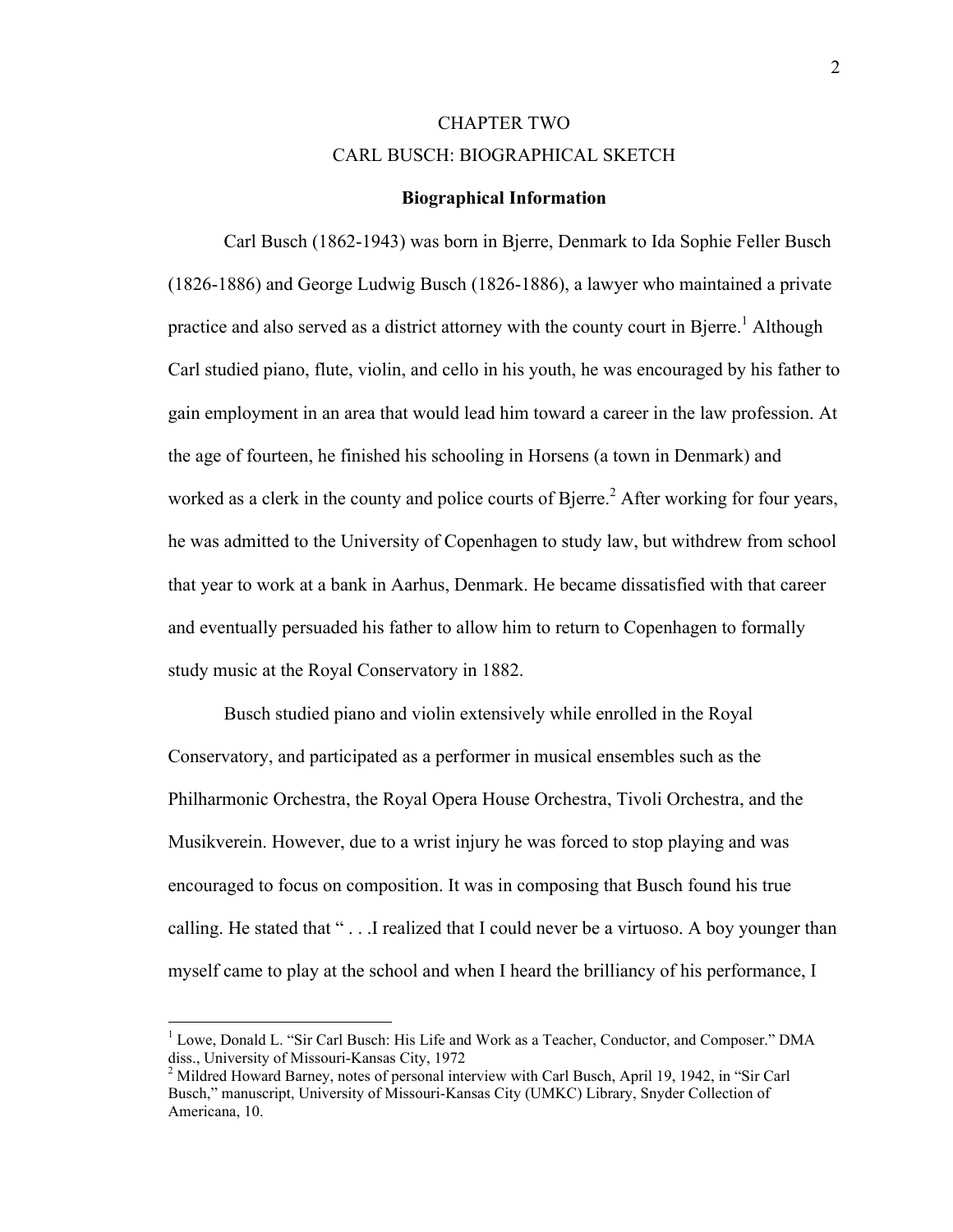knew that great violinists were especially gifted and must begin very early to master the technique of the instruments. Anyway, I loved composing better.<sup>33</sup>

After graduating from the Royal Conservatory of Copenhagen in 1885, Busch attended the Brussels Conservatory for a year and then migrated to Paris, France where he earned his living by playing in orchestras and working as a copyist. While performing in Paris, he found lodging in the home of an Alsatian woman who was an acquaintance of the well-known French composer and conductor Benjamin Goddard (1849-1895). <sup>4</sup> He became a student of Goddard and was invited to play in his orchestra, allowing Busch to meet popular musicians such as Anton Rubenstein, Camille Saint-Säens, and Charles Gounod<sup>5</sup>

It was during this time that Busch became interested in the wind band. He worked as a copyist to La Musique de la Garde Républicaine (Band of the Republican Guard) and arranged music for amateur bands in France.<sup>6</sup> This is where he first had the opportunity to listen to bands, as well as to hear instruments that were unconventional to the traditional orchestra, such as bass clarinet, alto clarinet, and various kinds of saxophones. Busch would later reconcile his experiences with the French bands with those of the American bands, specifically those involving Patrick Gilmore. Combining these two styles provided a template that Busch would use to write his wind band compositions.

When he returned to Copenhagen, he learned that Thyge Søggard, a former Copenhagen music publisher and the Danish Vice Consul in Kansas City, Missouri, was interested in acquiring an artistic ensemble for Kansas City. Busch had inherited this

 $\frac{3}{3}$  Corl Dycels interview published in <sup>3</sup> Carl Busch interview published in the <u>Kansas City Times</u>, March 29, 1937<br><sup>4</sup> Pernou 11

 $<sup>4</sup>$  Barney, 11</sup>

<sup>5</sup> Lowe, "Sir Carl Busch", 7

<sup>&</sup>lt;sup>6</sup> Carl Busch, "A Chant from the Great Plains—A Symphonic Episode," Etude XLVII (February, 1929), 105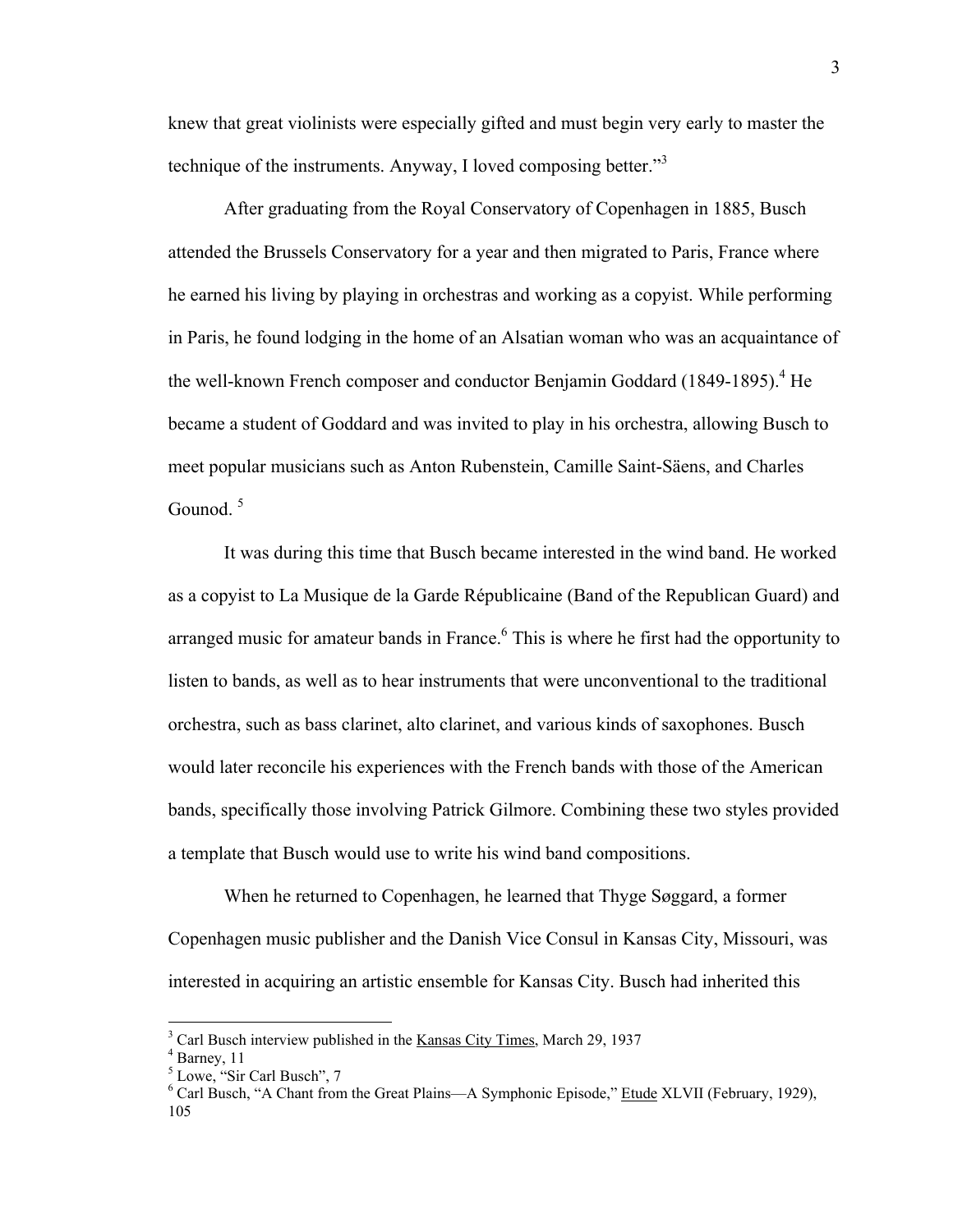opportunity when it was passed over by Søggard's nephew, a former musician who had performed with Busch. Busch, along with three other members of the Royal Opera Orchestra, formed the Gade Quartet, named in honor of their teacher Niels Gade.<sup>7</sup>

The Gade Quartet arrived in Kansas City in 1887 and found a city that hungered for a more enriched arts culture. The quartet initially received many opportunities to perform, but because of lack of pay and their reluctance to assimilate to American culture, they eventually disbanded at Busch's request. This freedom forced him to adapt to the culture of his new country. $8$  This also gave him the opportunity to focus on teaching, composing, and conducting in Kansas City. He developed a very skilled class of string and music theory students, eventually forming a string orchestra known as the High School Orchestra.<sup>9</sup> It was also at this time that he met Sallie Smith, who he married in 1888. He served as conductor of the Kansas City Orchestral and Choral Societies from 1891 to 1894, and the Apollo Club Male Chorus from 1893 to 1895.10

Busch's reputation as a teacher grew immensely and attracted numerous musicians throughout the Midwest. Some of his notable students were renowned chorale composer William Dawson, sought after composer Leith Stevens, and Broadway legend Robert Russell Bennett, all of whom studied privately with him. These three students each enjoyed success in their own right in composition and orchestration (the subjects Busch taught). Robert Russell Bennett, who was a well-known composer and orchestrator in a variety of media (including band), credits Busch as a solid fundamental teacher, stating that "as a teacher Sir Carl was very thorough and preached the gospel of the old

<sup>&</sup>lt;sup>7</sup> Personal papers of Carl Busch, The Royal Library, Copenhagen, Denmark, Busch Collection, as cited in Lowe "Sir Carl Busch", 8

 $8$  Barney, 13-14

 $^8$  Barney, 13-14<br> $^9$  Lowe, "Sir Carl Busch", 18

 $10$  Ibid, 20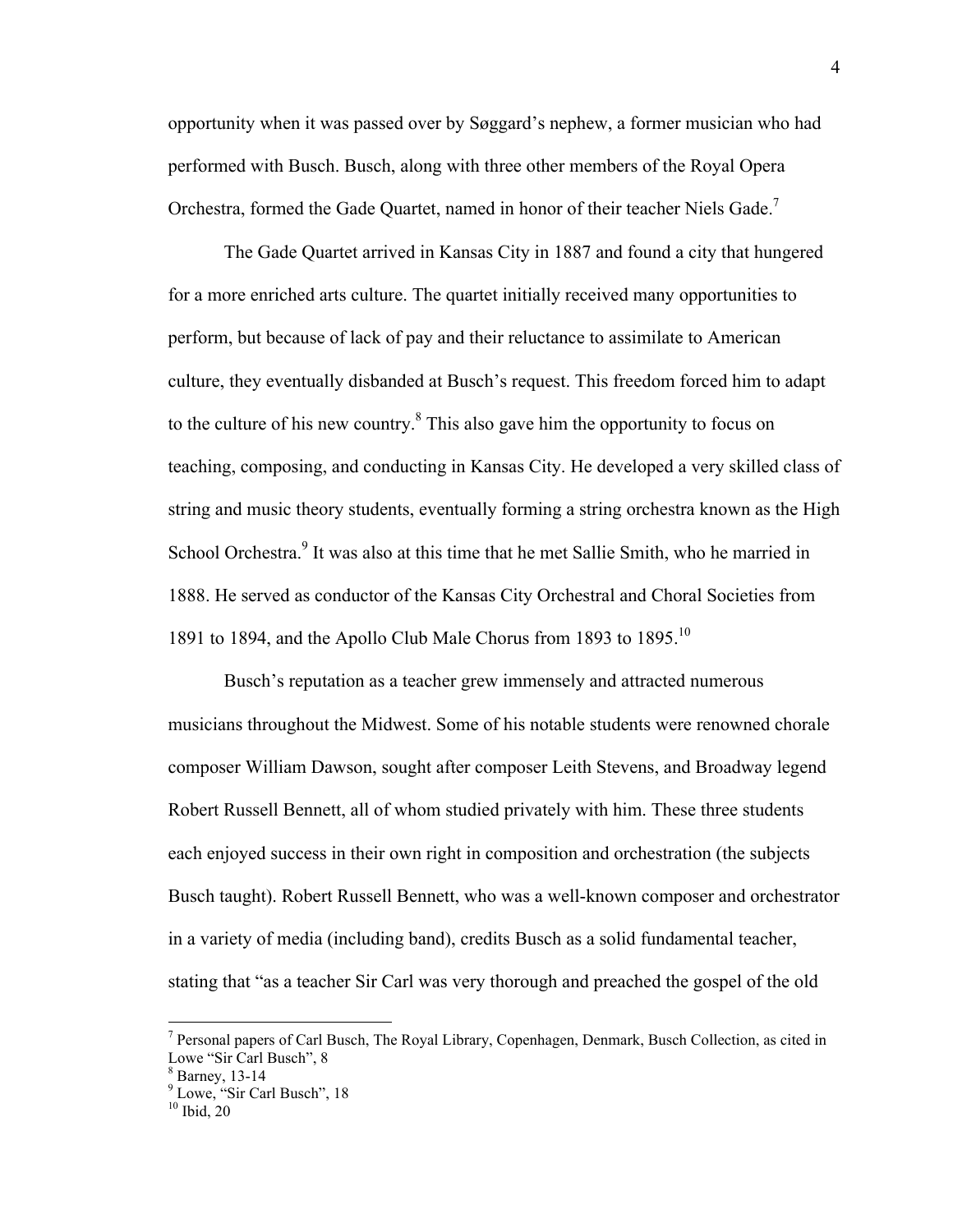fundamental rules. When you studied with him, you could say you had studied harmony, counterpoint, and fugue without blushing."<sup>11</sup>

After a brief sabbatical to study in Europe with composer Englbert Humperdinck from late 1905 to early 1906, he returned to Kansas City. Upon his return, rumors were circulating about the creation of a new orchestra in Kansas City with Busch leading it. Although this did not materialize until 1911, Busch devoted much of his time to promote his future group by organizing and conducting several ad hoc concerts that featured his orchestral compositions.<sup>12</sup>

Although it would seem that the people of Kansas City created a symphony orchestra for altruistic reasons, it was primarily due to a fear among Kansas City's musical leaders that Busch would emigrate to Berlin. To prevent this, a cohort of musicians and businesspeople raised the necessary funds, securing a permanent and stable orchestra for Kansas City. This was the last permanent conductorship that Busch held—the upcoming war (World War I) and its effects on the economy forced the organization to dissolve at the end of the 1917-1918 season.<sup>13</sup>

Although the dissolution of the orchestra was unfortunate, it provided an opportunity for Busch to focus on composing and guest conducting. He completed several works during this time period, including *A Chant from the Great Plains*. He spent the summer months in other locations, which included Cape Cod, the Ozarks, and Michigan. On these sojourns, he would relax and compose. In Michigan, he had his own

 $^{11}$  Ibid, 271<br> $^{12}$  Ibid, 32

 $13$  Ibid, 43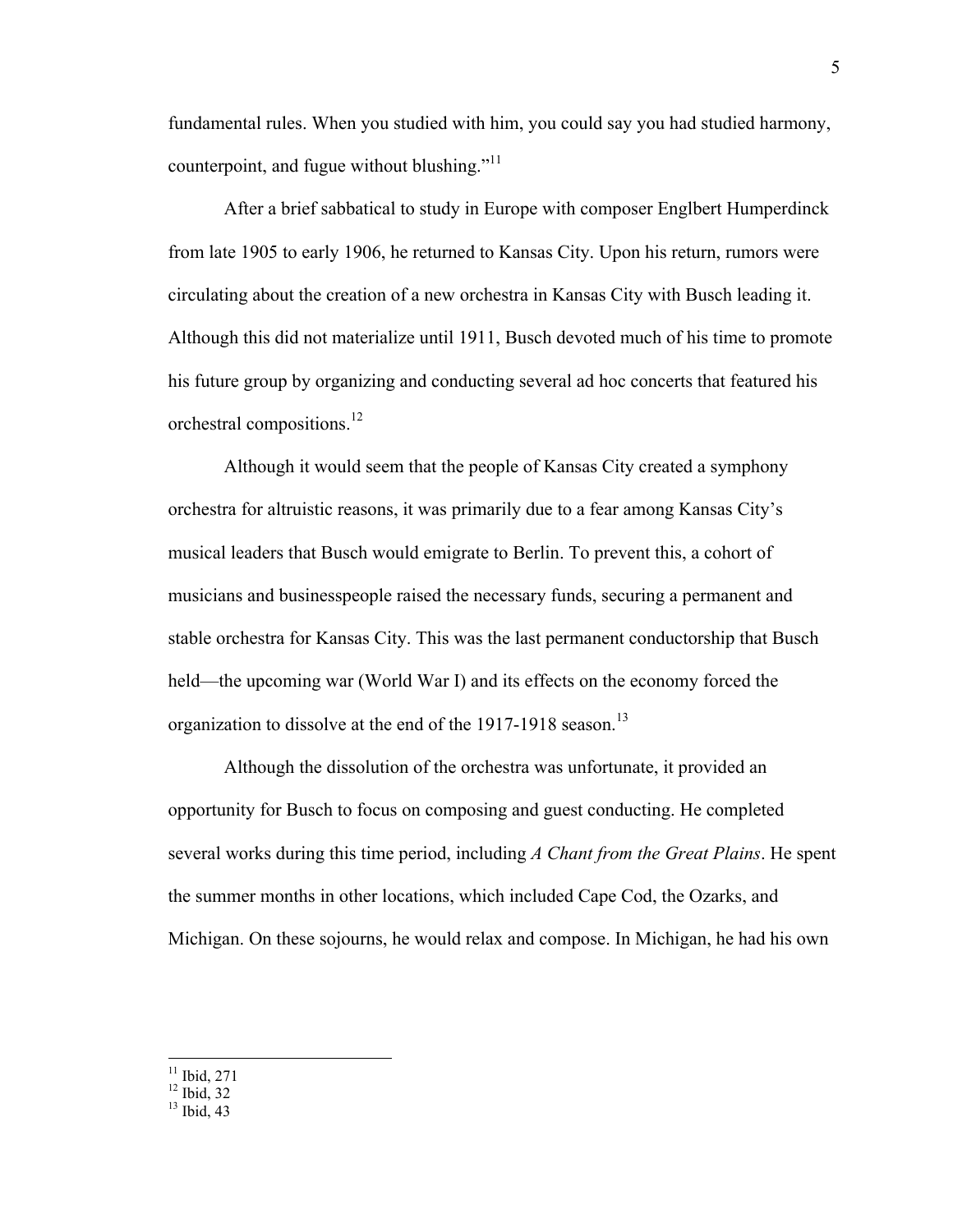room in Battle Creek at the residence of former violin student (nèe Phebe Brooks), where he had ample opportunity to focus on composition or other hobbies.<sup>14</sup>

In 1924, Busch began a career in college teaching, which lasted for the next fourteen years. He served on the faculty of the Chicago Musical College Summer Master School from 1924 to 1926, and joined the faculty of Brigham Young University (BYU) and the University of Notre Dame in 1927. He continued to teach at BYU every summer until 1938. During the winter months from 1927 through 1935, he taught at the Kansas City-Horner Conservatory and served a joint appointment at The University of Kansas City from 1933 to 1935.  $15$ 

Busch had a great influence on public school music education. For example, he was a member of the original cohort of musicians who donated their time to help the National Music Camp at Interlochen, Michigan.<sup>16</sup> Many of his compositions were performed at the National Music Camp. Busch believed that the work in this camp was extremely important in the improvement of the quality of music in America, stating that the influence "their work has upon our educational system and upon the communities from whence they come is the thing which will be more lasting."<sup>17</sup> He also served as an adjudicator for many school music festivals, most notably the 1929 National Band Contest in Denver, Colorado. His assigned division was the Class A Band for whom the required work was his first band composition, *A Chant for the Great Plains*. The finale of

 $16$  Ibid, 53

 $14$  Ibid, 45

 $^{15}$  Ibid, 53

 $17$  The Overture, 1930, 43.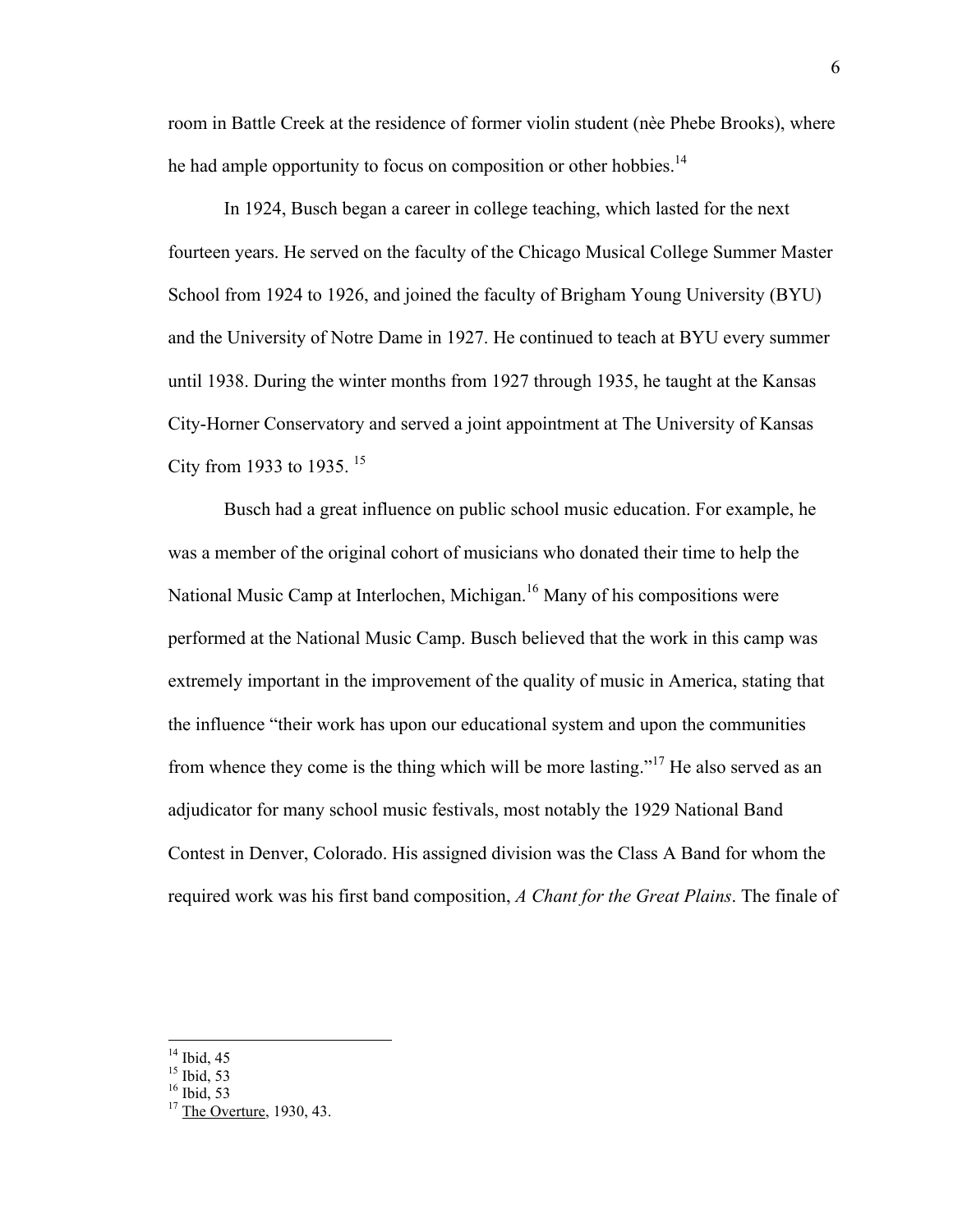the contest involved a massed band comprising nearly 500 musicians conducted by Busch. 18

Despite earlier successes, the later part of his life was not pleasant. Due to his declining health and the Great Depression, he and his wife could not maintain their house, nor could they sell it without taking a great loss on the property. After his wife's death in 1939, their assets were sold off and he moved briefly to Battle Creek, Michigan for a six-month retreat. He moved back to Kansas City, and resided in an apartment complex until his death in 1943. Due to his health failures, he was no longer able to play large instruments, and instead composed and played the recorder. He spent his remaining time doing arts and crafts, including flower pressing and compiling scrapbooks about the upcoming war (World War II). He still collaborated with many musicians, although it was more in the manner of a consultant. After an attack of influenza, Busch died on December 19, 1943. Three flags were presented at his funeral (Norway, Denmark, and the United States). In honor of Busch, the Kansas City Philharmonic performed three of his works as a memoriam on December 28, 1943.

His reputation as a conductor, musician, and teacher led to several honors. He was inducted as an honorary member of the national music fraternity Phi Mu Alpha Sinfonia, designated a Knight of the Order of Dannebrog by King Christian X of Denmark<sup>19</sup>, and was immortalized in a life-sized sculpture that was displayed at the J. W. Jenkins Music Company. He was awarded the Order of St. Olaf for his exceptional merit as a person "who by their life, endeavors and achievements, have contributed to the greatness of

<sup>&</sup>lt;sup>18</sup> Carl Busch, letter to Mrs. B. S. Eppes, May 26, 1929, Eppes Collection

 $19$  In 1912, this Danish order was originally designated for exceptional service. King Frederick VI later amended it in 1812 to include those that have achieved prominence in arts and science.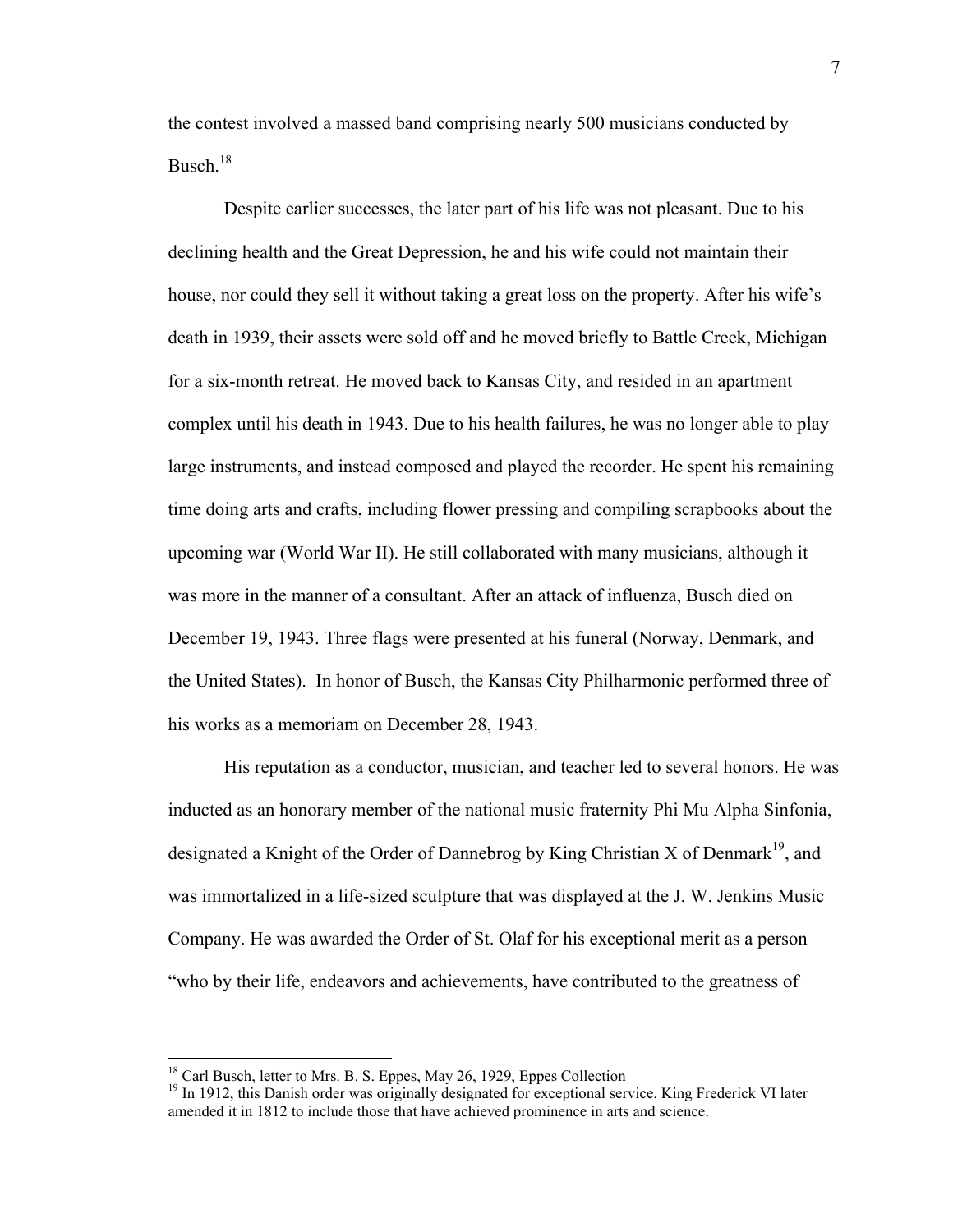Norway."<sup>20</sup> He was elected, along with Percy Grainger, an honorary life member of the American Bandmasters Association. At the time of this honor, only John Philip Sousa had achieved such recognition.

## **Compositional Output for Band**

Carl Busch did not write for the band medium in the beginning of his career. His band experience was initiated by his participation as an arranger while studying with Goddard in Paris in his younger years, and saturating himself in the rich band culture that existed in Paris in the late 1800s. This opportunity to arrange for the bands of Paris gave him the opportunity to learn the intricacies of writing for winds, which he eventually came to use in the latter part of his compositional career.

This immersion was just one part of the equation that led to his interest in writing for bands. The opportunity to arrange for bands (such as the *Republican Guard Band* of Paris) helped Busch develop a skill for orchestration and the ability to score skillfully for winds. The other part of it was the observation of Patrick Gilmore's band while living in Kansas City. Gilmore remained in Kansas City for an extended period, allowing Busch ample time to repeatedly listen to his ensemble. Busch learned a great deal about the American wind band from observing these concerts, including possibilities and practices related to instrumentation. He stated that "as I listened daily to Gilmore's concerts, it dawned on me that the concert band could be raised to a position where it would leave a truly artistic impression, granting certain eliminations in program making, stronger

<sup>&</sup>lt;sup>20</sup> Dr. E. Lie Heidenreich, letter of Olaf Bernts, Royal Norwegian Consulate, Chicago, Illinois, February 24, 1924, Boorse Collection. Quoted in Lowe, "Sir Carl Busch", 50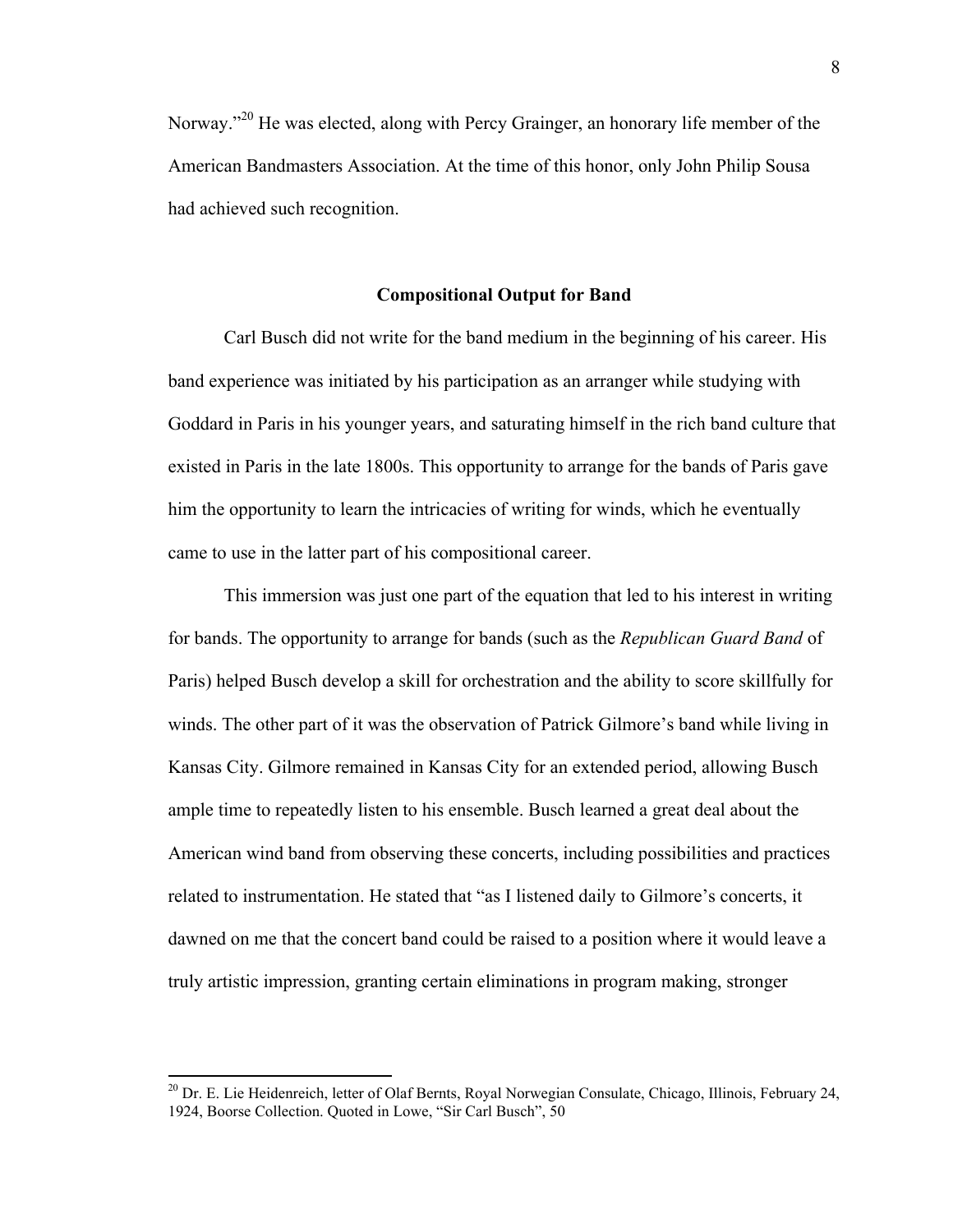representation of the various choirs, more refinement in instrumentation, together with worth-while original band compositions."<sup>21</sup>

The initial sketches of *A Chant from the Great Plains* were developed ten years prior to its completion in 1919. A fire destroyed the original version, and what exists is a remembering of the material that was lost. It is unclear whether these sketches were originally written for band or if they were preliminary harmonic and melodic sketches not yet assigned to a medium. All that is known is that he developed the idea for an outdoor pageant illustrating early life in the American west, and sought to collect material that would serve as source material for the work.<sup>22</sup>

*A Chant from the Great Plains* enjoyed much success with public school bands, and was chosen as the required selection for the Class A division of the 1929 National Band Contest in Denver, Colorado. Busch adjudicated this contest, and was intrigued by the high school band experience. In 1928, he was a member of the original group of musicians who donated their time and services to assist Joseph Maddy in the National Music Camp at Interlochen, Michigan. The National Music Camp at Interlochen is still in existence today (known as the Interlochen Center for the Arts) and continues to be popular in attracting young musicians from around the world to engage in an intensive study of the arts. This camp was created as a means to foster interest in school music by providing an environment that would allow a large group of high school students from across the country to play together<sup>23</sup>. This also gave Busch ample opportunity to have a regular ensemble play his compositions. He assisted in the camp every summer from

<sup>&</sup>lt;sup>21</sup> Carl Busch, "My Impression of the Concert Band as a Medium for Artistic Expression, Etude, L (July, 1932), 478

 $^{22}$  Ibid, 478

<sup>23</sup> Keene, James A. *A History of Music Education in the United States, 2d ed*. (Centennial, CO: Glenridge Publishing, Ltd.), 312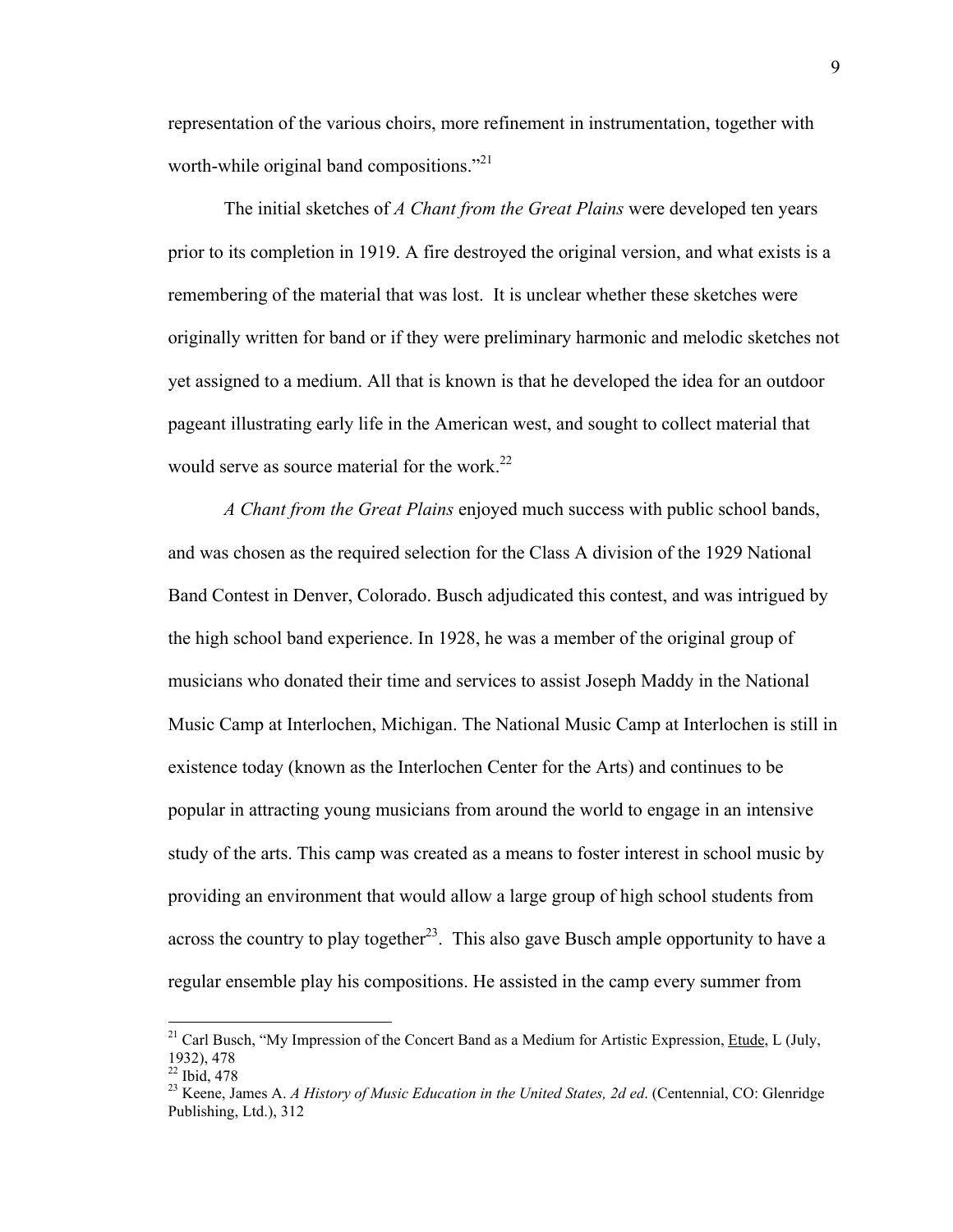1928 to 1932 and again in 1934.<sup>24</sup> This camp was integral in the formalization of instrumental music in the public school curriculum, and Busch's compositions were part of the repertoire being performed.

The rise in the school band movement following the end of World War I originated in part from the need to employ bandsmen who had been in the service.<sup>25</sup> The explosion of public school music necessitated that more music be written to meet this growing need. This necessity was the reason Busch composed exclusively for winds until his death in 1943. It is also possible that winning the first Edwin Goldman Composition contest for original wind band works in 1920 motivated him to continue to write for band, which led to numerous compositions in his later years  $(1930-1943)$ . <sup>26</sup>

His association with the American Bandmasters Association (ABA) was also a vital resource that allowed his music to be performed at annual conventions and provided great exposure to the wind band community.<sup>27</sup> He was inducted as an honorary life member with Percy Grainger in 1932, and was invited numerous times to conventions to hear his works performed. Even when he financially was unable to afford traveling to the conventions, the ABA was willing to fund his travel to participate in the festivities, which often meant conducting his works in the performances.<sup>28</sup>

Busch completed nearly 30 works for winds, although five could be classified appropriately as band works<sup>29</sup>. In 1930, he composed *Suite for Band* in four movements

<sup>&</sup>lt;sup>24</sup> Lowe, "Sir Carl Busch", 56<br><sup>25</sup> *A History of the Wind Band by* Dr. Stephen L. Rhodes.

<sup>&</sup>lt;http://www.lipscomb.edu/windbandhistory/RhodesWindBand\_09\_AmericanSchoolBand.htm>  $26$  Ibid, 250

<sup>27</sup> Ibid, 254

 $28$  Ibid, 59

 $29$  Although the sources note some of these as wind ensemble works, it is not based on the wind ensemble model as conceived by Frederick Fennell. Much of the works noted as wind works are actually small chamber works such as trumpet trios and solo instrument works.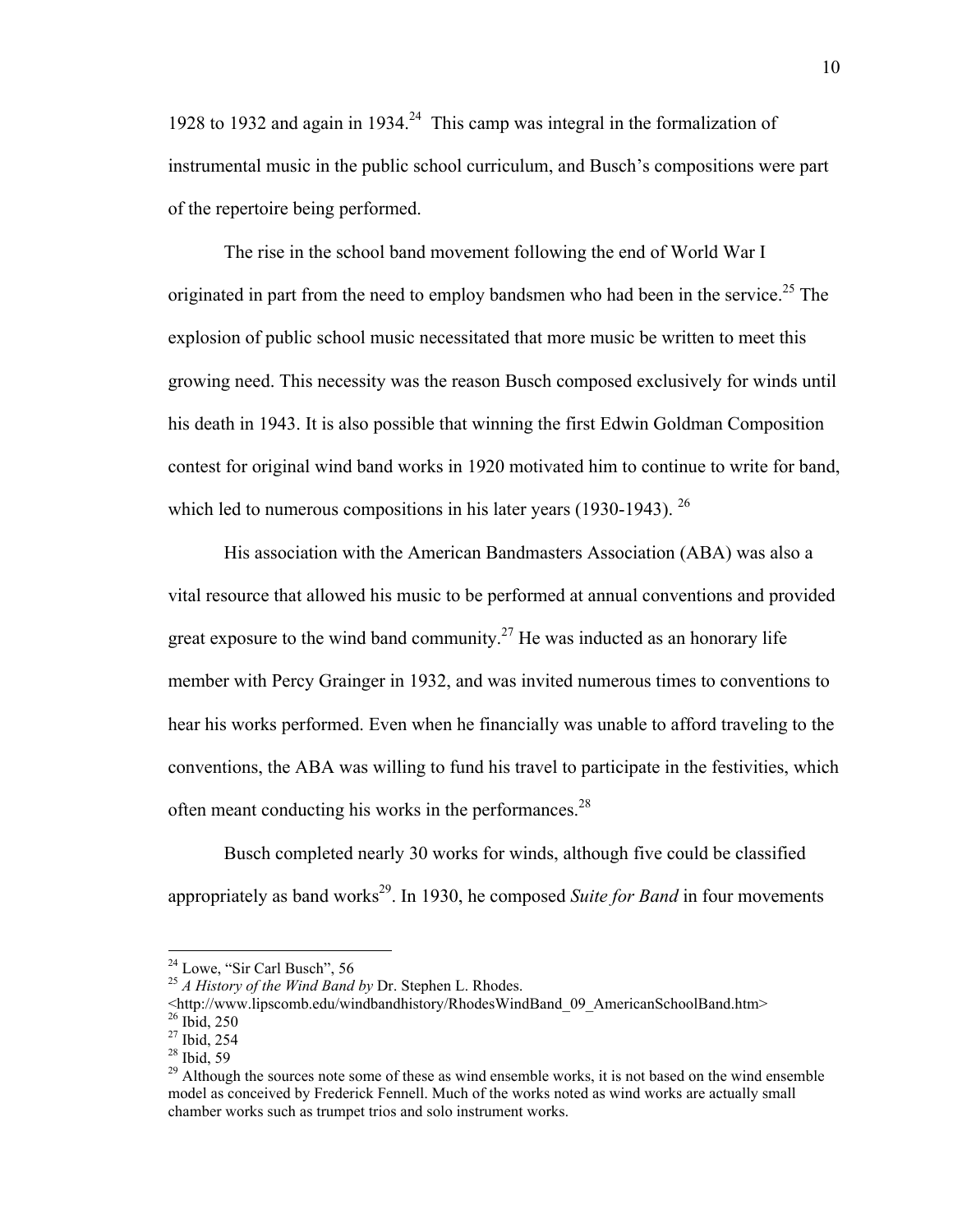("Rustic", "Chippewa Lament", "A Tale", and "Festive"), which was dedicated to Joseph Maddy and performed at the National Music Camp on August 10, 1930. In 1932, "Rustic" and "Chippewa Lament" were extracted and published as two separate compositions. He composed a march for the music camp in 1930 entitled *Spirit of Interlochen*, and earlier that year in April, premiered *Prelude for Band*. He also wrote a work for band and chorus entitled *Hymn and Processional*, which included themes taken from his cantata *Liberty Memorial Ode*. 30

It should be noted that many of Busch's compositions were intended as pedagogical pieces for private students or as works to be performed by the student organizations, such as Interlochen or public schools.<sup>31</sup> Many of Busch's compositions were composed with the intent of musically sustaining the increasing number of music students (in both choral, orchestral, band, and solo/chamber area) in the 1920s and 1930s. Many of his small ensemble works were performed regularly throughout the country, and in 1939 he was notified that four of his works had been selected for the 1940 contest list published by the National School Band Association.<sup>32</sup> The evidence is clear that Carl Busch contributed not only pedagogically but musically to the growth of music education in its earlier forms.

 30 Ibid, 256

<sup>31</sup> Lowe, Donald. "Carl Busch: Danish-American Music Educator". *Journal of Research in Music Education* 31:2 (Summer 1983). 89<sup>32</sup> Ibid. 91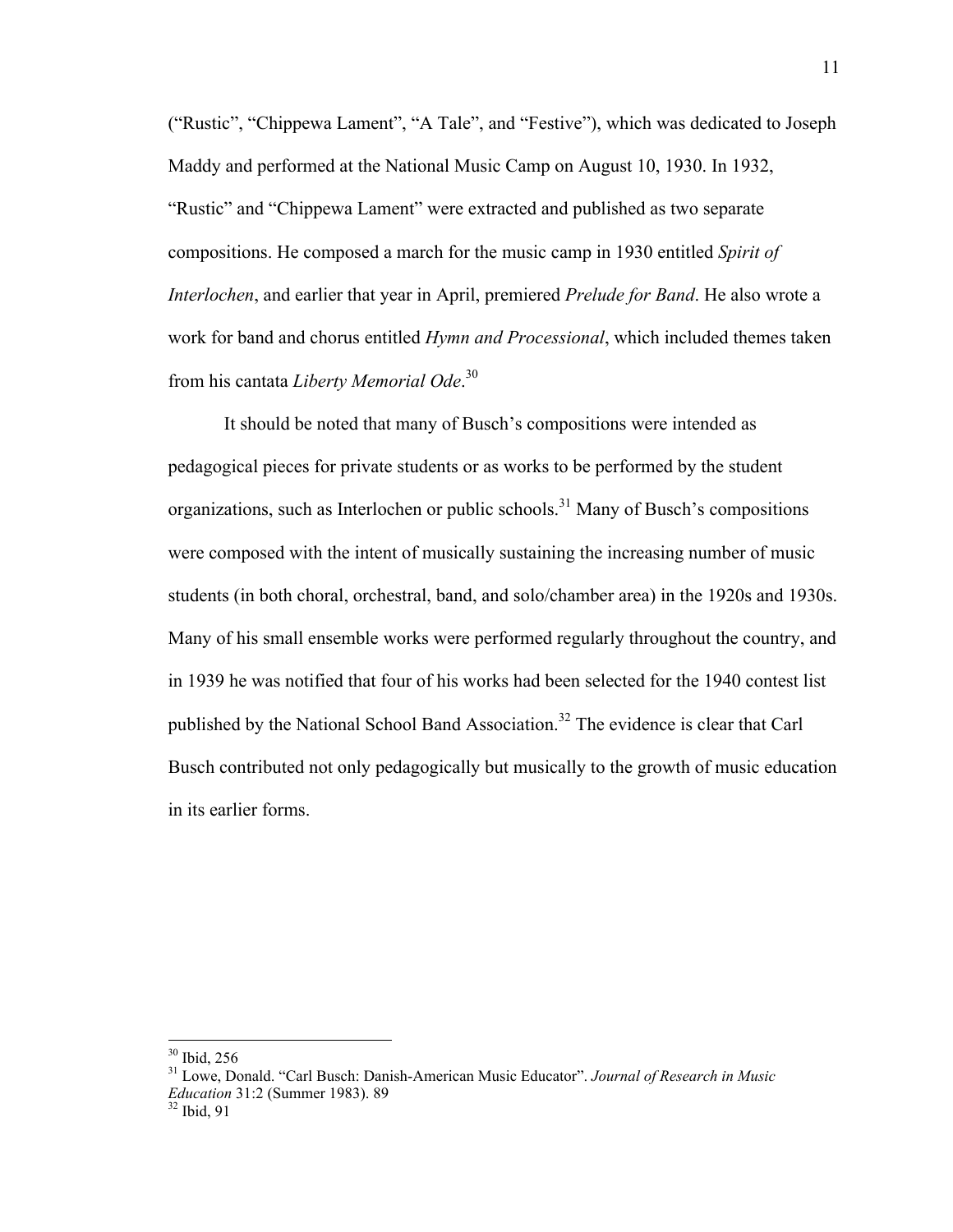### CHAPTER THREE

# INVESTIGATION OF THE SOURCE MATERIAL OF *A CHANT FROM THE GREAT PLAINS*

## **Source Material- Alice Fletcher's** *A Study of Omaha Indian Music*

The source material for "A Chant from the Great Plains" originates from a tune in Alice Cunningham Fletcher's *A Study of Omaha Indian Music*. Alice Fletcher (1838- 1923) was a noted American ethnologist who spent thirty years in Nebraska with the Omaha Indians and was the first person in history to make a sound recording of the folk music of an Indian tribe. She resided on the reservation and her knowledge of the Indian culture made her a natural intermediary between the tribes and United States government agencies. Fletcher's ability to work between the United States government and the Omaha Indians helped broker many land deals and gave her enough influence to develop social programs to help the Indian culture. $33$ 

Fletcher's interest in the Omaha Indians began in 1879 at a Boston literacy society meeting when she met Francis La Flesche, an Omaha Indian singer. This lifelong friendship proved to be valuable as Fletcher researched the tribe. She began visiting the Omahas in 1881, and the eventual strength of the forged relationship was evident after they cared for Fletcher after a nearly fatal illness.<sup>34</sup> After her recovery, they celebrated with the Wa-wa*n* ceremony, and she is recognized as the first white person to observe the tradition.<sup>35</sup> Her inclusion in the ceremony indicates the level of trust that she attained from the Omahas. Over a period of thirty years, she managed to document the music and ceremonies that were native to the Omahas.

 33 Omaha Indian Music. http://memory.loc.gov/ammem/omhhtml/omhoim2.html

<sup>&</sup>lt;sup>34</sup> Fletcher, xi

 $35$  Ibid, x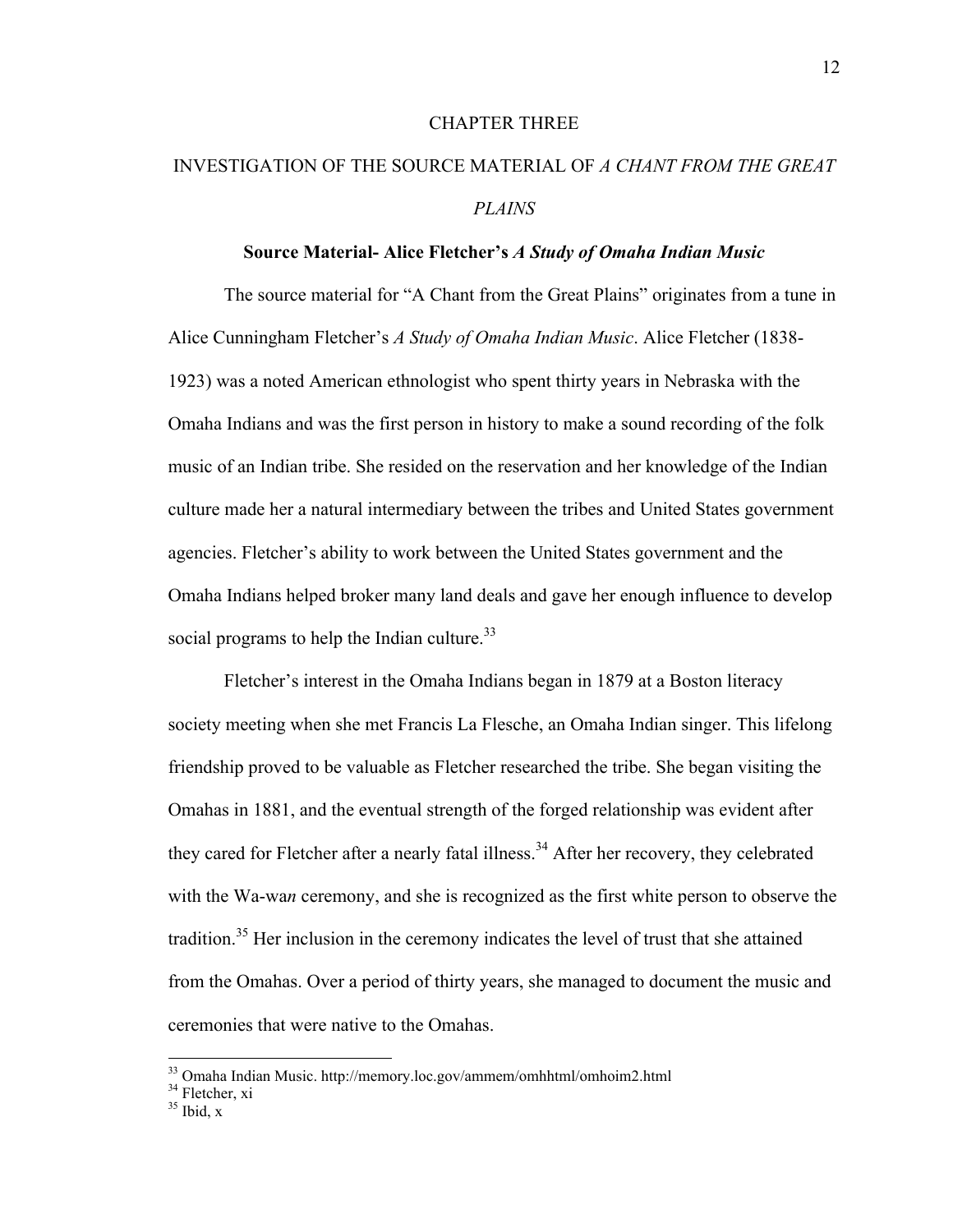Fletcher's research is important because it places the Omaha Indian music in cultural context and details the importance of music in the everyday lives of tribal members. Singing was part of every event of the day—including ceremonies honoring horticulture, social gatherings, war preparation, personal crises, and communal decisionmaking.<sup>36</sup> The music also transmitted the history of the tribe and was passed down through generations. The performances reflected the feeling of the composer, but also told of past experiences that needed to be shared through generations. Accuracy was important because the tribe did not have external aids to record their music, such as written language. $37$ 

The Omahas originated from a group of Indians who spoke the Siouan language and who once lived along the Ohio River before migrating westward early in their history. The Omahas were primarily villagers and farmers; however, when the Spanish introduced horses to North America, the Omahas expanded their territory and assimilated with other western Plains tribes. The Omahas had a complex social structure with many rules governing behavior. They also had many tribal societies, some of which were secret.<sup>38</sup>

The fact that Fletcher was able to observe, participate in, and record these cultural rituals is significant. Although other composers were known for using Indian folksongs as source material, many of those settings were inauthentic and based on inaccurate perceptions of Indian music, such as medicine and side shows.<sup>39</sup> Although Fletcher was not the first person to collect Indian folksongs (Theodore Baker had started a decade prior

<sup>&</sup>lt;sup>36</sup> Ibid, viii

<sup>&</sup>lt;sup>37</sup> Fletcher, 10

<sup>38</sup> Waldman, Carl. *Encyclopedia of Native American Tribes*. (New York: Facts on File Publications), 157- 168

<sup>39</sup> Browner, Tara, "Breathing Indian Spirit", 264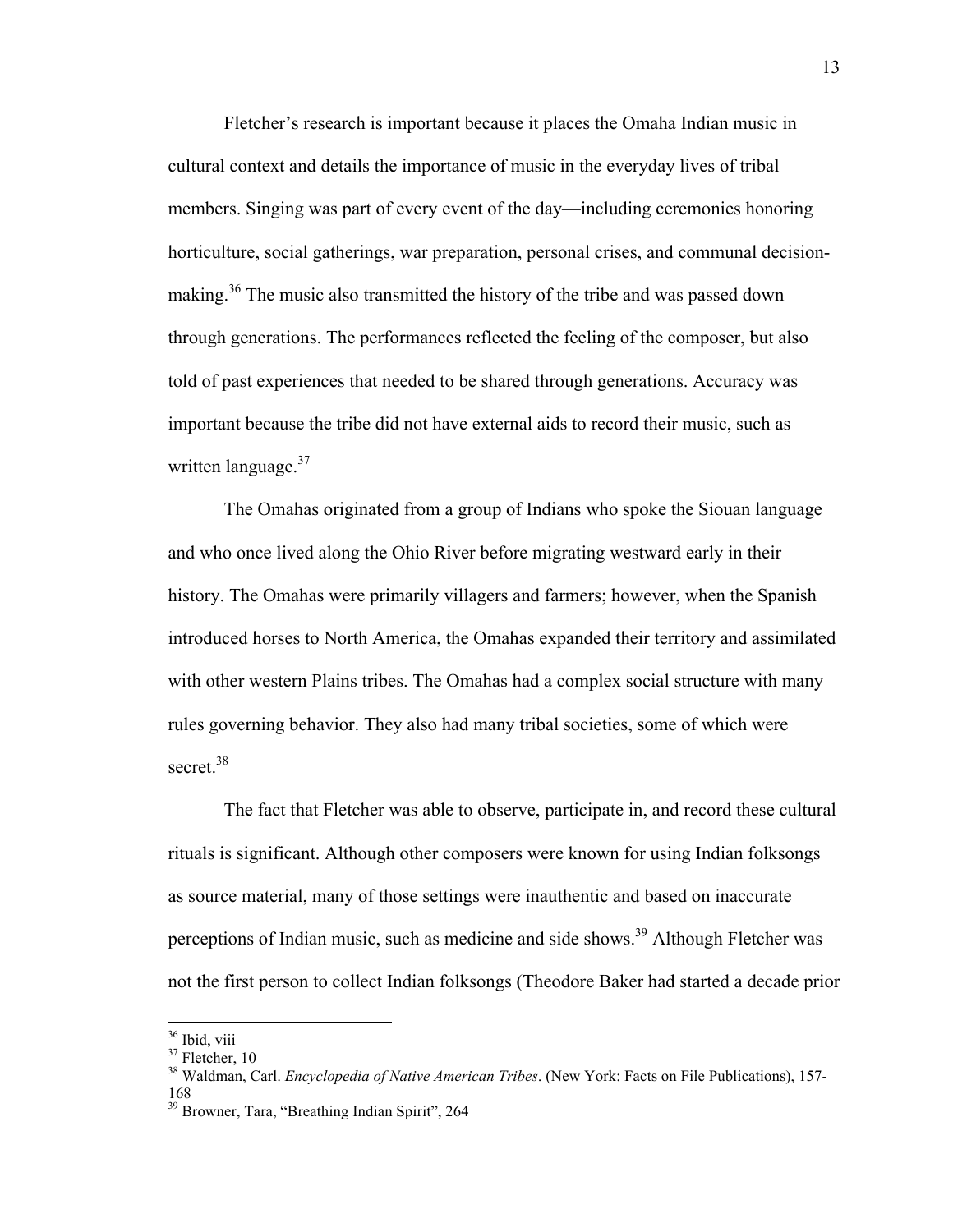to Fletcher's work), she was the first to record the music. As a result of Fletcher participating in the music making, she was able to experience the cultural ritual that was native to each work. She stated that, "... among the Indians, music envelops like an atmosphere every religious, tribal and social ceremony as well as every personal experience. There is not a phase of life that does not find expressions in a song . . .Music is also the medium through which man holds communion with his soul, and with the unseen powers which control his destiny." $40$ 

There were vast differences between the Western classical tradition and the Indian music that Fletcher researched. She was able to distinguish the disparate characteristics of these two traditions. The most prominent features unique to the Indian song performance practice are the noticeable change of intervals, continuity of melodic contour of music, vibration of the voice to create various inflections, and the alteration of normal words to not interrupt the musical flow.

Although this list is general, it clearly suggests that the Omaha Indians believed that the melodic flow of music was more important than the text. The Omahas would superimpose syllables on portions of text to preserve the musical line if the words disturbed it.<sup>41</sup> Fletcher described this as striving "toward poetic expression in measured  $language."42$ 

The ritual songs may be divided into three categories. The first category is "class songs", which are religious or ritualistic and sung only by those in charge of religious ceremonies. The second category is "social songs", often sung en masse. These types of songs were either for entertainment or other ceremonial proceedings. Songs of the third

<sup>&</sup>lt;sup>40</sup> Fletcher, 10

 $41$  Ibid, 12

 $42$  Ibid, 13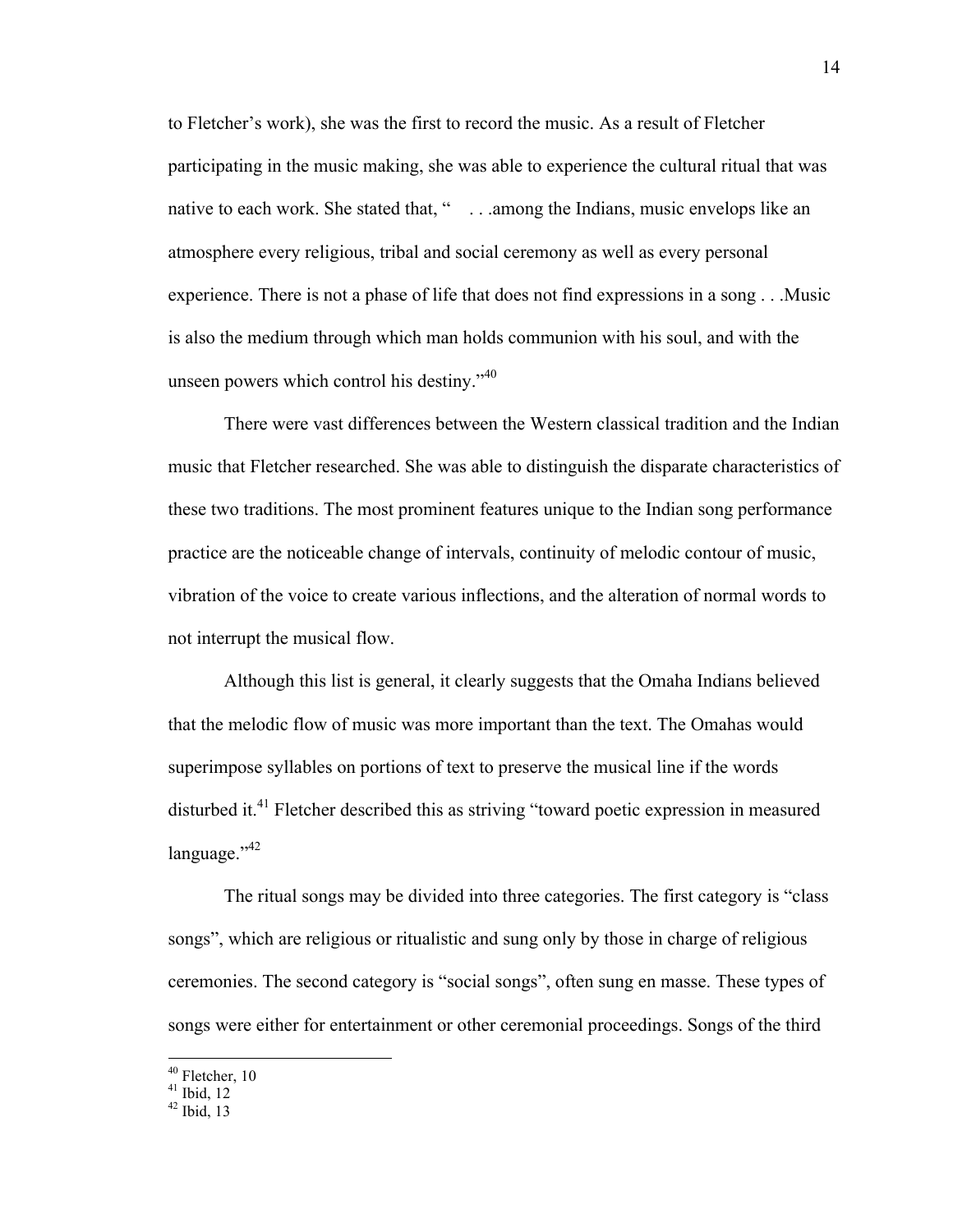category are actually solos belonging to one of seven subgroups (war songs, mystery songs, songs of thanks, myth songs, women songs, love songs, and flageolet<sup>43</sup>songs). <sup>44</sup> These songs were transcribed by Alice Fletcher and later harmonized by John C. Fillmore.

*The Chant from the Great Plains* is constructed from source material taken from "Funeral Song, no. 57". This song from the second category (social song) was originally sung in mass. Only one funeral song exists in the repertoire of the Omahas, and it is sung for only those that held great respect in the tribe. An accompanying ceremony was held in accordance with the death of such an honored tribe member. As Fletcher describes:

"Upon the death of such an one [respected man or woman], the men in the prime of early manhood meet together near the lodge of the deceased, divest themselves of all clothing but the breech-cloth, make two incisions in the left arm, and under the loop of flesh thus made, thrust the blood dripping upon the green branches hanging from their arms, the men move silently to the lodge where the dead lies; there ranging themselves in a line, shoulder to shoulder, and marking the rhythm of the tune by beating together two willow sticks, they sing in unison the funeral song No. 57. 45

The purpose of the funeral was to show reverence to deceased and cheer up the departing spirit. It was presumed that the departing spirit would hear the "glad cadences" as he left his family. The Omaha believed that the spirit was blind to the grieving of loved ones, but it could see the blood being spilt in his honor as the final statement of his tribe's affection. Although seemingly barbaric from an outside perspective, the ceremony itself is filled with tender unselfishness and a strong belief in the continuation of life after  $death<sup>46</sup>$ 

 $43$  The flageolet is a transverse flute that is related to the flipple flute.

 $44$  Ibid,  $44-54$ <br> $45$  Ibid,  $42$ 

 $46$  Ibid, 42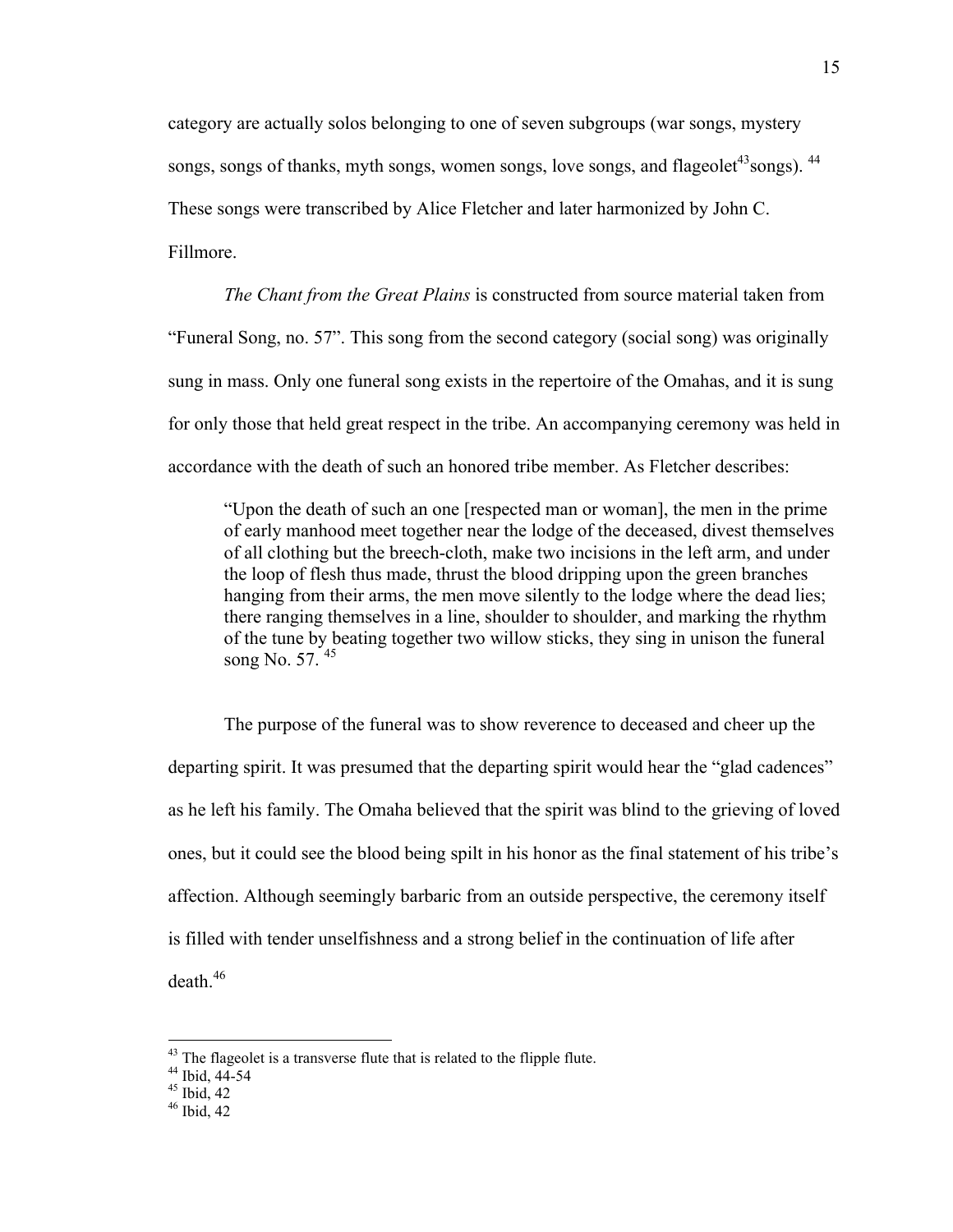Although Fletcher admits that harmony was not a consideration in the songs, she does give credence to its inevitable presence. The occurrence of simultaneous singing would inevitably create harmony. Common practice in western harmony usually indicates that the type of quality of modality that is present in music can reflect a type of mood.<sup>47</sup> John C. Fillmore, a music teacher in Wisconsin, harmonized the songs using traditional western harmony and the result was seen favorably by the Omahas.<sup>48</sup> Fillmore stated that the Omahas were fond of five-note scales with inconsistent rules in regard to the omission of certain pitches.<sup>49</sup> However, their overall concept of melodic organization was very consistent with western music common practice. The theme of the funeral song itself comprises only five pitches C, D, E, G, A-which in traditional Western harmony is referred to as a C major anhemitonic Pentatonic Scale. The use of the anhemitonic pentatonic scale to construct the theme is not a practice that is only native to the American Indians as it is present in Chinese and African music. The lack of half-step intervals is seen as a universal construct for music as it is present in various cultures.<sup>50</sup> Harmonically, the analysis shows that the Fillmore's chord progression revolves around tonic, subdominant, and dominant chords. There is no variance of mode, making the tune harmonically simple and repetitive.

 $47$  x, Patrik and Vastfjall, Daniel, "Emotional responses to music: The need to consider underlying mechanisms. *Behavioral and Brain Sciences* 31 (2008), 564<sup>48</sup> Fletcher, 61

 $49$  Ibid,  $60$ 

<sup>50</sup> Day-O'Connell, Jeremy. "Pentatonic" *Groves Online*. Internet. Available from http://0 www.oxfordmusiconline.com.library.unl.edu/subscriber/article/grove/music/21263?q=pentatonic&search= quick&pos=1&\_start=1#firsthit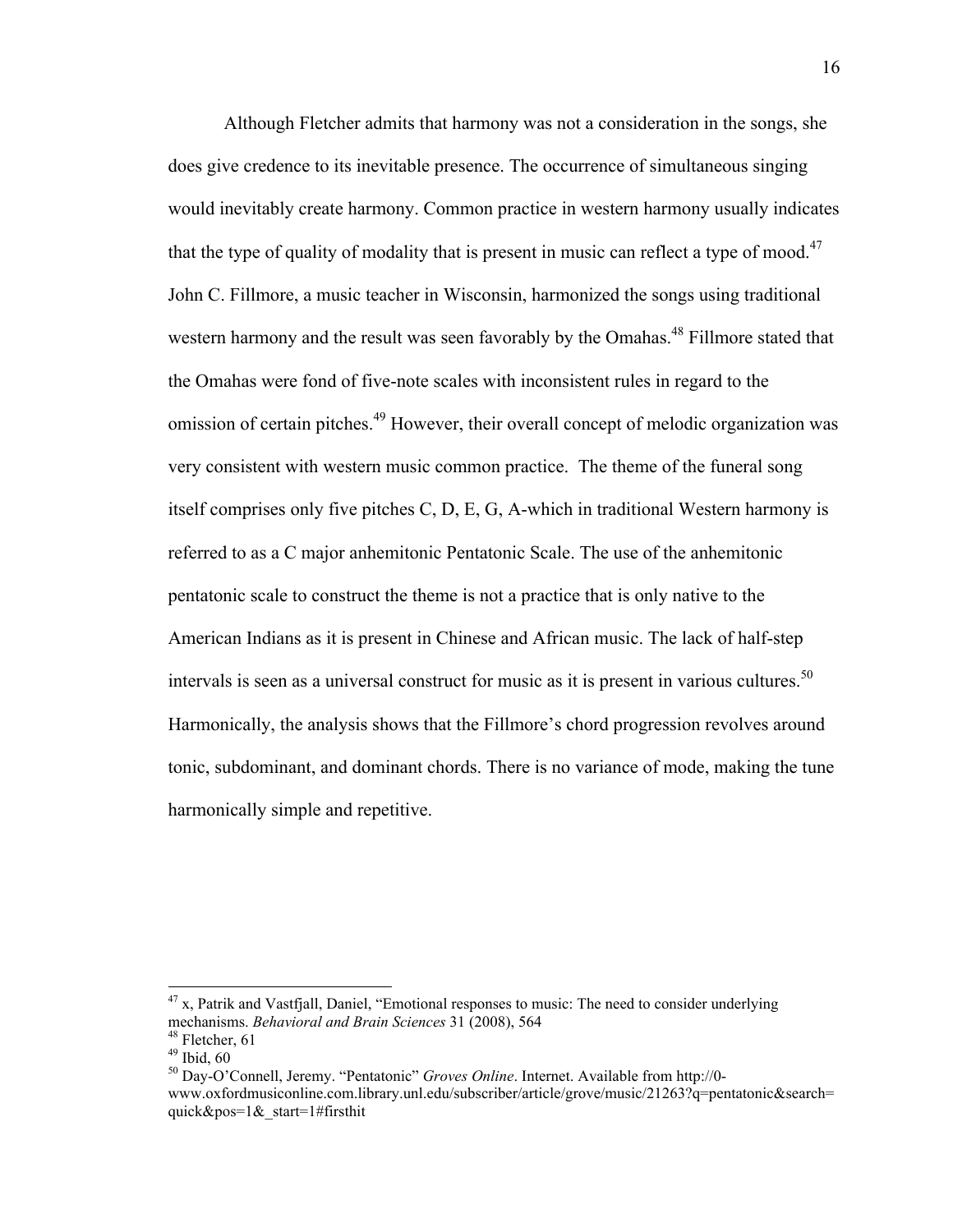

Busch, being an Indianist, was fond of using Fletcher's work as source material. The theme above appears in two of Fletcher's books, with different labels. In *Story & Song from North America*, she lists it as the "Funeral Song No. 57", and in *A Study of*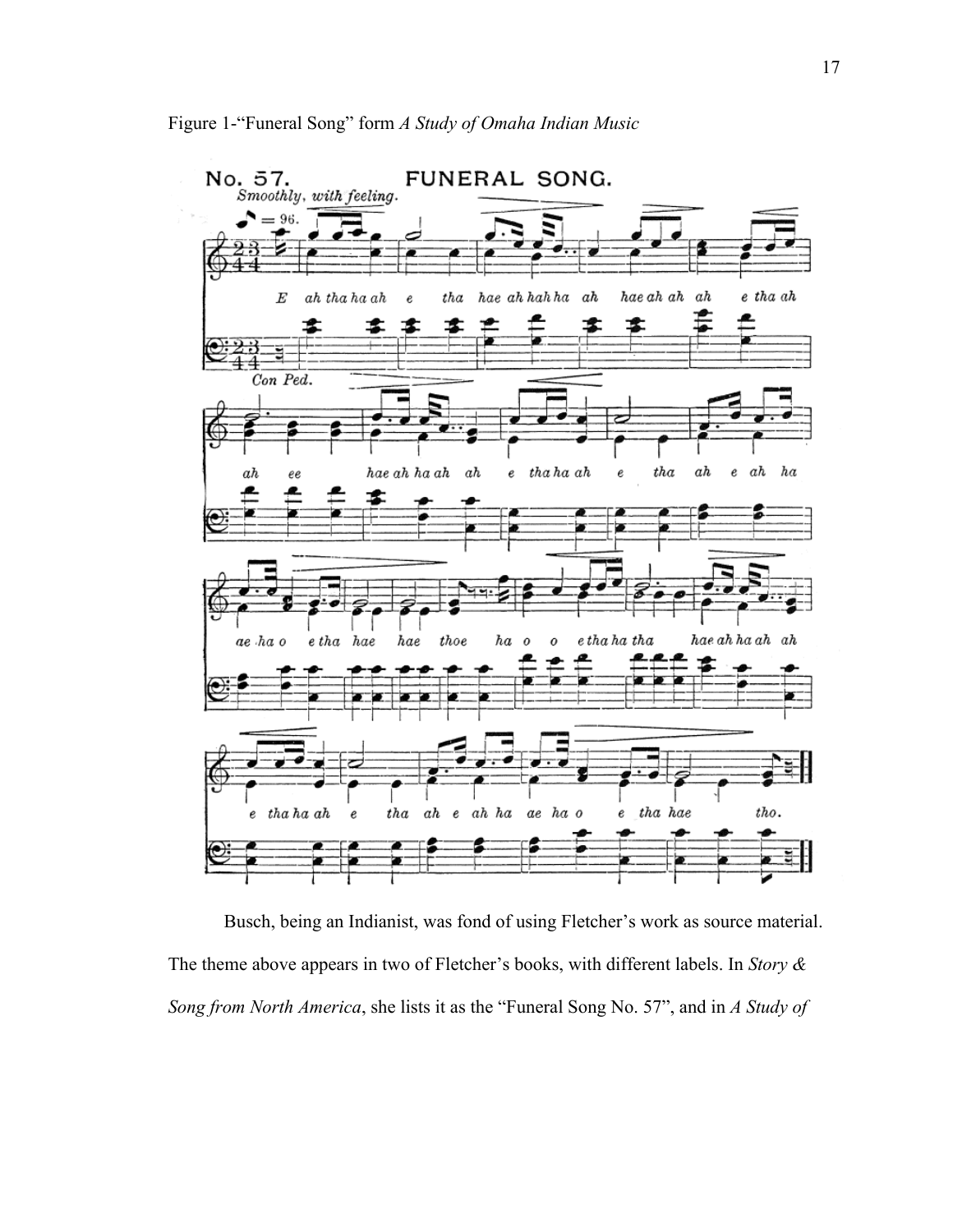*Omaha Indian Music*, it is listed as "The Song of Spirit."<sup>51</sup> After comparing both entries, it is certain that both songs are identical. Busch also uses the phrase "beating two willow sticks," which is quoted from Fletcher's article on the funeral song". This strengthens the evidence of its origin.

Regardless of the title, the source material is intact and completely identical. The function of the song was consistent in both entries, and both state that there is only one funeral song of the Omahas. *Indian Story & Song from North America,* the second book by Fletcher, presents the text of the funeral song, which illuminates some aspects of the tune. The text does not have any meaning, and are non-lexical vocables. These vocables are used to drive and accentuate the melody rather than have any pertinent meaning of their own  $52$ 

An inscription written by Busch in the score, shows that he believed the thematic material was fitting for modern harmony.<sup>53</sup> In order for Busch to make the work more interesting, he only strictly adhered to these harmonizations when he was presenting the theme in its complete form.

Busch had prior experience using Indian folksongs in his compositions. Around 1900, Busch became interested in using Indian folksongs as source material for serious compositions.54 Compositions that also revolved around Indians were *Songs of Hiawatha*, *Indian Legend*, and *Indian Suite*, in five movements, *The Four Winds, Minnehaha's Vision*, *The Song of Chibabos, Four Indian Tribal Melodies for String Orchestra*, and *A* 

 51 Fletcher, Alice. *Indian Story & Song from North America*. Lincoln, Nebraska: University of Nebraska Press. 1995. 58-59<br><sup>52</sup> Ibid. xiv

<sup>53</sup> This was taken from the title page of Busch's owned cover page of *A Chant from the Great Plains.* This title page is available in the Carl Busch collection at the University of Missouri-Kansas City Library 54 Lowe, 220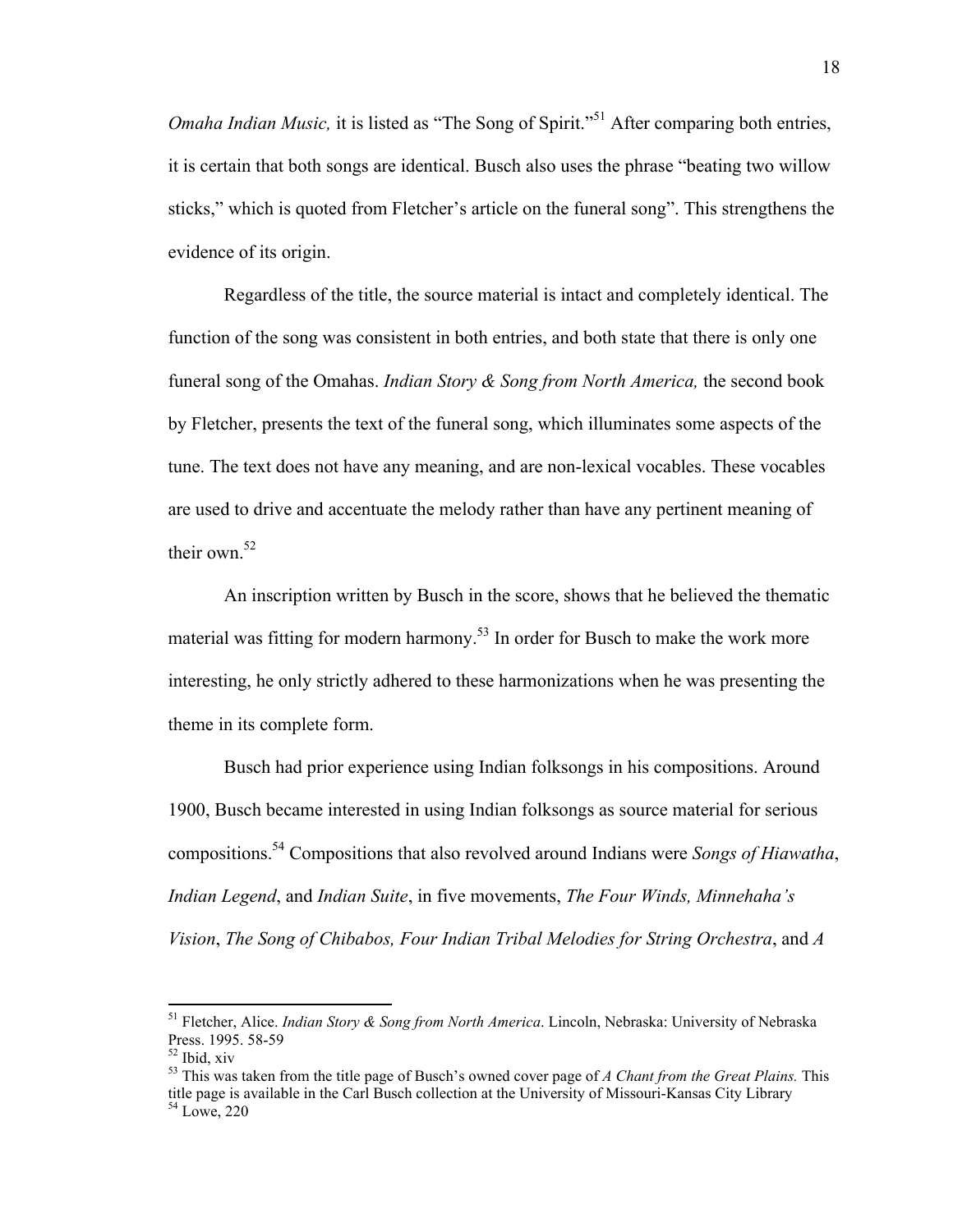*Chant from the Great Plains*. 55 Many of these works were inspired by poetry or books about Indian subjects and were further authenticated by visits to Indian tribes.<sup>56</sup> The use of Indian influences range from harmonic settings of authentic Indian themes to original music that employed modalities, rhythmic tendencies, and intervals that would be associated with Indian music. In keeping with the Romantic tradition, Busch never strayed away from the fascination of Indian lore and love of outdoors and Indian life. These practices, although evident in other cultural histories, were the same practices adhered to by composers such as Edward MacDowell and Antonín Dvořák in their similar culturally oriented compositions. This was the same ideal that led to the creation of *A Chant from the Great Plains*.

Figure 2- Front Page of *A Chant from the Great Plains*

 55 Ibid, 225 56 Ibid, 222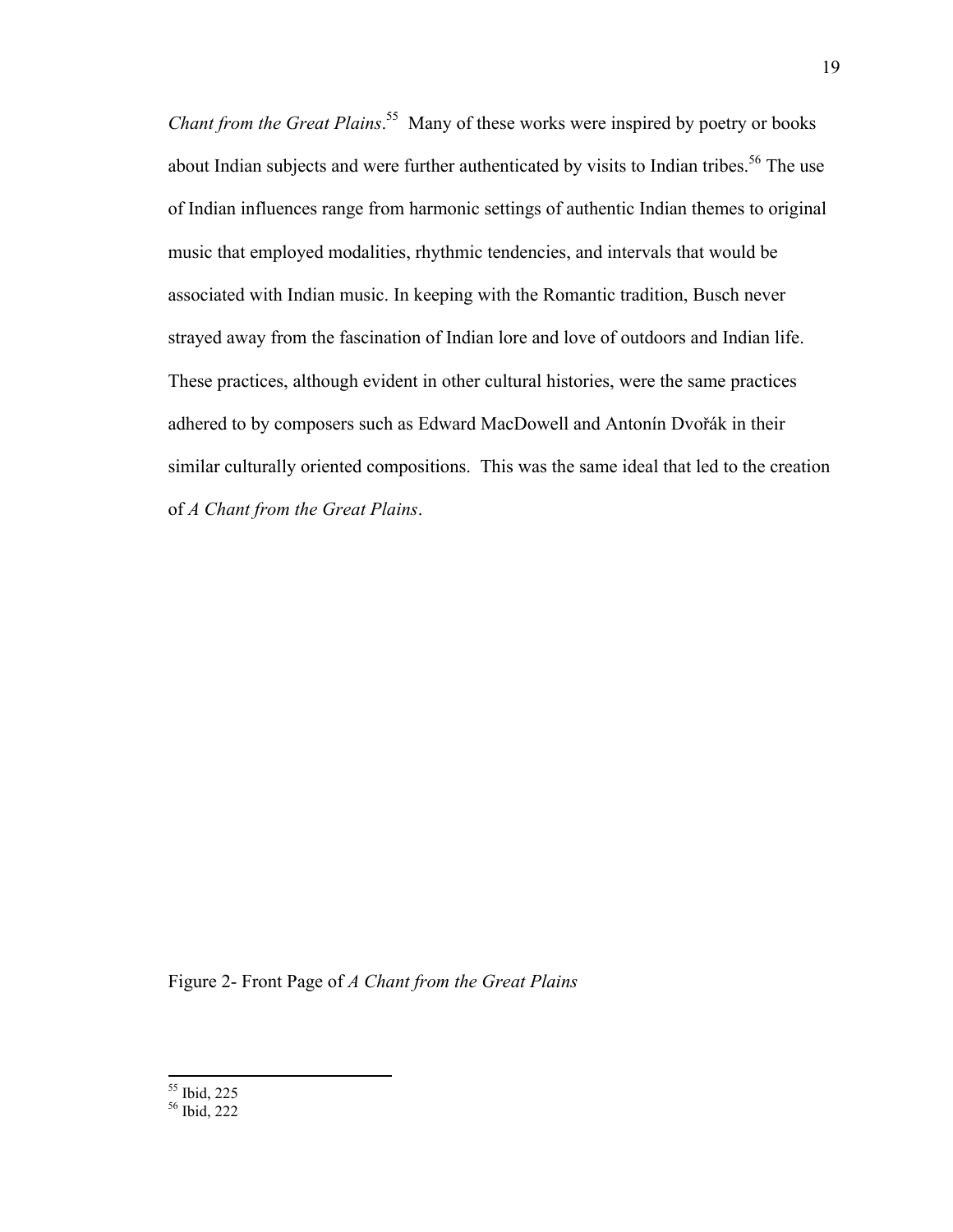## **CARL BUSCH**

## CHANT FROM THE GREAT PLAINS SYMPHONIC EPISODE

Awarded a prize of \$250.-offered by Edwin Franko Goldman, Conductor of Goldman's Concert Band, New York City, for the best original composition for Military Band, the judges in the competition having been the Messrs. Victor Herbert and Percy Grainger. First performance July 5th 1920, in the Stadium of Columbia University, New York City.

#### DESCRIPTIVE NOTE

This symphonic Episode has been inspired by an Indian scene from an out-door pageant, illustrating early life in the West. The opening measures recall a quiet summer's day in the village with the children engaged in playful pastime and the old men as interested, amused spectators.

Suddenly the chanting of victorious braves, returning from war and bringing with them their dead and wounded, is wafted into the village from a-far. Their gradual approach to the village takes place in form of a solemn procession in the course of which they pass on to the burial ground. Then the pastoral life, interrupted and brought to a halt by the procession, is once more taken up.

The principal motive employed for the gradual development of this symphonic Episode, is an idealization of a theme from Alice C. Fletcher's A Study of Omaka Indian Music.

Two measures da The departing S

57

21997-68

<sup>&</sup>lt;sup>57</sup> This cover page was taken from Busch's score. The written notes are in Busch's handwriting and provide more information for his train of thought in the compositional process of *A Chant from the Great Plains*. (Courtesy of Donald Lowe)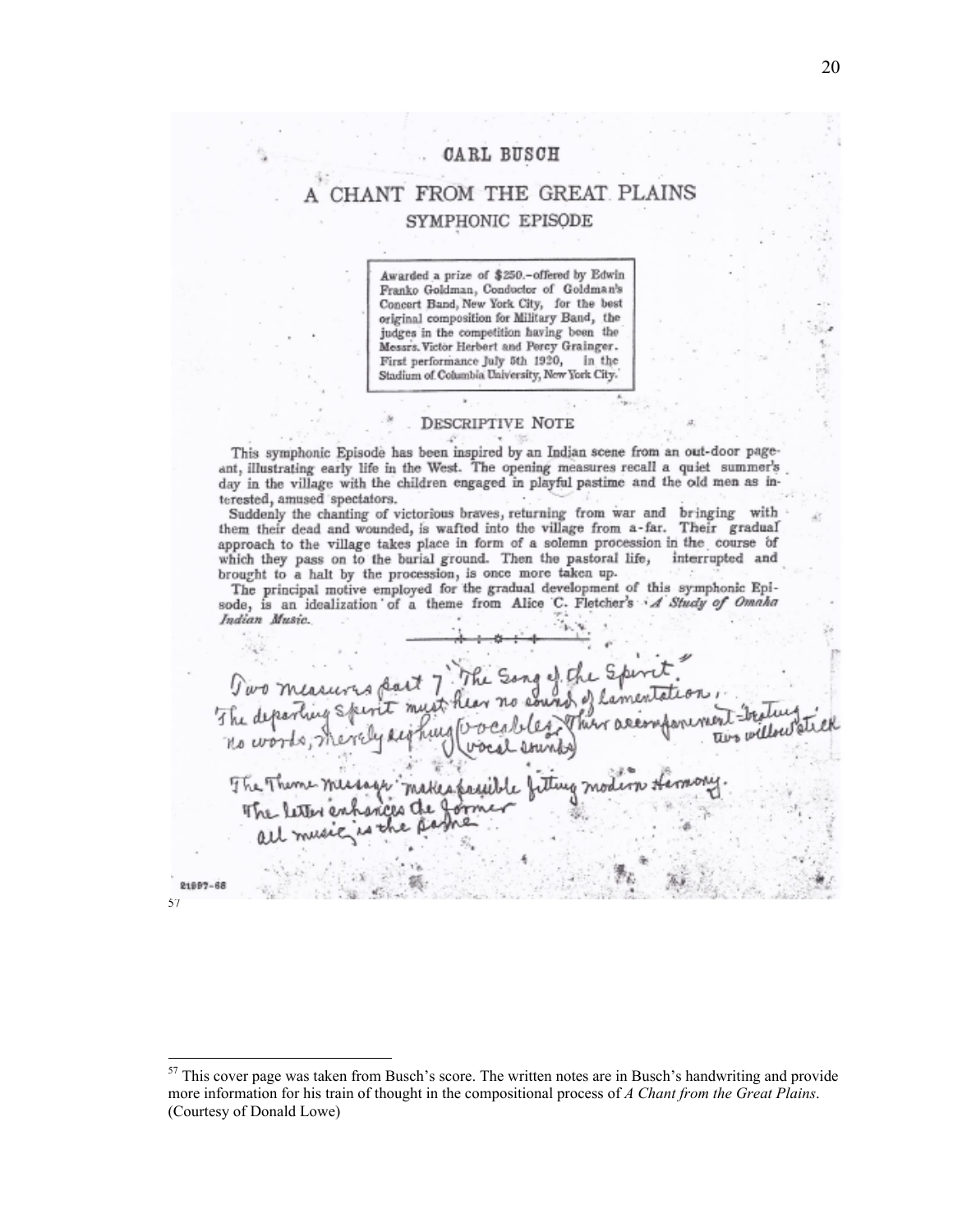## **Instrumentation of** *A Chant from the Great Plains*

The instrumentation of the work is flexible, however the parts for which Busch

wrote were common to the symphonic band of that era.

| Figure 3- Instrumentation of A Chant from the Great Plains |  |  |  |
|------------------------------------------------------------|--|--|--|
|                                                            |  |  |  |

| <b>Instrumentation</b>          |                                            |
|---------------------------------|--------------------------------------------|
| Flute in C                      | E-flat Baritone Saxophone                  |
| Piccolo in D-flat               | Solo B-flat Cornet                         |
| 1st Oboe                        | 1st & 2nd B-flat Cornet                    |
| 2nd Oboe & English Horn         | 1st & 2nd B-flat Trumpets                  |
| Bassoons (1st and 2nd)          | 1st $& 2nd$ Horns in E-flat                |
| E-flat Clarinet                 | 3rd $&$ 4th Horns in E-flat                |
| Solo and 1st B-flat Clarinets   | 1st & 2nd Trombones                        |
| 2nd B-flat Clarinet             | 3rd Trombones                              |
| 3rd B-flat Clarinet             | <b>Baritones</b>                           |
| E-flat Alto Clarinet            | <b>Basses</b>                              |
| <b>B-flat Bass Clarinet</b>     | Timpani in $F \& B$ -flat                  |
| <b>B-flat Soprano Saxophone</b> | Snare Drum, Bass Drum, Cymbal and Triangle |
| E-flat Alto Saxophone           | Harp                                       |
| <b>B-flat Tenor Saxophone</b>   |                                            |

The instrumentation of this group is flexible for a variety of reasons. In Lowe's research, he discovered that Busch conducted this work with a massed band of over 500 musicians.58 Also, in his own writing, he states that certain instruments may be omitted if not available.<sup>59</sup> During this era, flexible instrumentation was more of a consequence of varied personnel availability than artistic conception. Busch, in his article, clearly states that the decision to use flexible instrumentation was to provide for practical performances of this work.

<sup>&</sup>lt;sup>58</sup> Carl Busch, letter to Mrs. B. S. Eppes, May 26, 1929, Eppes Collection at the University of Missouri-Kansas City Library

<sup>&</sup>lt;sup>59</sup> Carl Busch, "A Chant from the Great Plains—A Symphonic Episode," Etude XLVII (February, 1929), 105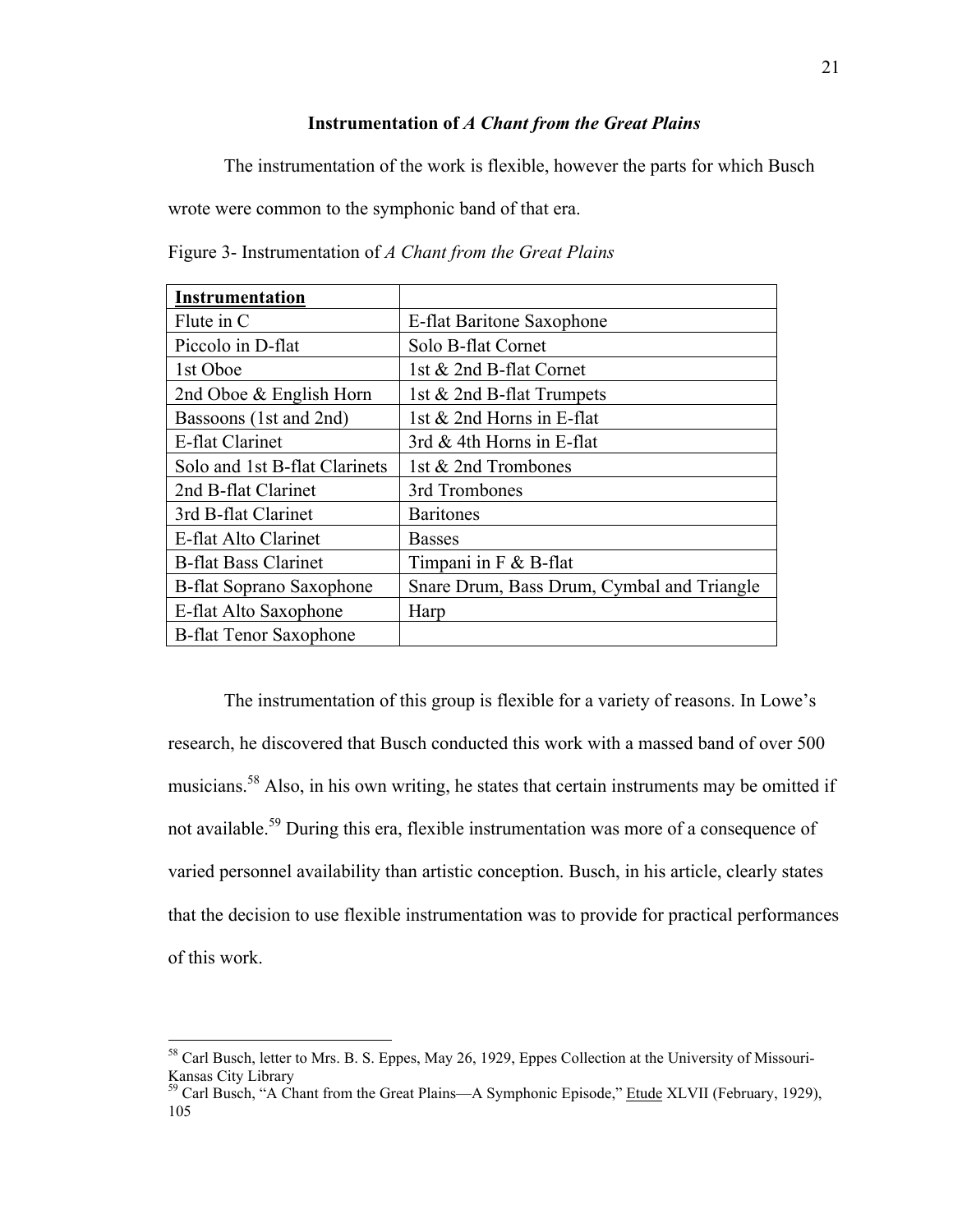### CHAPTER THREE

## ANALYSIS OF *A CHANT FROM THE GREAT PLAINS*

In preparation for the 1929 National Band Contest in Denver, Colorado, Busch prepared an article for the February 1929 edition of *Etude* Magazine. What he provided was more of an interpretive analysis rather than a strictly theoretical or formal summary. However, it provided some illuminating information regarding to the performance of the work that is not always evident in the original score. A reprint of Busch's article is located in the appendix of this document.

The music does not represent a specific event that occurred in Omaha Indian history; however, it renders an extra-musical narrative (as stated by Busch in the article). In order to help develop this setting musically, Busch uses orchestration to create the desired setting. Busch also manages to intersperse various motives within the work (without them becoming separate formal sections) to suggest various Western elements within the program.

The overall form of the work is an arch form (ABA) that is monothematic, using only the theme from *The Song of Spirit*. Busch's analysis states that the first 75 measures are an introduction, which causes the proportions of the work to seem unbalanced. However, upon closer examination, the introduction relates functionally rather than formally. Since the introductory material cycles back towards the end, the introduction itself is not independent and therefore it is actually the A section of the overall arch form.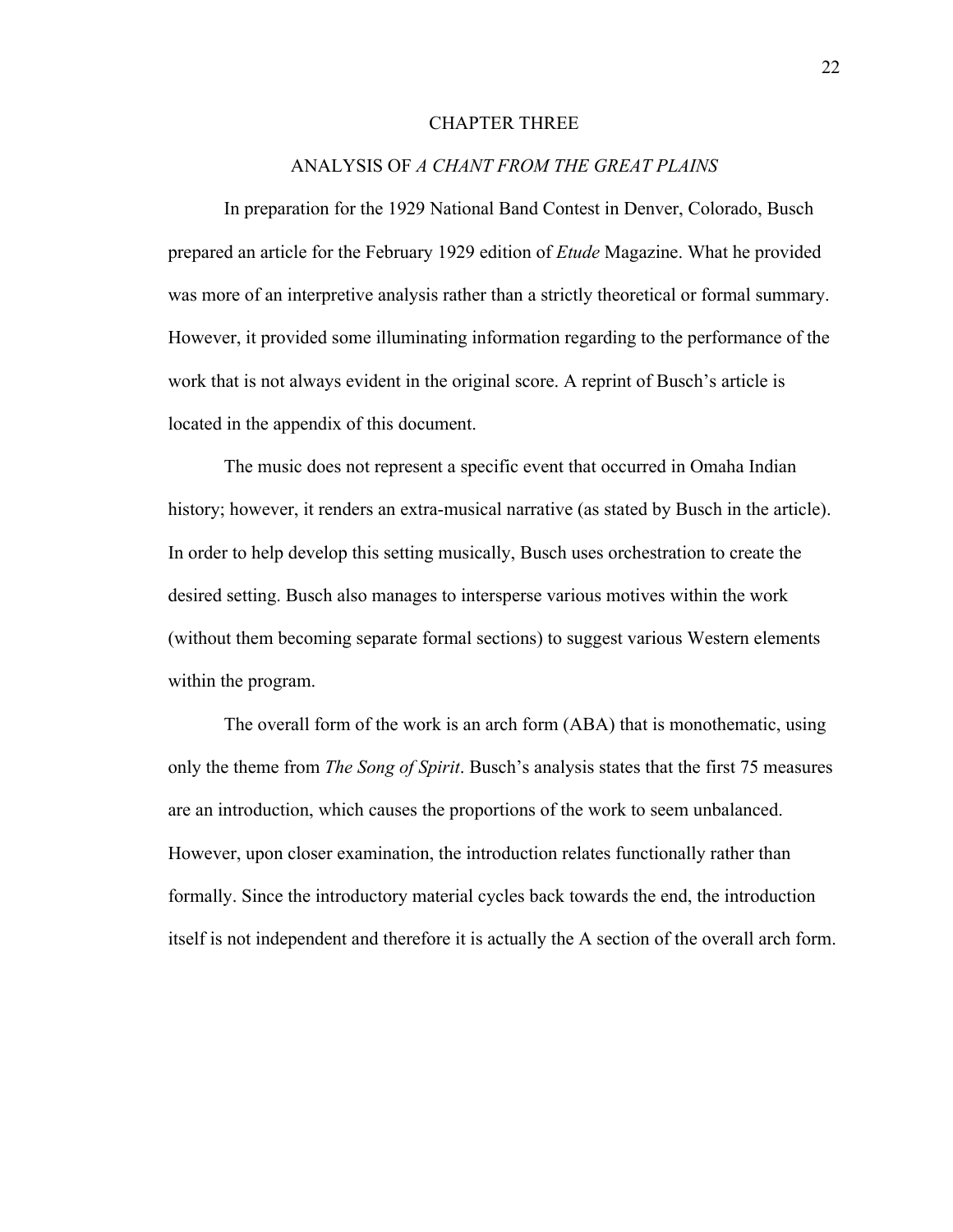| Section               | <b>Measures</b> |
|-----------------------|-----------------|
| A                     | 1-75            |
| B                     | 75-222          |
| $\mathbf{A}^{\prime}$ | 222-240         |
| coda                  | 240-254         |

Figure 4-Formal delineation of *A Chant from the Great Plains*

The formal organization of *A Chant from the Great Plains* is unusual in that the complete presentation of the theme does not occur until m.75. The entire A section (mm.1-75) utilizes fragments of the theme (the first six pitches) through various tonal centers. The importance of the A section is not in the theme, but the setting. Busch uses this lengthy introduction to set a background that paints for the listener an image of a western scene. This is accomplished by various compositional techniques, including quartal and quintal harmonic structures, sparse orchestration, and familial grouping of tone colors. This allows Busch to prolong the necessity for thematic presentation while providing ample opportunity to explore changes in texture, harmony, and economy of thematic material.

The use of quartal and quintal harmony is a common technique used by composers to convey the western pastoral scene. The most notable instances of this practice may be found in the music of Aaron Copland (1900-1990). It created an "open" sonority that is the hallmark of compositions such as *Fanfare for the Common Man*  $(1942-43)$ .<sup>60</sup> This open sonority is created by intervallic space, which has been associated with the wide open spaces of the American West. The opening motive initially presented by the bassoons in mm.2-4 of *A Chant from the Great Plains* opens with an interval of a

 60 Ha, Young Mi. *Characteristics of Aaron Copland's American Style in Four Dance Episodes from Rodeo*. PhD, diss., New York University, 2000, 74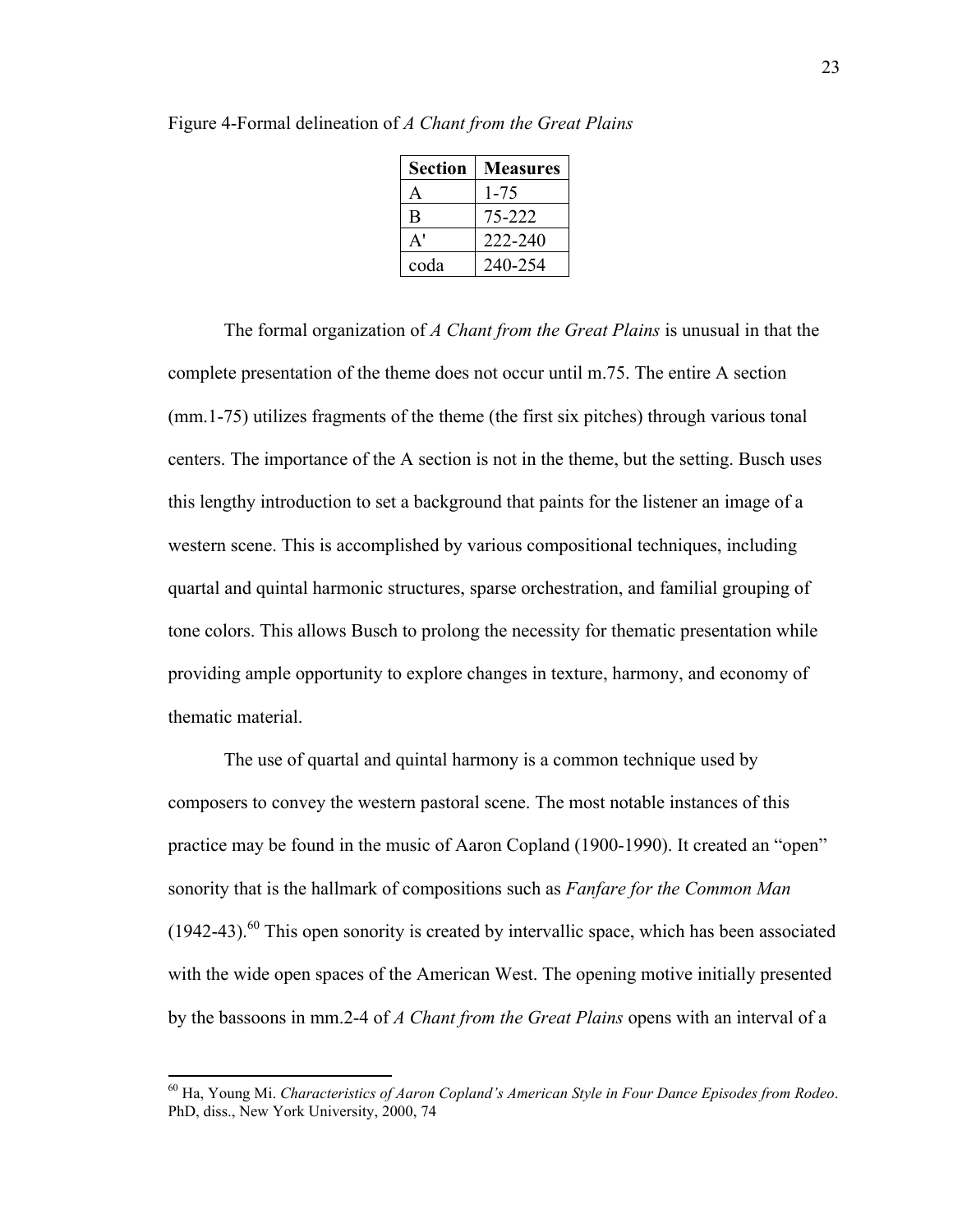fourth and closes on a fifth, while the pedal bass of B-flat creates a space of a perfect fifth.

Figure 5- Opening motive in bassoons from mm.2-4



Busch creates the open space immediately, however he does not abandon tertian harmony as he closes every presentation of the opening motive with a third to give the chord its modality. This entire A section is built off the fourth and fifth interval. The motives introduced at m.12 and presented in the style of hocket is a clear example of the prevalence of the fourth and fifth interval. Busch not only uses the open interval vertically, but also horizontally. This is seen in the motives presented at mm.12-14. The emphasized pitches are E-natural and B-natural with A-natural serving as a non-chord tone.

Figure 6- Motives presented at m.12



With this simple compositional device, Busch allows for the music to develop by utilizing the orchestration rather than relying on the strength of the theme or melodic content. The texture is not *tutti* during this section of the composition (mm.1-75); however, Busch is methodical in the choices of instruments to create diversity amongst the orchestrational landscape. The woodwinds are used as the primary instruments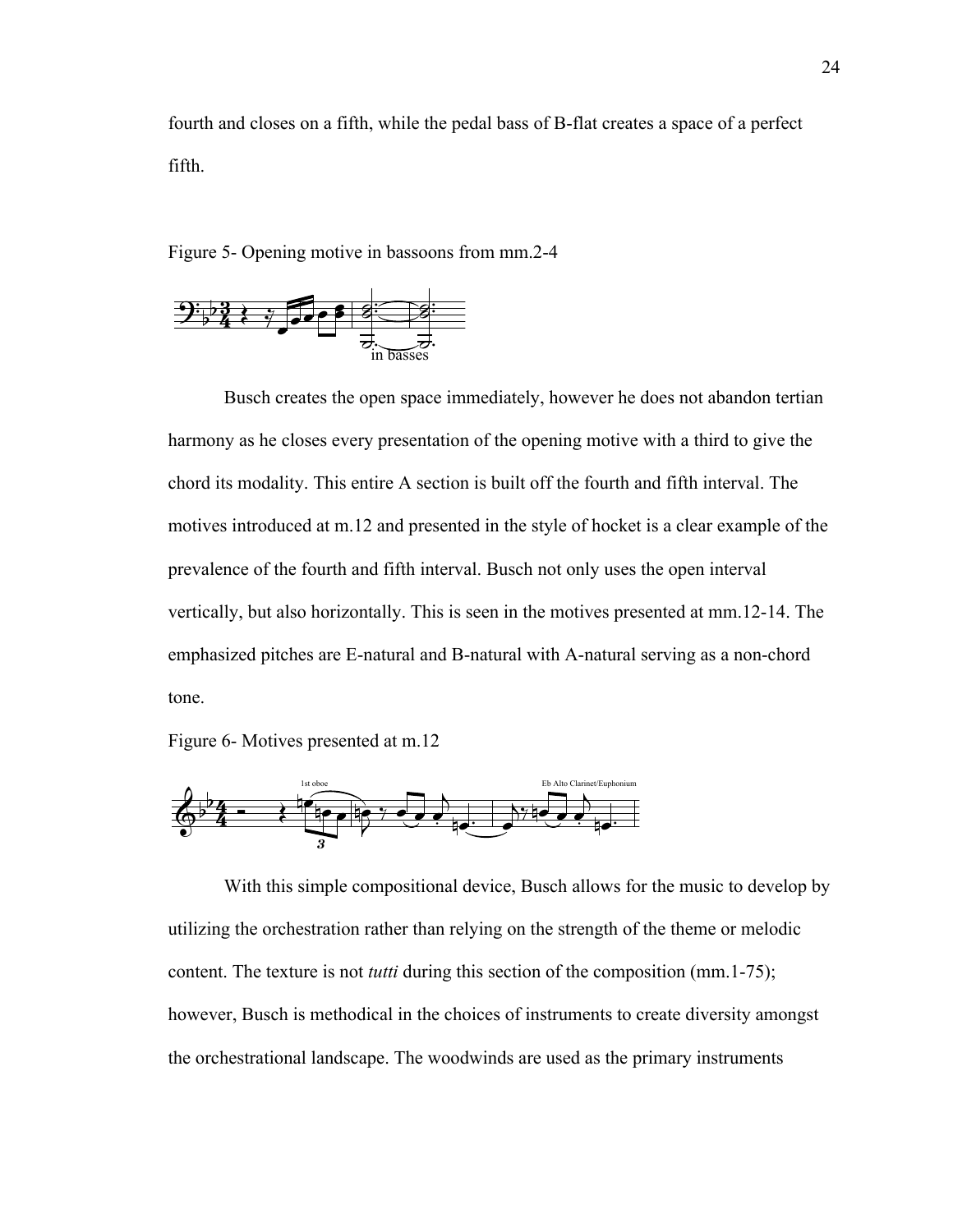throughout this section with the brass interjecting to either highlight a melodic idea or introduce a timbre that was not evident before.

The A section uses the pitches in the pentatonic scale that is present in the source material from "Funeral Song No. 57". The familiarity of this theme within the A section is a vital component to allow Busch to use a variety of compositional techniques to create interest throughout the work. Examples include thematic fragmentation and harmonic modulation. Because there is not a continuing flow of thematic and melodic material, the work is able to provide the audience with familiarity even as it moves through various soundscapes. This use of this single theme or fragments of the theme plays a role throughout the remainder of the work, even as it is developing in later sections.

Figure 7- Source motive of *A Chant from the Great Plains*



Overall, the A Section starts and ends in B-flat Major. Busch explores other modulations within this area, often with a  $3<sup>rd</sup>$  relationship. When he diverts from this relationship, it usually signals the start of something evolving formally within the work. Figure 8-Tonal progression of the introduction

| <b>Measures</b> | -4                   |          | l I - I 6 | 17-22    |
|-----------------|----------------------|----------|-----------|----------|
| <b>Harmony</b>  | <b>B</b> -flat major | G major  | E maior   | C major  |
| Relationship    |                      | Down 3rd | Down 3rd  | Down 3rd |
|                 |                      |          |           |          |

| <b>Measures</b>     | 23-28        | 28-30    | $30 - 34$ | $34-37$  |
|---------------------|--------------|----------|-----------|----------|
| <b>Harmony</b>      | A-flat major | F maior  | C maior   | g minor  |
| <b>Relationship</b> | Down 3rd     | Down 3rd | Down 4th  | Down 4th |

 $<sup>61</sup>$  The line indicates that after these first five notes, changes occur to give each presentation a different</sup> ending.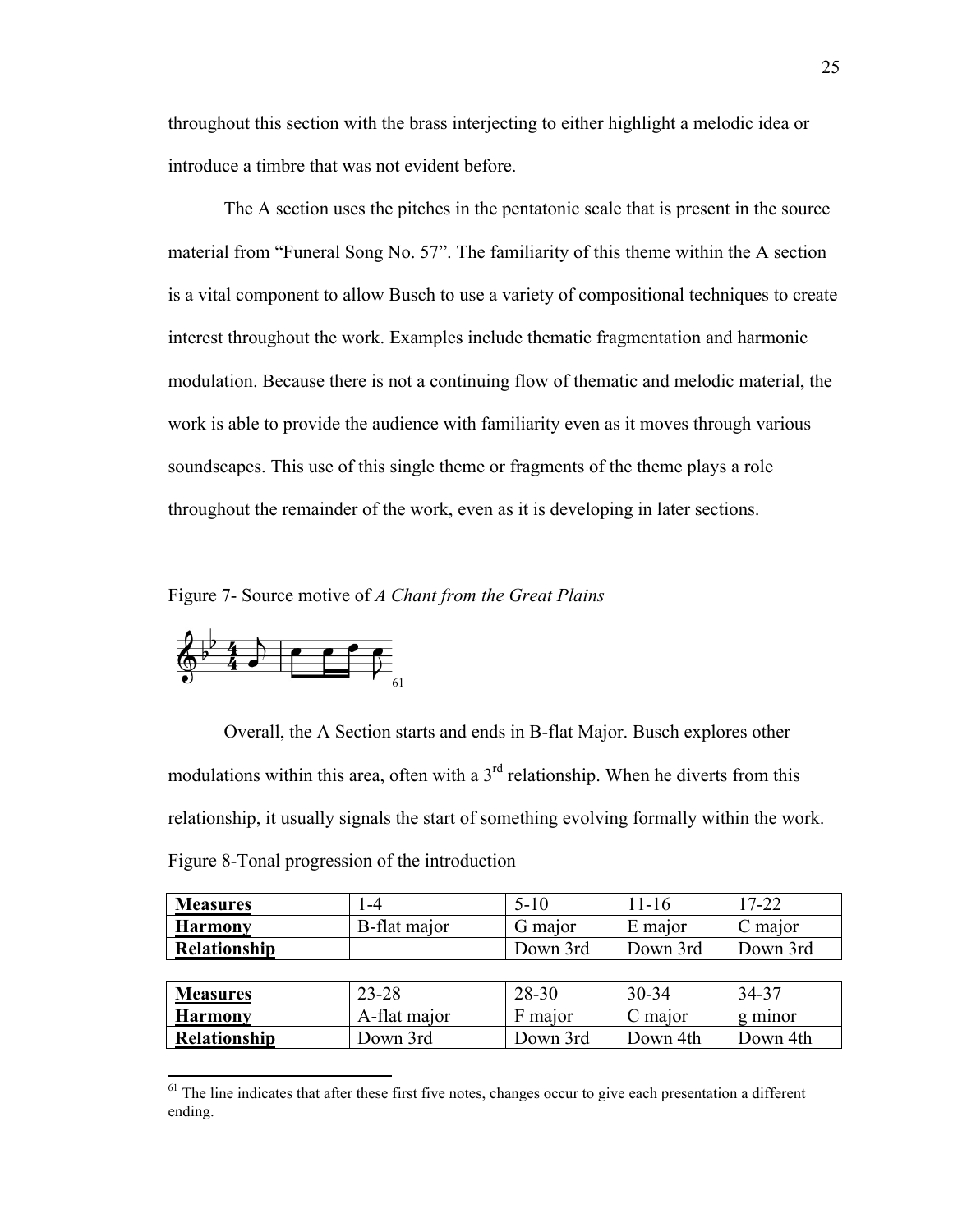The harmonic relationships of the beginning of the A section are chromatic mediants until m.30 when it modulates down a fourth to C major. In the composition, this is an English horn solo with no accompaniment, which would support the assertion that this change in harmony signals that there is a change in the music from what was occurring prior to that section. Prior to this change, the brass was used as an accompaniment while the woodwinds led the melodic content. After this change, the tendency starts to make a shift, which allows for the brass to have a melodic role, which shows an evolution of the work as more instruments and timbres are being utilized in a variety of different ways.

Formally, the A section is not a single structure; rather it is an example of formal nesting. Numerous subsections occur within it. The divisions could best be parsed as follows:

| <b>Section</b>        | <b>Measures</b> |
|-----------------------|-----------------|
| a                     | $1 - 12$        |
| b                     | $12 - 24$       |
| $\mathbf{c}$          | 24-37           |
| d                     | 37-44           |
| e                     | 44-50           |
| $e^{\prime}$          | 50-57           |
| f (1st part of trans) | 57-63           |
| (2nd part of trans)   | 63-67           |
| g (Brave motive)      | 67-75           |

Figure 9-Sub-structures of the introduction

These divisions separate the section into discreet events so that the listener is able to identify changes within an essentially theme-less section. Busch, writing in the Romantic style, uses fragments of the upcoming theme with the harmonic and orchestrational background to create a clearly pastoral scene that highlights his intended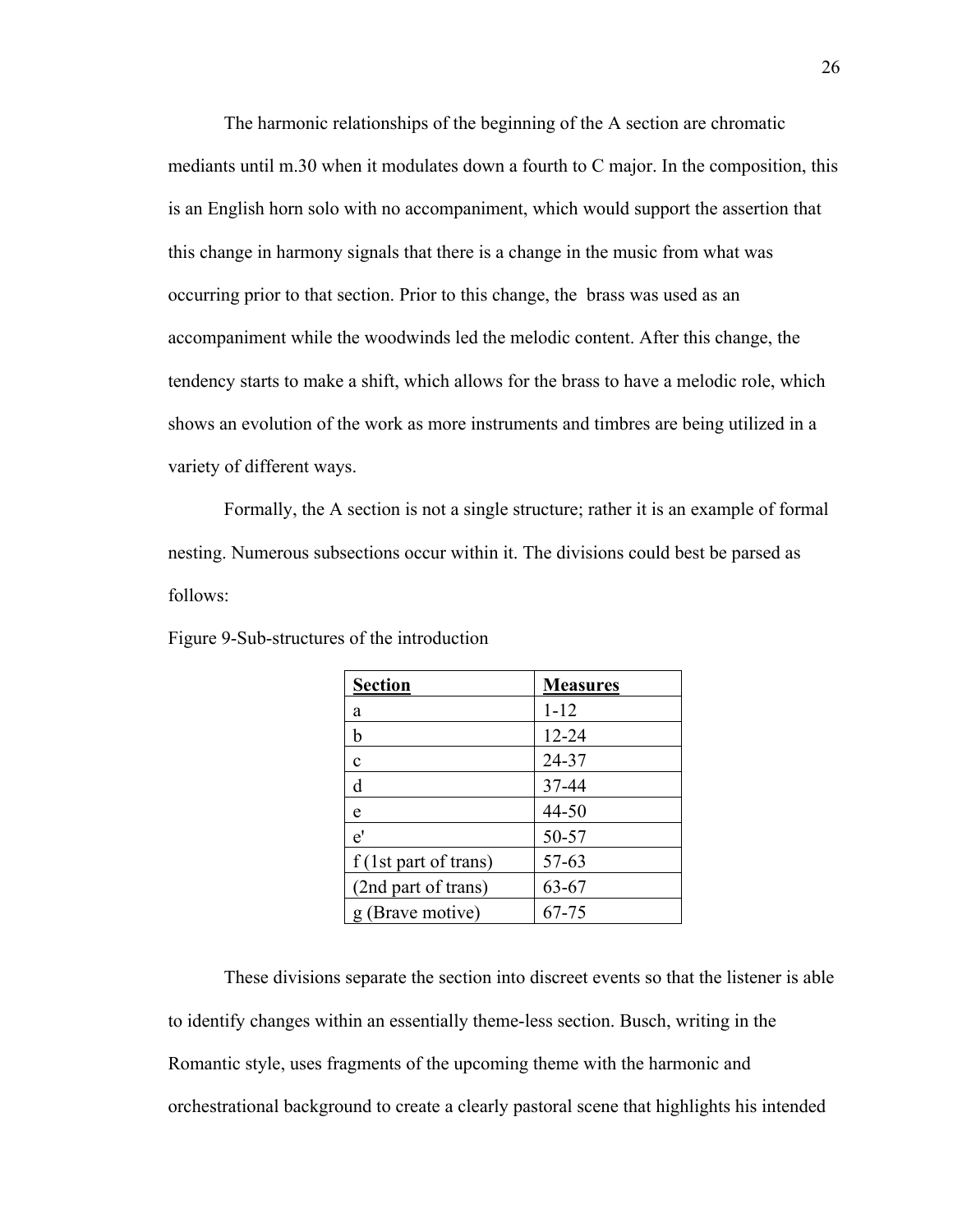program. Like the compositions of Romantic composer Antonín Dvořák, the work is not encumbered by chromatic elaboration and uses the orchestration and simple melodic fragments to highlight an extra musical narrative.<sup>62</sup> Since *A Chant from the Great Plains* came slightly after the Romantic time period (ca. 1810-1910), the fact that it is in the Romantic style offers young band members an opportunity to experience music that is authentic to an era in which comparatively few original band compositions exist.

Measures 1-44 rely on orchestration and harmony to progress musically. It is not until m.44 where there is a recognizable statement of the theme that is derived from the source material. This is a false presentation, however, as it does not finish the expected consequent phrase from the source material. The first introductory presentation reestablishes B-flat Major; however the scalar pattern that comprises the consequent phrase tonicizes D-flat Major through the common tone of F. The material at mm.52-57 is completely identical to that of mm. 45-50 with the exception of a change in orchestration and tonal center (modulating to D-flat). A similar element in each of the false presentations is the *ritardando*, which slows down the half cadence before each section, clearly denoting the transition to a new section.

The percussion parts in *A Chant from the Great Plains* are used to provide color. The instruments chosen would be idiomatic to the  $20<sup>th</sup>$  century military band, which did not use keyboard instruments. While vital to the work, they do not have any exposed sections. They are often used to highlight the harmony and other events in the composition. The timpani (only requiring two drums pitched in B-flat and F respectively) and the snare drum only perform rolls and rudimentary figures. The triangle is used as a

 62 Platingna, Leon. *Romatnic Music: A History of Musical Style in Nineteenth-Century Europe.* (New York: W.W. Norton), 357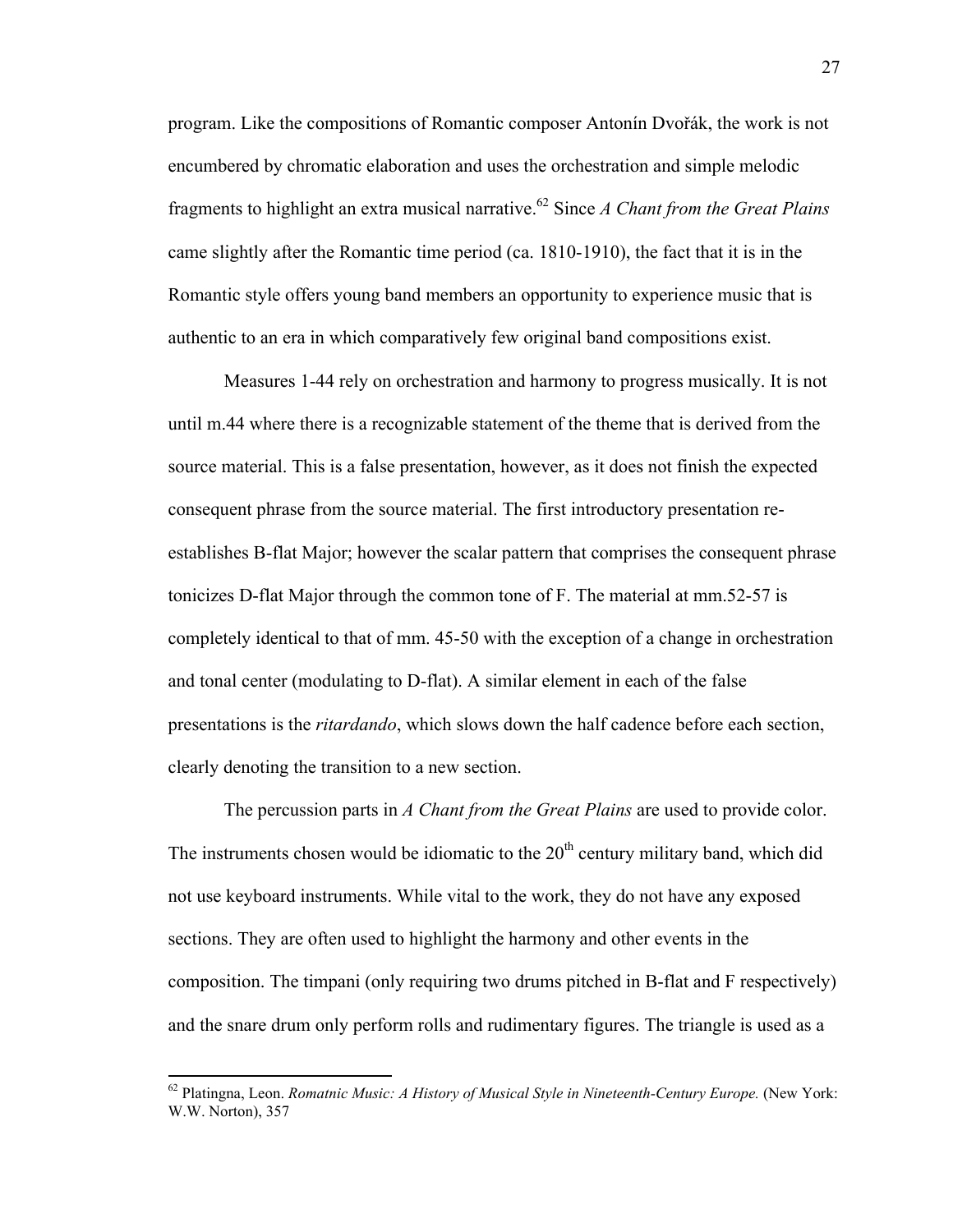tool to help highlight the Western atmosphere, as it was a tool used as a signal for meals on the trail. The first time the timpani play is m.3 to highlight the harmony. The snare first rolls at m.24, signaling a new section. This coloristic use of percussion becomes increasingly important in the central developmental section of the work in which Busch uses the percussion heavily to navigate through to the arrival of the restatement of the theme. Throughout the work, the bass drum is used to highlight arrivals of climatic points. The crash cymbals also serve the function of adding emphasis to the climactic or intense moments.

Measure 57 marks the beginning of a new section (f) that functions as a transition to m.63. This section is unstable due to the harmony and rhythmic construction. The clarinets present a highly syncopated figure comprised of a series of diminished seventh and minor chords that transition to B-flat on the downbeat of m.63. The clarinets' figures are completely syncopated, as are the horns in their fanfare accompaniment (there are only emphases on beats two and four when the figures land on a downbeat).

Measures 63-67 are the second part of this transition. This does not reappear later in the work and utilizes the source motive through a variety of harmonies to lead into the upcoming subsection of the introduction. Dynamically, this is soft (*p*), and is highlighted by various swells in each presentation of the figure. This section is imitative, ascending by thirds in the cornets. The lower voices have a pedal B-flat, maintaining the initial tonality of the work. It elides into the upcoming "brave motive" section, using that second eighth note of the B-flat Major chord set to the tempo, which is an abrupt change from what occurred before.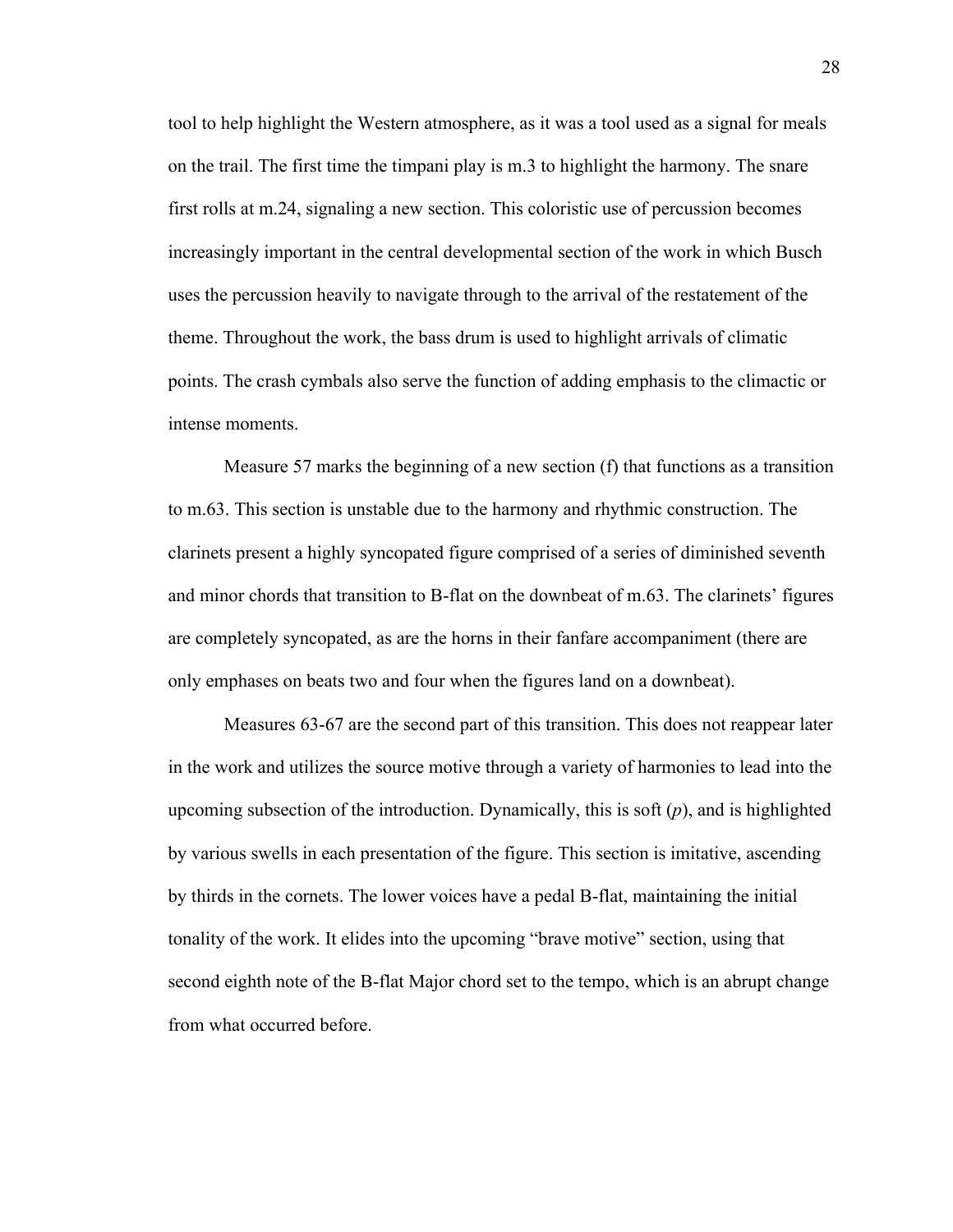Measure 67 is a motive so recognizable as to be cliché. In popular culture of the early  $20<sup>th</sup>$  century it was commonly associated with the chanting of various Indian tribes. The ascending slur resembles a non-lexible vocable, heard in many chants by a variety of different cultures, and is also a component of the "Funeral Song No. 57". By way of syncopation and an Aeolian scale with a raised third, Busch creates the "Brave" motive. This is set apart by abrupt change in tempo, moving from a rapid *accelerando* to the sudden *Maestoso*. The motive (Figure 10) resembles a Native American chant, and is a continuation of the overall ethos of which Busch is trying to portray. By calling upon only the upper woodwinds (piccolo, flute, clarinets, soprano saxophone and alto saxophone) to play this motive, the reeds project a sound that is scored higher in the tessitura and relates to the vocables used by the Native American tribes. Because there is a lack of bass voice in this motive, it does not have a full sound that would be expected in a *tutti* section. In the following measures (mm.68-69), the lower voices (woodwinds and brass) join, suggesting a more stereotypically masculine presentation of the vocables.

Figure 10- Brave motive from introduction



The transition continues to employ syncopation throughout this section with a final statement of the source motive in the solo B-flat cornet at m.71. The harp and cornet at mm.71-72 imply B-flat major, through arpeggiation and resolution to the tonic pitch respectively. The *ritardando* at m.71 also signals the end of a section and resolves the harmony to the intended tonic of e-flat minor (starting on the fifth scale degree).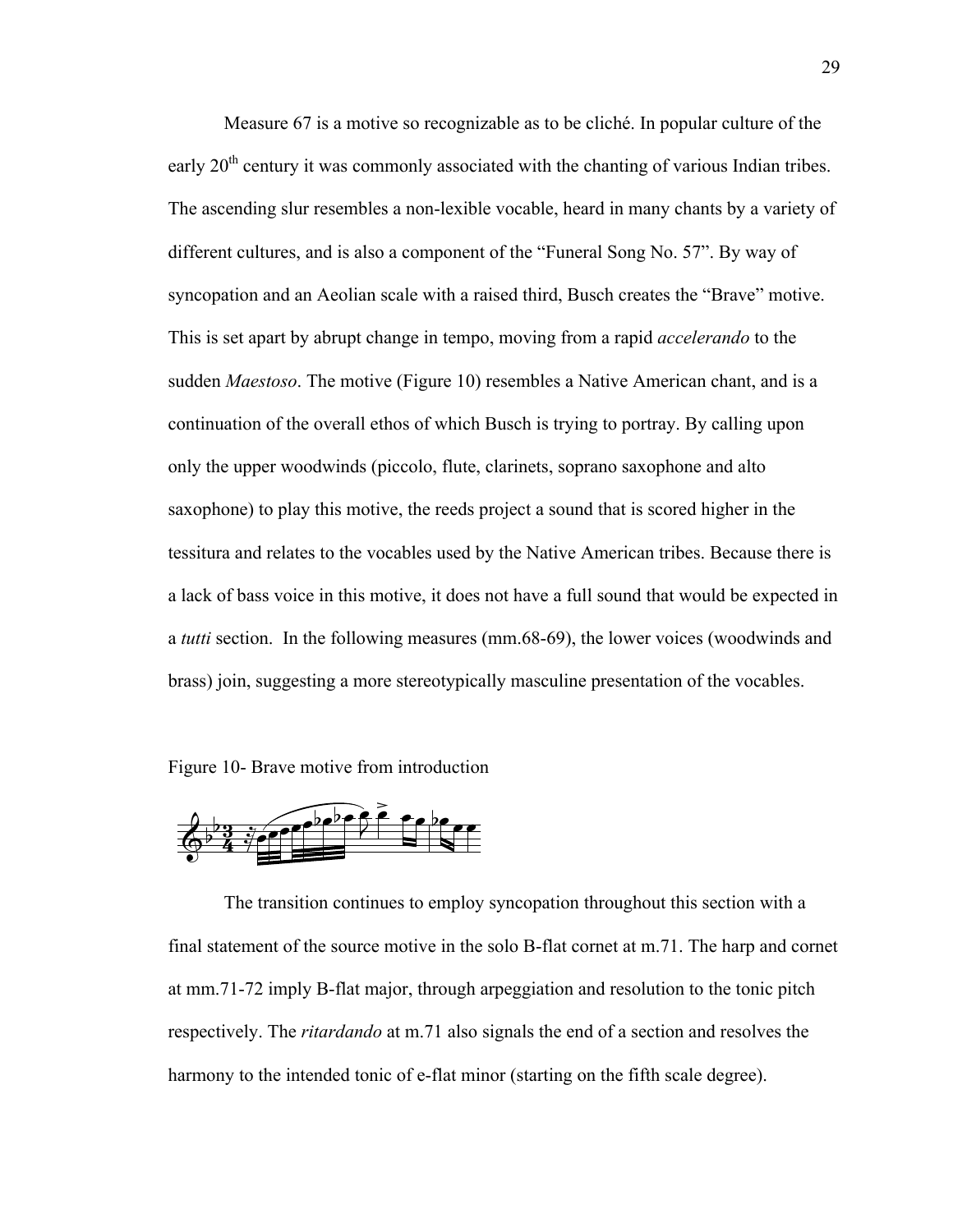The B section begins at m.75 with the theme presented at the anacrusis of m.75 in the English horn. Although this is the first instance that the source material is heard in its entirety, the material itself develops from the A section. Because of the preparation Busch has done through harmony and orchestration, the theme appears in context as a completely organic element, as opposed to a new element of music. The theme is already familiar prior to the first time it is performed.

### Figure 11-Theme to *A Chant from the Great Plains*



The orchestration is thin and consists of only a few instruments. The horns and basses provide sustained harmonies while the timpani play single pitches on the downbeats (mm.75-80) to provide a structural framework for the organization of harmony. Busch follows the same harmonic progress that was evident in Fillmore's harmonizations of the Funeral Song. This area does not deviate from the source material until m.82. The clarinets and English horn engage in a call and response at mm.82-87, with the flutes joining at m.88. This dialogue is the only music occurring at this time, usually only existing within a few instruments. Busch's economical use of instruments at this point in the work signals an impending change of events. He again uses the woodwinds primarily with only sparse help from the brass (horns, baritones, and basses).

The area from mm.84-100 has no background setting and uses fragments of the theme (much like the A section) to create melodic content. Another figure here that is prevalent is the dotted eighth-sixteenth note, which upon review of other songs in *A Study of Omaha Indian Music,* is a very common rhythmic figure. This links the relationship of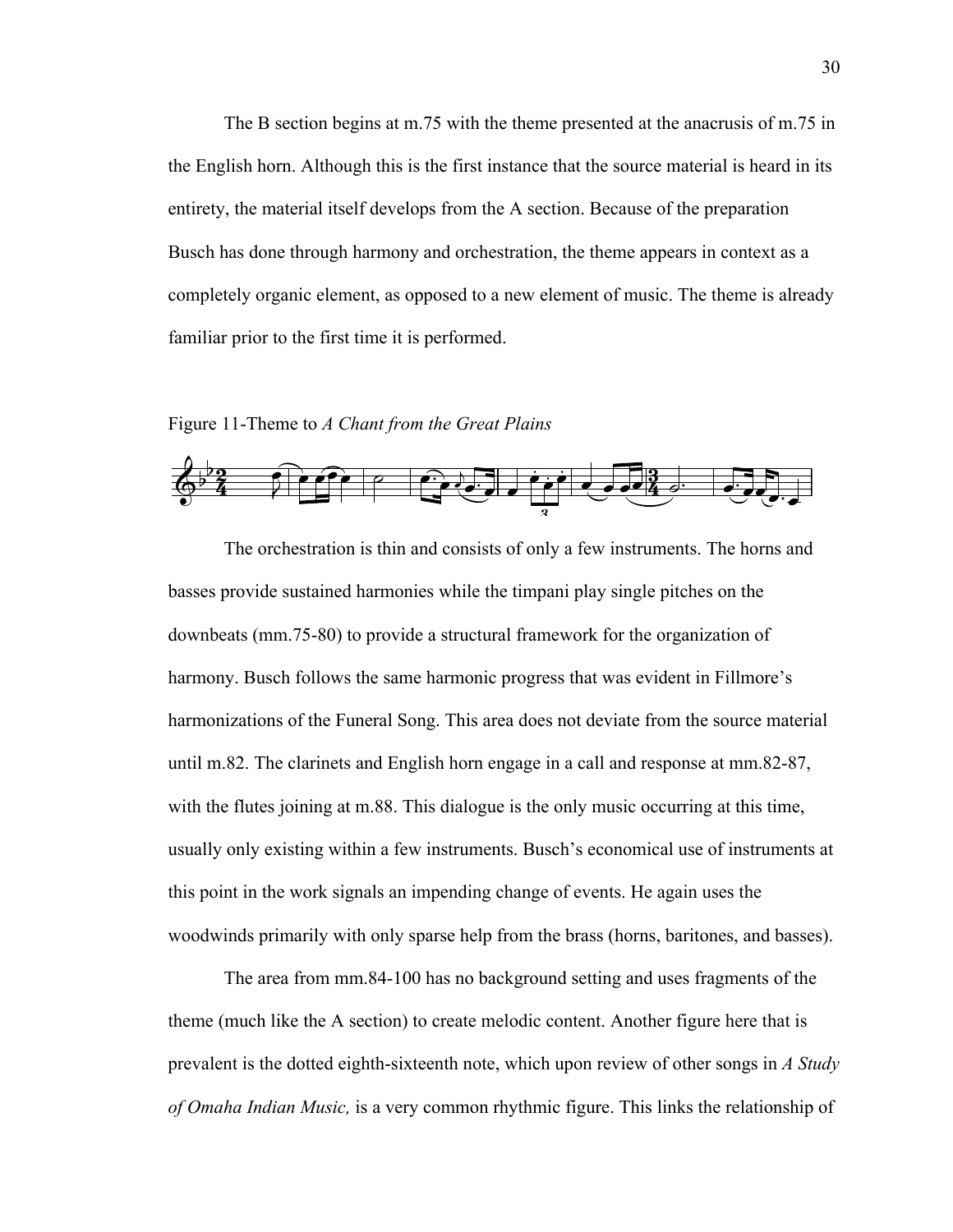the music to the Indian program, and while some figures (specifically the English horn and piccolo material from mm.86-69 and again at mm.98-100) do not have a presence in the theme, it does have a presence in the larger context of Omaha Indian music.

The end of the first presentation of the A section elides the end of the conversation with one last statement of the theme, transposed up to the dominant at m.102. The basses sustain a pedal B-flat, however, since the theme is presented in the dominant, this entire section works as an extended half cadence that leads into the next large formal section. It eventually settles on a deceptive cadence on the downbeat of m.109, resolving on a g-minor chord (the relative minor of B-flat Major, again keeping with the third relationship present in the A section).

Measure 109 is what Busch cited as the "development" of *A Chant from the Great Plains*. 63 From a formal perspective, it should not be considered a development in the way a development section functions in a work that is in Sonata-Allegro form. This area is not independent and Busch recognized this fact by not replacing a rehearsal number at m.109. This subsection may be divided further into smaller subsections based on the rapid change of events. There is nothing (other than the theme) in this section that relates to the program of the work, however Busch utilizes interesting techniques to colorize the theme and create a more musically active section. Of the entire composition, this section is the most harmonically active.

The first phrase is six measures long (mm.109-115). The source motive is presented in the key of g-minor. The horns are syncopated in their accompaniment, using metric displacement to create instability in the section. The final two measures of the

 63 Busch, 105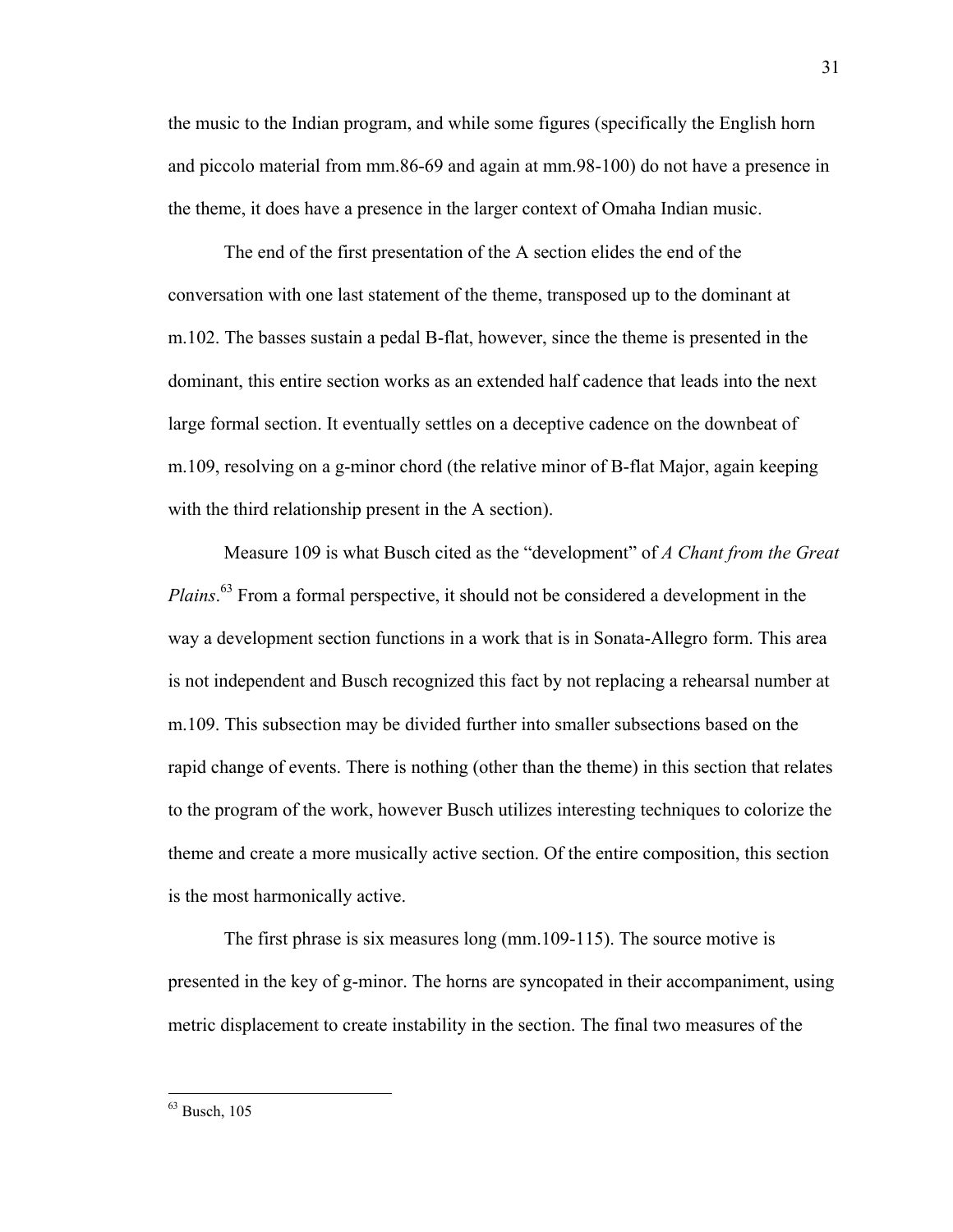phrase do not use the source motive, but are part of the dotted eighth-sixteenth-note figure that is common in the music of the Omaha Indians.

The next phrase group (mm.115-123) layers an additional decorative element onto the developing theme. In the antecedent phrase, the upper woodwinds play a florid scalar pattern that cadences to the next presentation of the source motive. It may be easily divided into three-measure phrases, each beginning with the quotation of the "Funeral song" and the last using the florid scalar pattern outlining the harmony. The harmony reestablishes a chromatic mediant relationship, similar to that of the introduction. Stating the motive with the tonal center of D Major, it cycles through to B-flat Major and D-flat minor. The florid scalar pattern in the flute, piccolo, clarinet, and bass clarinet is comprised of seventh chords and scales built on an altered minor mode. Busch further highlights this scalar pattern by adding a roll in the snare drum with fluctuating dynamics.

The next phrase group begins at mm.123 and merges with the beginning of the developing source motive at the downbeat of mm.137. This area is extremely active, and as part of the development section, uses the compositional device of *fortspinnung*<sup>64</sup>, in which the motive is presented at various pitch levels, rhythmic placements, and tonal centers. It maintains a tonal center of D-flat Major, with clear cadence points until a modulation occurs from mm.133-136. Busch uses secondary dominants and eventually leads to an authentic cadence in F Major at m. 137.

<sup>&</sup>lt;sup>64</sup> *Fortspinnung* ("spinning out") is the specific process of development of a musical motive. The motive may be developed into an entire musical structure by using sequences, repetitions, or intervallic alterations. Fischer, Wilhelm (1915), »Zur Entwicklungsgeschichte des Wiener klassischen Stils«, *Studien zur Musikwissenschaft 3*, 24–84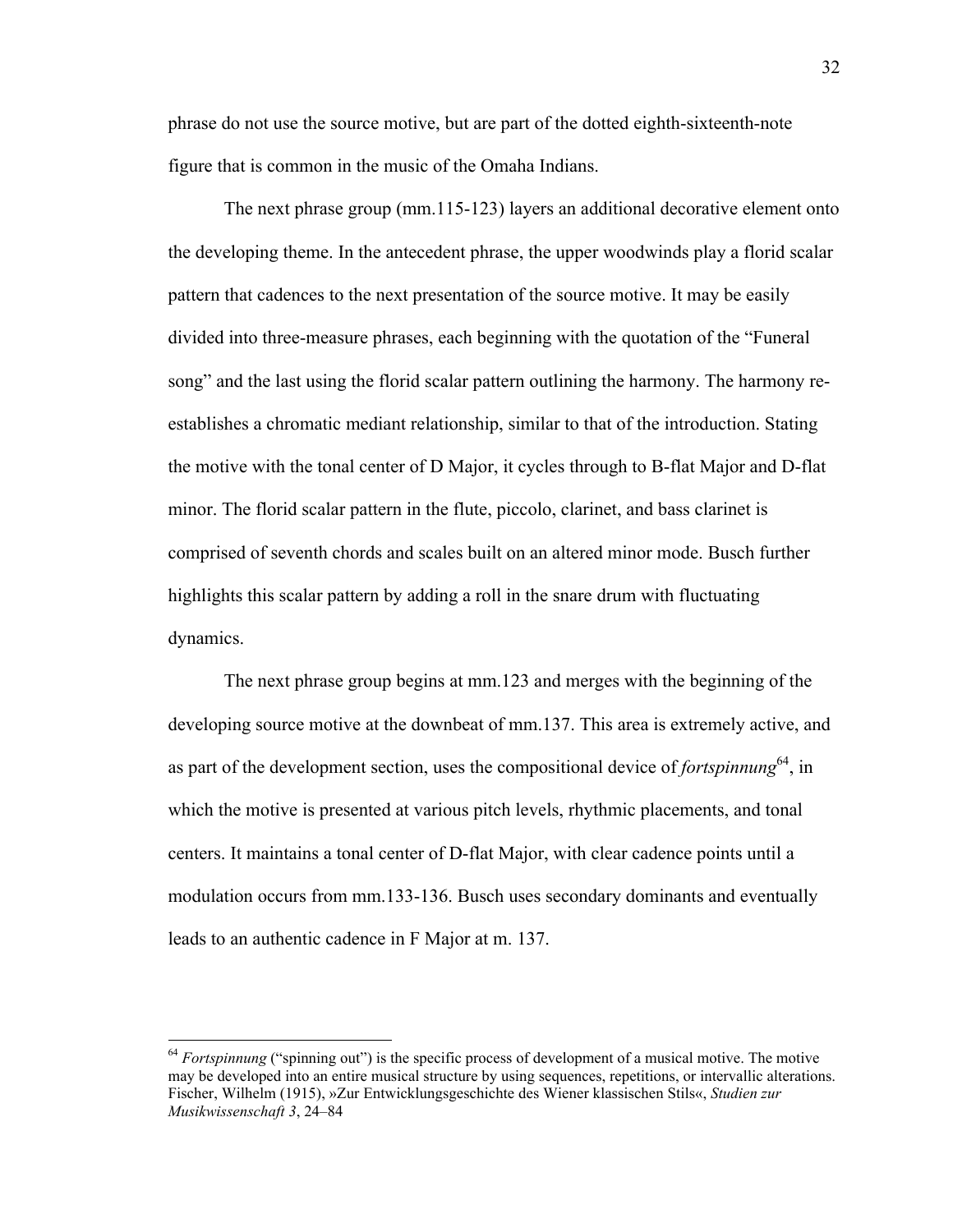Measures 137-140 constitute an intermediate section that utilizes the scalar motive that was present in the upper woodwinds at mm.116-122 as part of a polyrhythmic texture with triplets against an eighth note-quarter note syncopated figure. This syncopated figure has been present in the horns since m.116, but is made more prevalent with the thickening texture. This advances the motive into a false climax. With the activity occurring, a strong resolution would be expected, however, the texture and dynamics diminish, allowing Busch to continue the evolution process of the development idea. The tonal center is F Major, maintaining the established mediant relationship. The only resolution is the new section starting at m. 141, which has a tonal center of D Major, (a chromatic mediant to F Major). This section (mm.141-146) is different from the previous rapid scalar pattern and has a contour ascending to one last scalar section before the true climax at m.158.

Measures 147-157 are harmonically complex. The harmonic rhythm of the first six bars suggests a different chord every two measures. Busch utilizes modal borrowing, a frequently used convention of the Romantic era. This allows the composer to link the harmonies in order to maintain the chromatic mediant relationship. It resolves in B-flat major, the tonal center from which *A Chant from the Great Plains* originated.

Measure 158 is the clearest statement of the "Song of Spirit" in the work. The harmonies are in the key of B-flat major. Busch reuses textural devices such as the scalar patterns and varied articulations to connect the various statements of A. This section elides with the next statement at m. 180, with a *ritardando* at m. 177. This is the last time in the work that a clear presentation of the theme will be evident, however the remainder of the composition continues to use the source motive.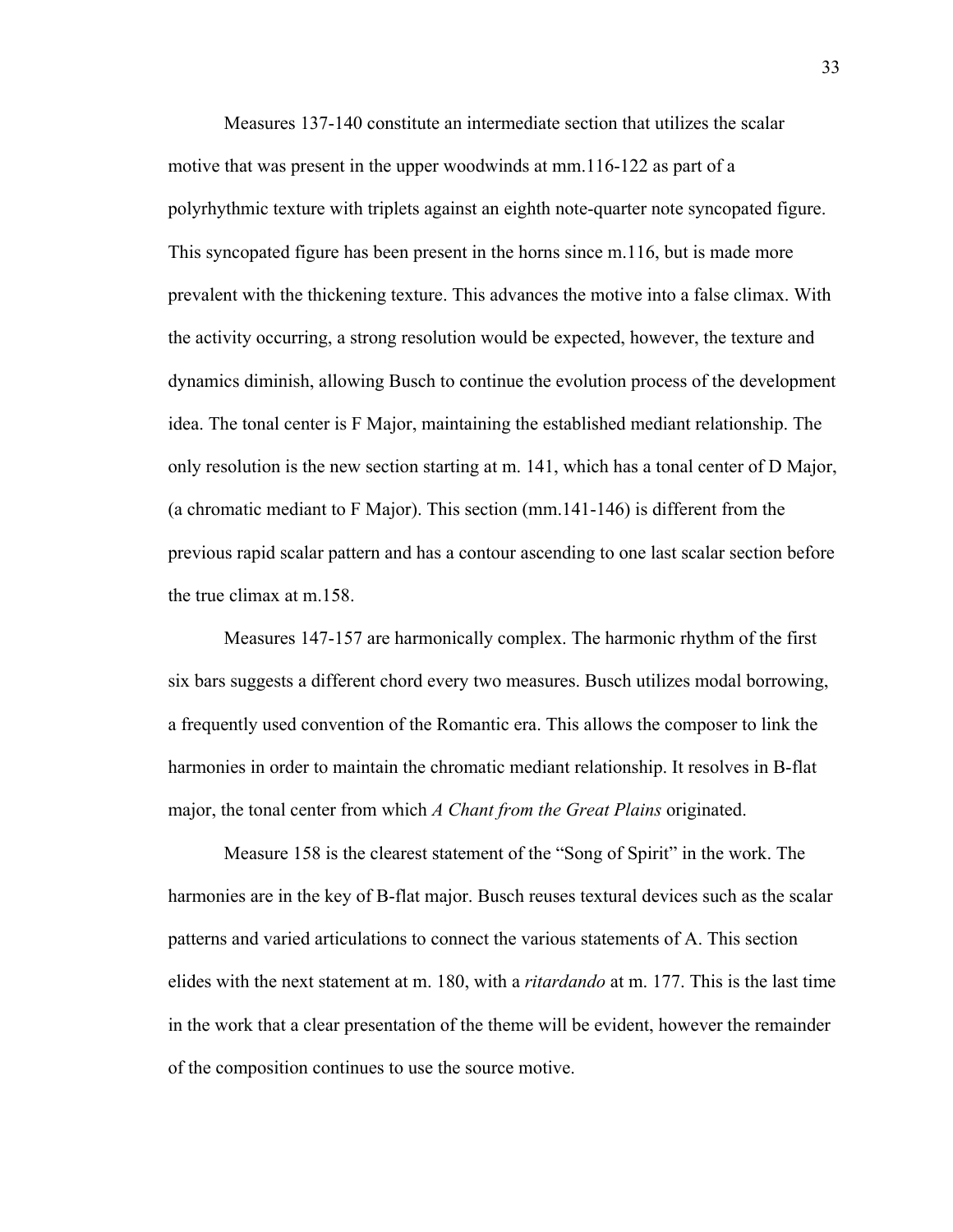Measure 180 uses the source motive as a backdrop to the clarinet's quasicadenza<sup>65</sup>, prolonging the harmonies. This section uses elements from the introduction: thin texture, the same motives, and chromatic-mediant relationships. Originating in B-flat Major, it transitions to D Major at m. 182, followed by D-flat at m. 183 to A-flat at m. 185.

The transition section from mm.193- 222 recycles motives from the previous sections with no clear tonal center until m. 206, where it is clearly in D Major. Busch leads to another section in B-flat Major at m.210, keeping with the mediant relationship. Measures 206-209 utilize a call and response technique to pass around the source motive. This technique will be used until the next tempo change at m. 216. At the anacrusis to m. 216, the English horn restates the music played at the anacrusis of m. 75 with the same tonal center and only slight changes in orchestration. However, only the antecedent phrase is stated; the consequent phrase seen here is a cadential gesture to close the section. There is very little change in harmony, but Busch uses triplet figures (m.220- 221) as a means to slow momentum down, signaling the change to a new section. This is identical to the introduction.

The A' section (mm.222-239) begins exactly as the A section until m.233 when there is a change. In the A section earlier in the work, the music needed to evolve to continue the thematic development of the composition. Formally, it needs to do the opposite to close the work. In order to do this, Busch is able to construct a coda that does not evolve, but can progressively close the music without creating completely new music. The third and fourth horns re-state the source motive, which elides into the coda at

<sup>&</sup>lt;sup>65</sup> This is considered a quasi-cadenza as the solo clarinet does not have the liberty commonly associated with a true cadenza. However, the solo functions with a recitative-like freedom within the measures.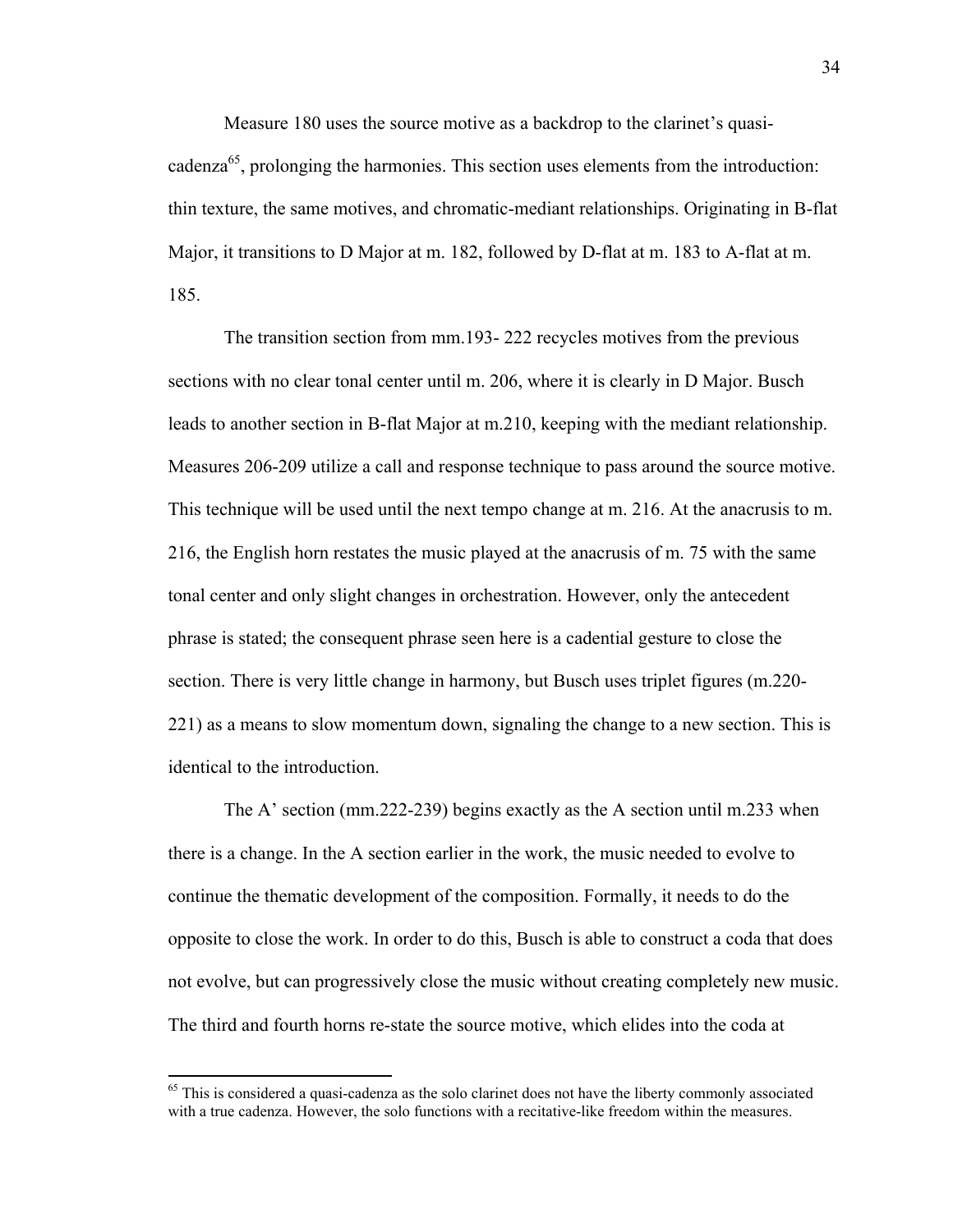m.240, in the key of B-flat Major where it will finish the work. The coda does not initially use the motives previously presented, but uses passing chords until the final restatement of the source motive, first in the bassoon, followed by the timpani. Busch's symphonic episode ends firmly on a B-flat Major chord, highlighted by dynamic fluctuations to signal the end of the work on a very strong authentic cadence in B-flat Major.

In summary, Busch crafted *A Chant from the Great Plains* in a large arch form. It is tonal and relies frequently on quartal and quintal harmony. Although he employed only a single theme, Busch cleverly manipulated it to its fullest potential. The quality of orchestration is superb, enabling the composer to portray convincingly a program of Omaha Indian life.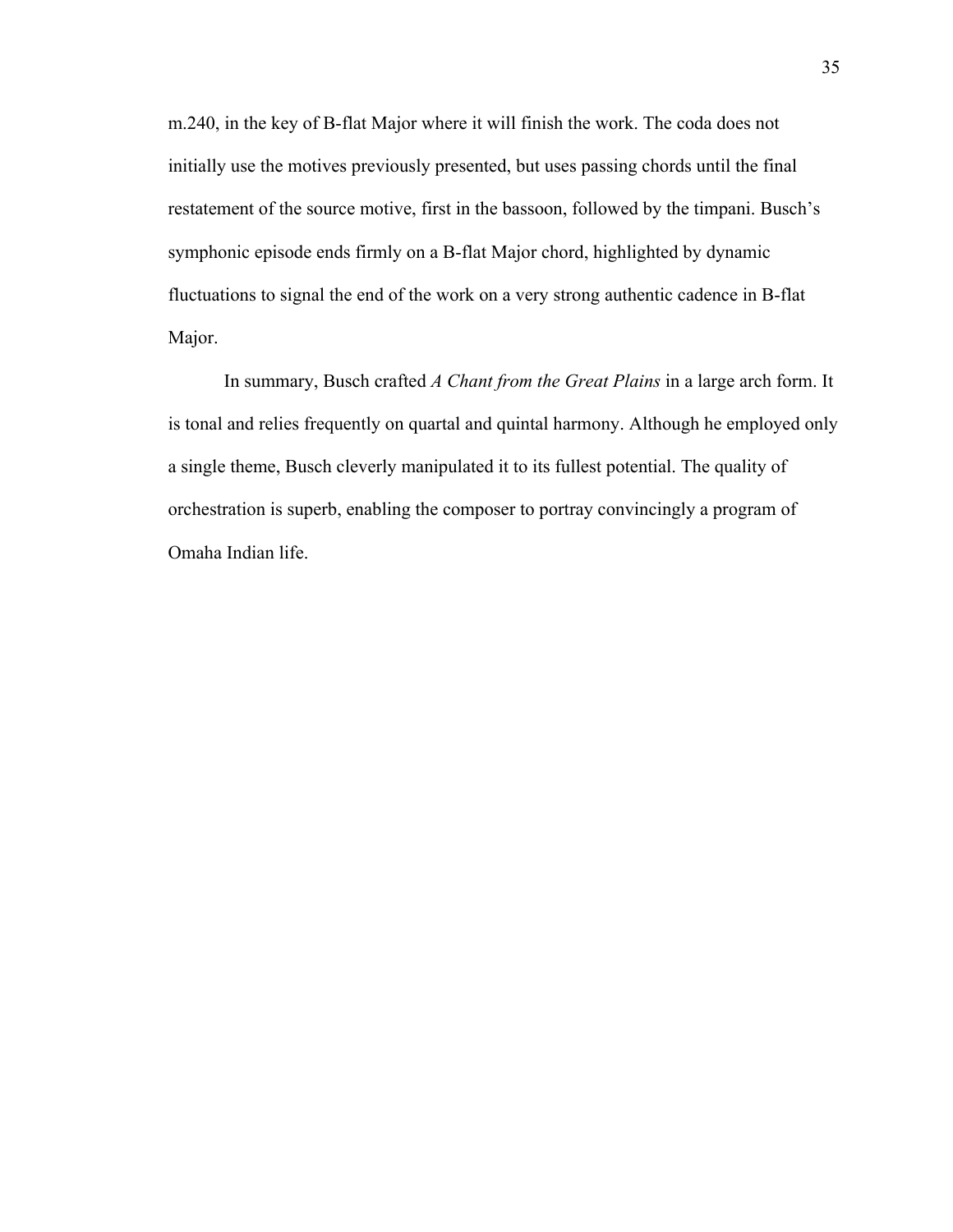## CHAPTER FOUR

# THE NEED FOR A CRITICAL EDITION OF *A CHANT FROM THE GREAT PLAINS* **Historical Significance/Origination**

*A Chant from the Great Plains* is a pivotal work in the wind band repertoire due to its place in history. Although mostly forgotten today, it originally served as a model for skilled composers to see the potential of writing for the wind band.<sup>66</sup> Although the work has not had many performances in the last fifty years, it has the honor of being the initial American commission that started the trend of commissioning for the wind band.<sup>67</sup>

Edwin Franko Goldman (1878-1956), one of the early innovators in the American wind band tradition, noted an absence of original music for the concert band. Goldman believed that "if the band were to survive and be a worthwhile medium for the expression of music, it would have to acquire a repertoire of its own and not depend solely upon transcriptions and arrangements.<sup>568</sup> As a preliminary step to create a body of repertoire, Goldman instituted a wind band composition contest in 1920. The winning composition of this "blind" adjudicated contest was to be awarded \$250 and a performance of the work by the Goldman band later in the year. Three judges were chosen for this event: John Phillip Sousa (who later declined due to scheduling issues), Victor Herbert, and Percy Grainger. In May of 1920, it was announced that *A Chant from the Great Plains* had won the contest. In the words of Dr. Donald Lowe, Carl Busch "is representative of a generation of composers who were first to respond to Goldman's challenge and whose

 

<sup>66</sup> Goldman, Richard, "Band Music in America" in Paul Henry Lang, *One Hundred Years of Music in America* (New York: G. Shirmer, 1961), 137<br><sup>67</sup> Battisti, Frank. *Winds of Change: Evolution of the Contemporary Wind Band.* (Galesville, MD: Meredith

Music. 2002), 37

<sup>68</sup> Edwin Franko Goldman, letter to Edward N. Waters, September 30, 1946, in Edward N. Waters, *Victor Herbert* (New York: MacMillan Co., 1955), 524-525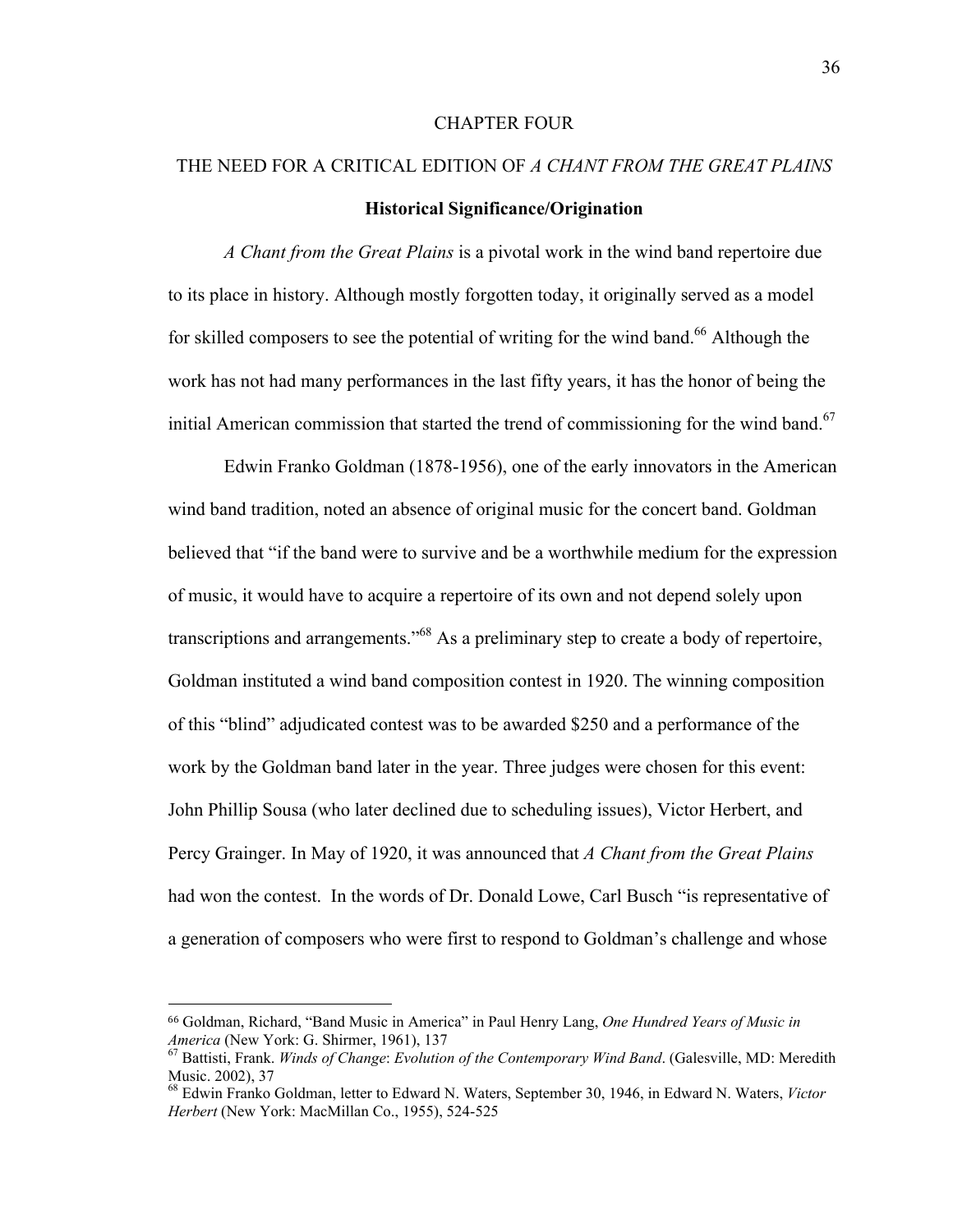pioneering efforts formed a foundation upon which future generations of composers would build."<sup>69</sup>

*A Chant from the Great Plains* is the only winner of the Goldman contest as it

was never repeated. Regardless of the life of this particular competition, this was the

initial step in the practice of commissioning from the Goldman band. After *A Chant from* 

*the Great Plains*, the Goldman band easily commissioned highly respected composers to

write for the wind band, such as Ottorino Respighi (*Huntingtower Ballad*), Arnold

Schoenberg (*Theme and Variations for Wind Band, Opus 43a*), and Albert Roussel (*A* 

*Glorious Day*).<sup>70</sup> Presently, wind band commissions still continue the practice of

commissioning new music.

The decision to name *A Chant from the Great Plains* the winner of the contest

was unanimous amongst the adjudicators. Originally submitted anonymously, the quality

of the work intrigued both the adjudicators. In a letter to Goldman, Victor Herbert wrote:

My dear Mr. Goldman,

After having devoted considerable time to looking over the various band compositions submitted to me, I have no hesitation in saying that the work *A Chant from the Great Plains* deserves the prize.

It is the work of a splendid musician, and one who understands artistic band scoring thoroughly. The composer shows originality and ability in regard to form and thematic development

Several other works were quite good and of superior quality. The contest has proved that a greater interest is being taken in bands and band music than ever before, and also that we are developing a branch of the art that has hitherto been neglected. If a contest of this kind is the means of bringing forth only one composition of real merit and also serves to encourage our American composers, it is doing a real service to the advance of our native music and it should be repeated annually.

 69 Lowe, Donald. "Carl Busch and the first Goldman Band Composition Contest: A Pivotal Point in the Historical Evolution of Modern Wind Band Repertoire. *Journal of Band Research* 14:1 (Fall 1978). 16 70 McAnally, J. Kent. "Edwin Franko Goldman, Richard Franko Goldman, and the Goldman Band

Professionals and Educators". *Bulletin of Historical Research in Music Education,* 17:1 (September 1995). 37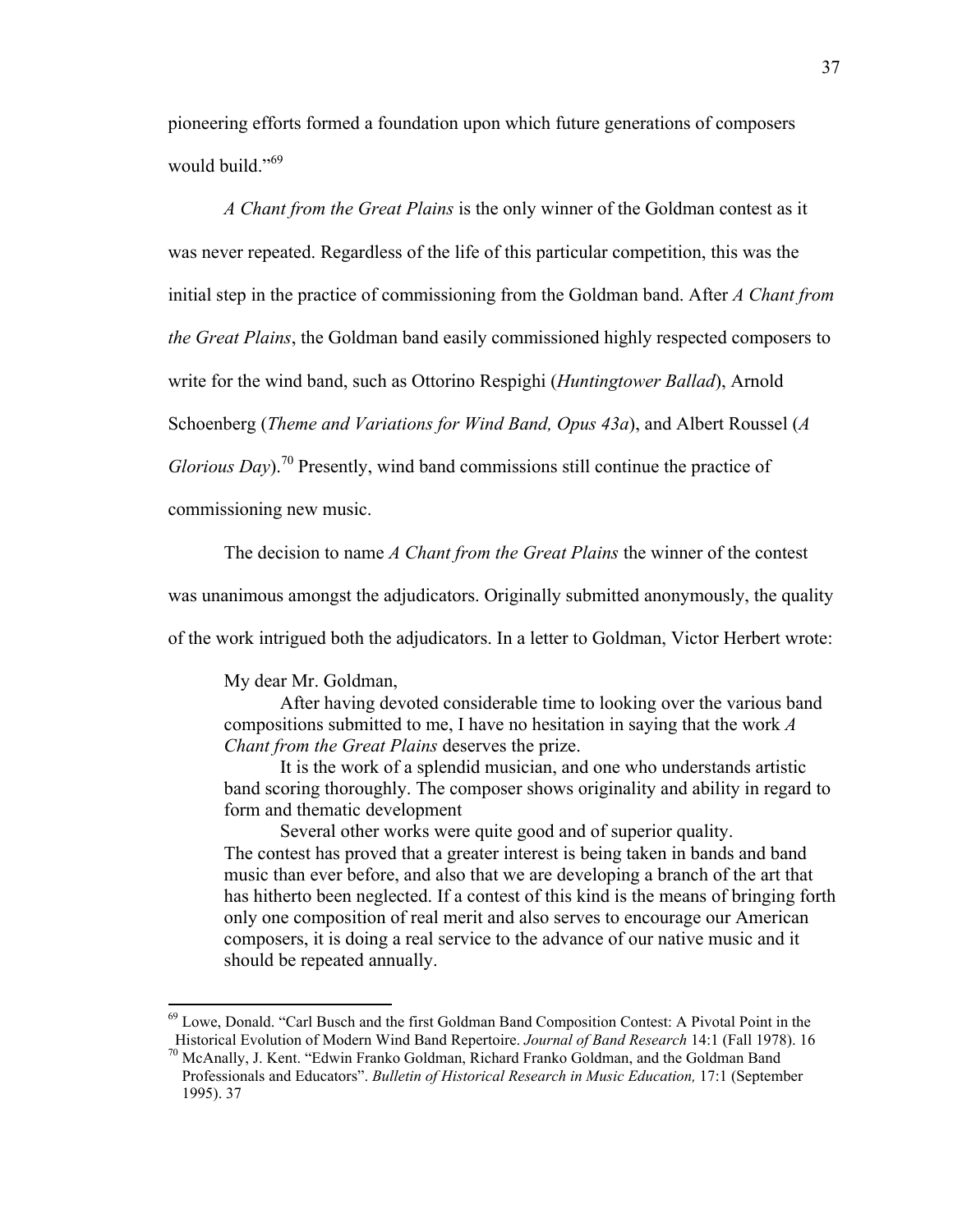Yours sincerely, V. Herbert $^{71}$ 

Percy Grainger shared a similar opinion in a letter to Goldman:

After having studied the assemblage of compositions for military band sent in to your prize competition I have no hesitation in considering the work *A chant from the Great Plains* (motto "Dum spiro, spero")<sup>72</sup> as outstandingly deserving of the prize, in my opinion, as this composition not only displays a wider range of creative gifts and a more emotional expressiveness than any of the others, but also treats the subtle tonal palette of the military band with a very sensitive appreciation of its varied possibilities. This seems to me very important, since such a military band as that organized and conducted by you is in many respects the equal, if not the superior, of the best symphonic orchestra for the expression of many phases of modern music and modern emotionality, and it is most desirable that composers shall use their potentialities to the full.

Not that *A Chant from the Great Plains* is the only work of outstanding merit submitted to your contest. The large number of compositions submitted cover, in several cases highly successfully, almost every type and form of music ranging from simple popular march style to complex symphonic poems, and not a few of the composers evince a grasp of military band scoring that is most laudatory.

All that is a most encouraging result of the knowledge that you are spreading of the great and beautiful possibilities of a finely organized modern military band.

Sincerely, P. Grainger<sup>73</sup>

Because of the resounding endorsements from such noted composers, *A Chant* 

*from the Great Plains* enjoyed success in honor bands and as a staple in the band

repertoire in the 1920s. The Goldman Band first performed the work on July 5, 1920 on

one of their "On the Green" concerts at Columbia University before an audience of

eighteen thousand people.<sup>74</sup> The Sousa Band performed it on their 1922 tour as well.<sup>75</sup>

Accomplished music educator Himie Voxman (1912-2011) recalled performing *A Chant* 

 $71$  Victor Herbert, letter to E.F. Goldman, May 28, 1920, The Royal Library

 $72$  This is a point of commentary from Grainger and was not included in the score nor is affiliated with the

work.<br><sup>73</sup> Percy Grainger, letter to E.F. Goldman, [n.d], The Royal Library

<sup>74</sup> Lowe, Goldman contest, 20

<sup>75</sup> Bierley, Paul Edmund. *The Incredible Band of John Philip Sousa*. Chicago: University of Illinois Press. 2006, 335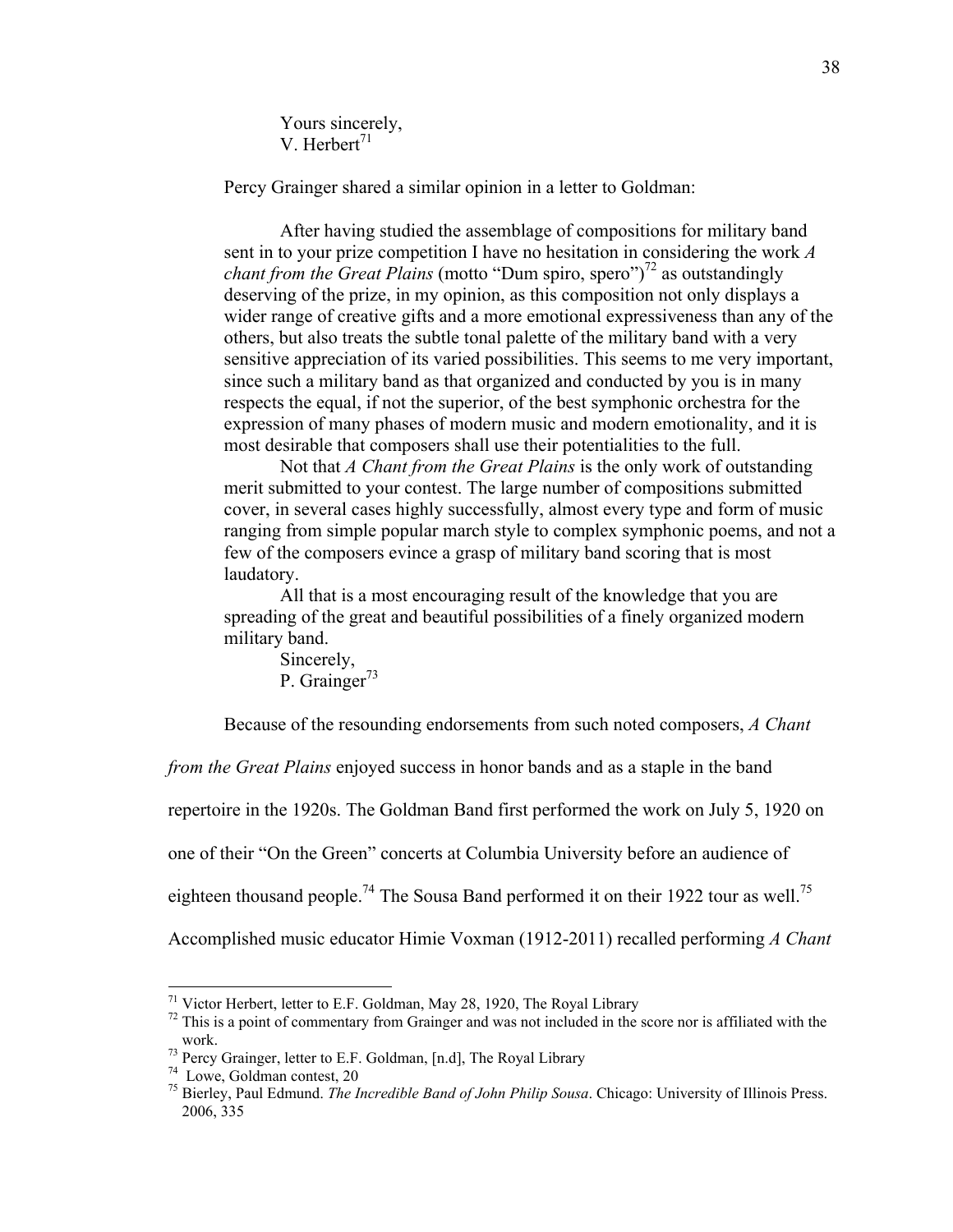*from the Great Plains* in an honor band in Centerville, Iowa while a high school student around 1930.<sup>76</sup>

Although it may be impossible to determine the last date of its performance, colleges and universities have not performed it recently. In an informal survey sent to the general membership of the College Band Directors National Association (CBDNA) on October 22, 2011, two questions were posed:

1.) Have you studied and/or conducted *A Chant from the Great Plains*?

2.) Have you programmed it (and when)?

Of the entire CBDNA constituency, twenty-seven members responded and all stated that they had not seen nor conducted the work. Sixteen members stated that they were not aware of the work, six members replied that while they heard of the work historically, they had not heard it performed. Five members stated that they have not performed the work, but did not state whether they had studied it before.

## **Fading into Obscurity: What happened?**

 Although there is no clear definitive answer, various events in band and American history may be examined to surmise possible reasons for its eventual disappearance. The philosophical split between the proponents of the wind ensemble and symphonic band may have had a role in the fading of its popularity. Due to the various changes in nomenclature of the band, certain works may have been excluded due to the creation of new music or because of the traditional practice of transcriptions.77 *A Chant for the Great Plains* was the product of a search for quality original repertoire, which

 76 Correspondence with Myron Welch via email, Nov. 20, 2011

<sup>77</sup> Cardany, Brian. *Attitudes Toward Repertoire and the Band Experience Among Participants in Elite University Wind Band Programs*. DMA, diss., Arizona State University. 2006. 2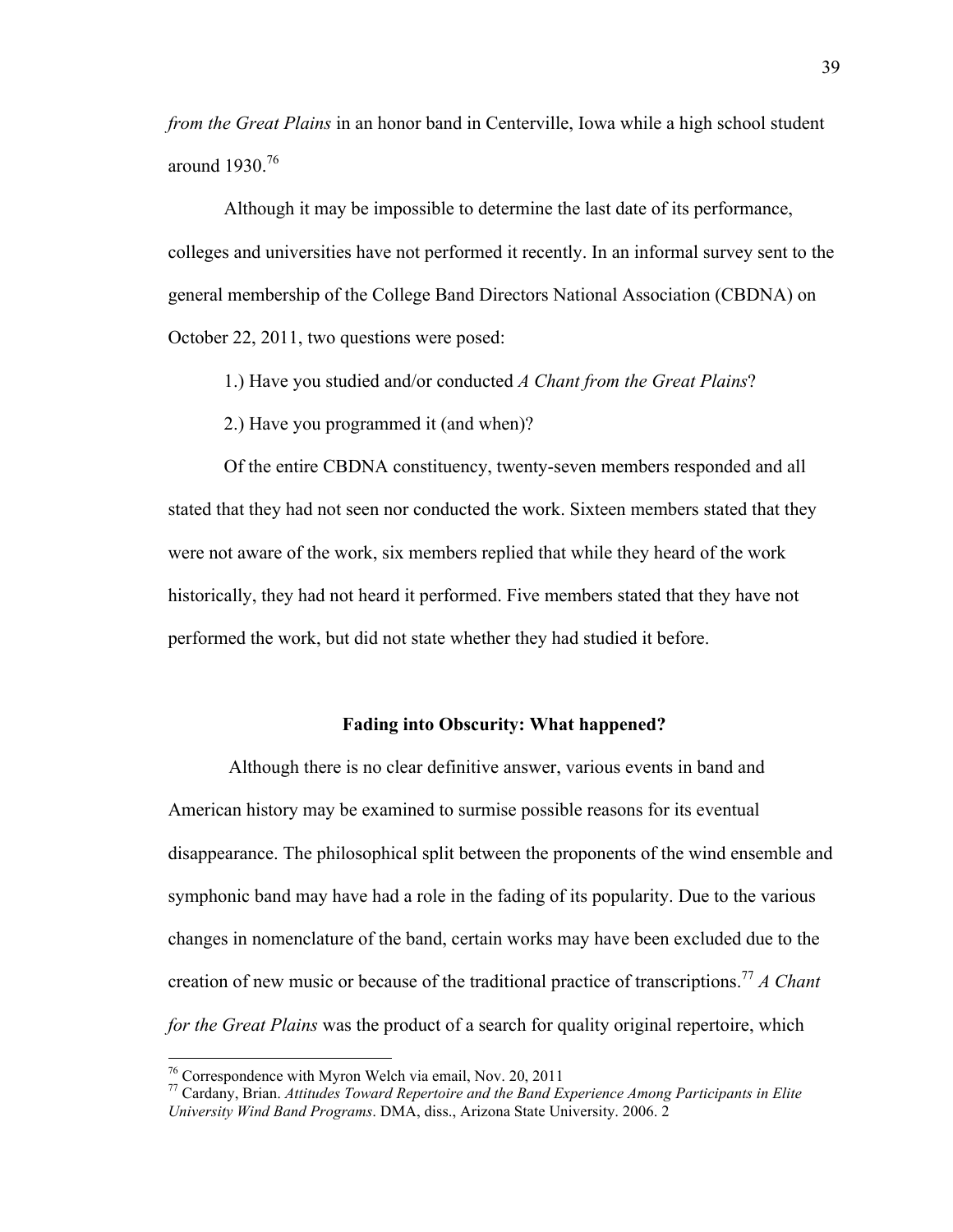eventually became the mantra of Frederick Fennell's wind ensemble concept in 1952. Proponents of the symphonic band, however, tended to use repertoire to serve other objectives, such as entertaining an audience or fostering a sense of community.<sup>78</sup> It may be that the work was caught in between these philosophical camps and could not identify itself as a symphonic band work with wind ensemble ideals. The wind ensemble is typically a smaller ensemble with one player per part (with some exceptions) and is focused on the intent of the composer, while the symphonic band tends to be a larger ensemble with multiple players per part and adheres to the will of the conductor in regards to instrumentation. The symphonic band also tends to look toward transcriptions as the bulk of its primary repertoire and the wind ensemble seeks to find new works. Thus, when looking at this new work that was often performed by very large ensembles, it would be clear to see how one would get confused on its intended medium. The expansion of new literature for the wind ensemble medium may have also led to the exclusion of *A Chant from the Great Plains* from frequently performed repertoire.

Instrumentation issues may play a role in the lack of frequency of performances in the contemporary era. Some of the instrument choices Busch used are outdated, including the use of the D-flat piccolo and horn parts in E-flat. It should be noted that it is not because of these changes that the work fell into obscurity, however, it is an authentic look of the instrumentation practices that were in use of that era. There is a vital harp part, which is an instrument that is not readily available in many band programs. These instrumentation choices, while popular in the professional band era of the early 1900s, would most likely deter current conductors from performing the work if those

 78 Goldman, R.F. *The Wind Band*. (Boston: Allyn and Bacon, Inc., 1962), 50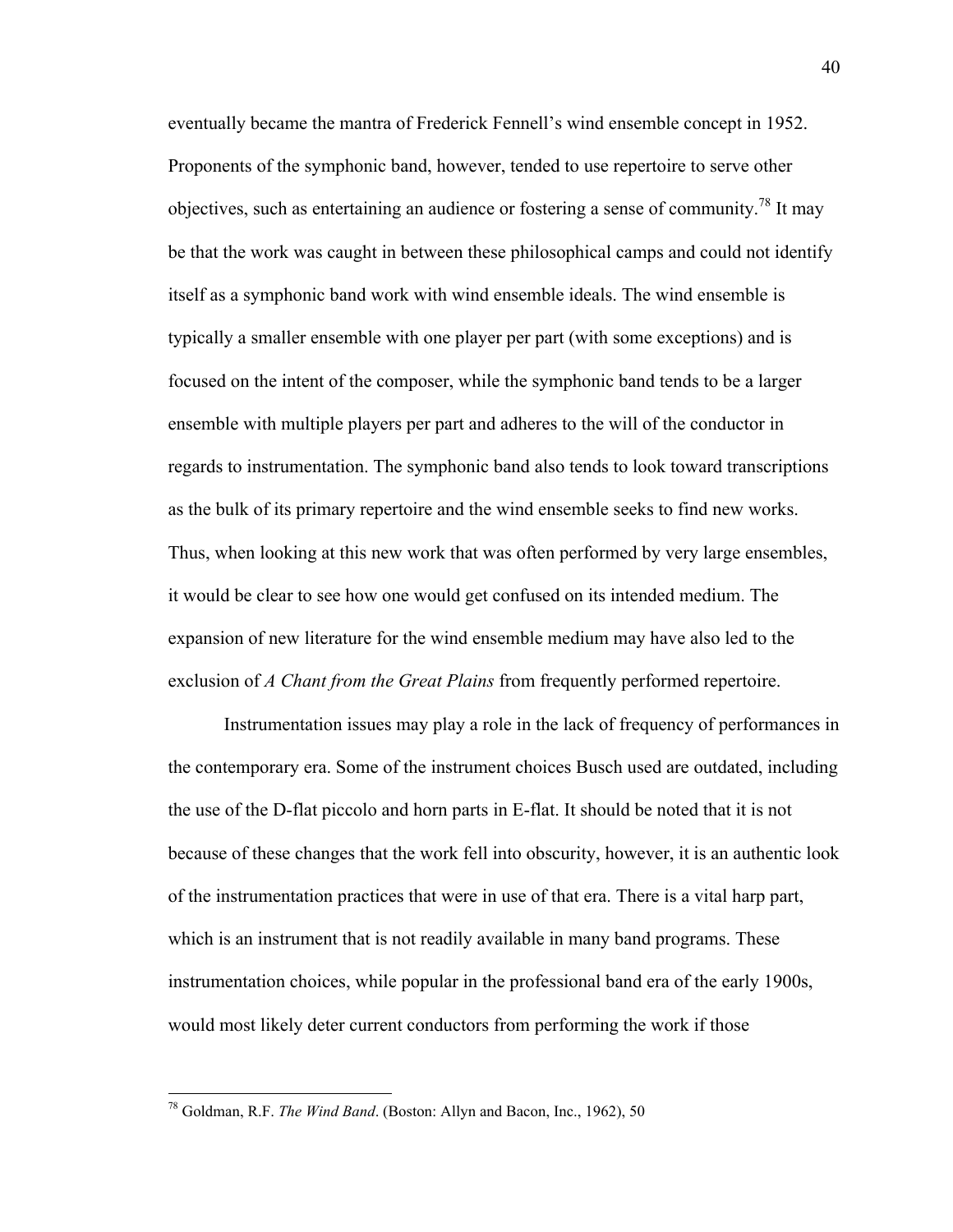instruments were unavailable or the ensemble personnel did not know how to adjust accordingly.

Over time, *A Chant from the Great Plains* was forgotten and relegated to a citation in band history. Although no definitive answer may ever be reached, evidence shows that *A Chant from the Great Plains* was lost to the general wind band community even when the work was still viable. Dr. Lowe stated in an interview that while compiling his doctoral dissertation, he could not locate a score or parts to this work<sup>79</sup>. If the original printing of the piece was limited, the difficulty in obtaining performance materials may have doomed it to obscurity. Considering all the previous evidence, a critical edition of *A Chant of the Great Plains* for the modern wind band is warranted.

## **The necessity of creating a critical edition of** *A Chant from the Great Plains*

Due to the infrequency of performances, the work is permanently out of print. While corresponding with the Carl Fischer publishing company, the company did not have a catalog number assigned in their databases to *A Chant from the Great Plains*. Due to copyright law, it is now considered in public domain.<sup>80</sup>

In keeping with the spirit of the Goldman Band (the original commissioning party), it would be fitting that a new edition of *A Chant from the Great Plains* be created. The Goldman Band, while commissioning new music, was also responsible for the restoration of numerous works that had been long forgotten.<sup>81</sup> It would be appropriate

 79 Interview with Donald Lowe, March 23, 2012

<sup>&</sup>lt;sup>80</sup> Since the work was published prior to 1923, and Busch had no heirs, this work falls under the category of public domain as it is no longer under copyright protection. <sup>81</sup> McAnally, 32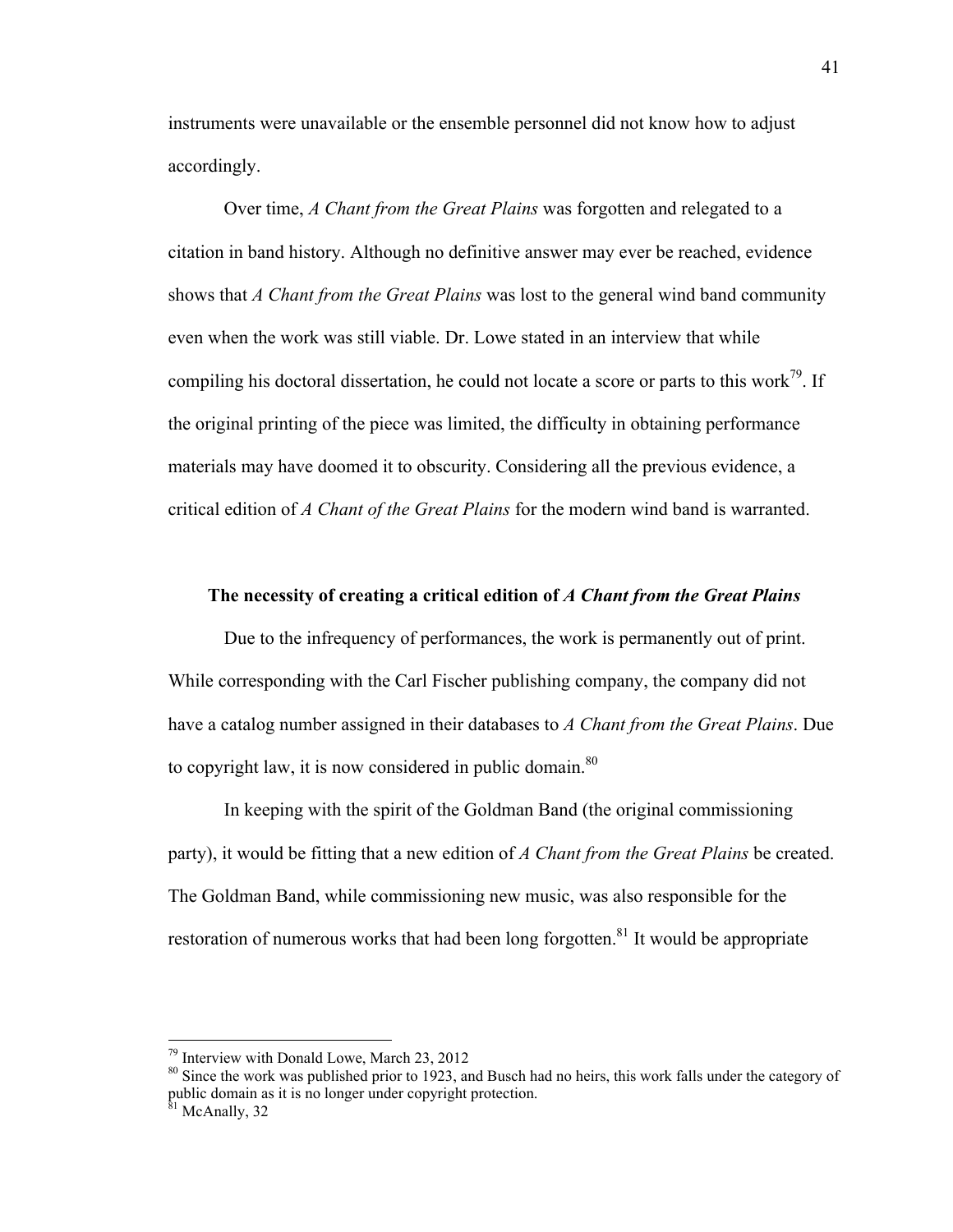that the work that started the commissioning project be treated with the same honor as Goldman would have bestowed upon forgotten works of that era.

*A Chant from the Great Plains* is an important contribution to the canon of musical literature due to its historical status. Although a professional recording of the work is not available, this should not inhibit the band community from trying to replicate the sounds as intended by Busch. Performing this work may be a useful tool in understanding performance practices and stylistic approaches of band music from this era. The instrumentation choices used by Busch are representative of that time period and most of the instruments are still in use. There will need to be some modifications and adjustments made due to the current practices of ensembles. For example, the critical edition would incorporate the necessary adjustments to reproduce the composer's original intent with the instruments in use today, which will be covered in the following sections.

#### **Suggestions for the Critical Edition**

The goal of a critical edition must be to clarify any ambiguity on the part of the composer so that the written music would represent the composer's intent. Considering the time period, major instrument substitutions would not be necessary. However, certain parts should be re-written to accommodate practices of today. These parts are:

- 1) Piccolo in D-flat should be re-written to Piccolo in C
- 2) Clarinet parts should be re-labeled to  $1<sup>st</sup>$ ,  $2<sup>nd</sup>$  and  $3<sup>rd</sup>$  part with solos noted
- 3) B-flat Cornet and trumpet parts should be re-labeled to B-flat cornet 1, 2, and 3
- 4) Horn in E-flat parts should be re-written to Horn in F
- 5) Baritones should be re-labeled to euphoniums as those are mostly in use
- 6) Basses should be specified (tuba and string bass part)

Although seemingly minor, these changes would greatly improve the accessibility of the work for modern ensembles. As D-flat piccolos are no longer made, writing the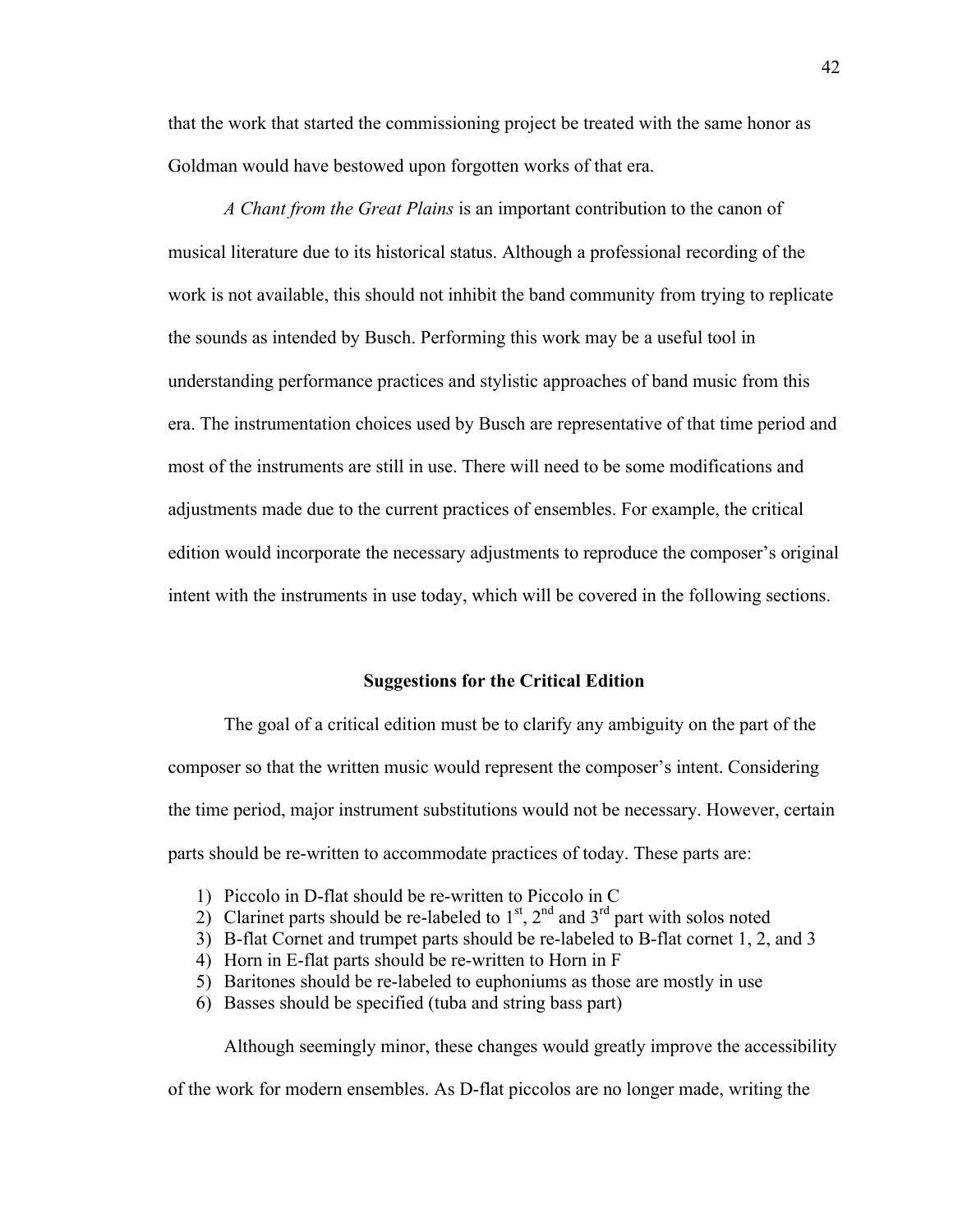part in C is essential and the tiny distraction in timbre is not noteworthy. The B-flat cornet parts are labeled as a solo part with two other cornet parts. Since at no time in the work are there more than three lines of music in the cornet part, it would make more sense to create a  $1<sup>st</sup>$ ,  $2<sup>nd</sup>$ , and  $3<sup>rd</sup>$  B-flat Cornet part with solo lines noted in text. Busch himself stated that he was not staunch on the exact instrumentation and acquiesced to the needs of the ensemble.<sup>82</sup>

The B-flat clarinet parts in *A Chant from the Great Plains* are labeled Solo B-flat clarinet,  $1^{st}$  B-flat clarinet,  $2^{nd}$  B-flat clarinet, and  $3^{rd}$  B-flat clarinet. There is no difference in the Solo and  $1<sup>st</sup>$  B-flat clarinet parts with the exception of the sporadic solos throughout the work. It would be more in keeping with modern practice to combine the parts into one sheet and label the solo part to let the performer know of its role in the work. Other alignments with modern practice would include the transposition of E-flat horn parts to F. Although transposing in E-flat is not an uncommon practice for collegiate or professional horn players, it is not common in modern school band repertoire. Thus, not having the parts in F may exclude the work from consideration by secondary school ensembles. It would also be appropriate to change the baritone parts and re-label them as euphonium as that is the most widely used instrument in the modern wind band. Although the timbre of the euphonium is distinct from the baritone horn, the adjustment would be in keeping with Busch's practical philosophy. Baritone horns are few and far between in the United States, whereas euphoniums are ubiquitous. By making these slight accommodations, the work may be more appealing to secondary school ensembles.

Assigning the bass parts will also be necessary. Common practice in early 1900s was to assign a bass part that was nonspecific. It was common to have a tuba in the

 82 Busch, Chant, 105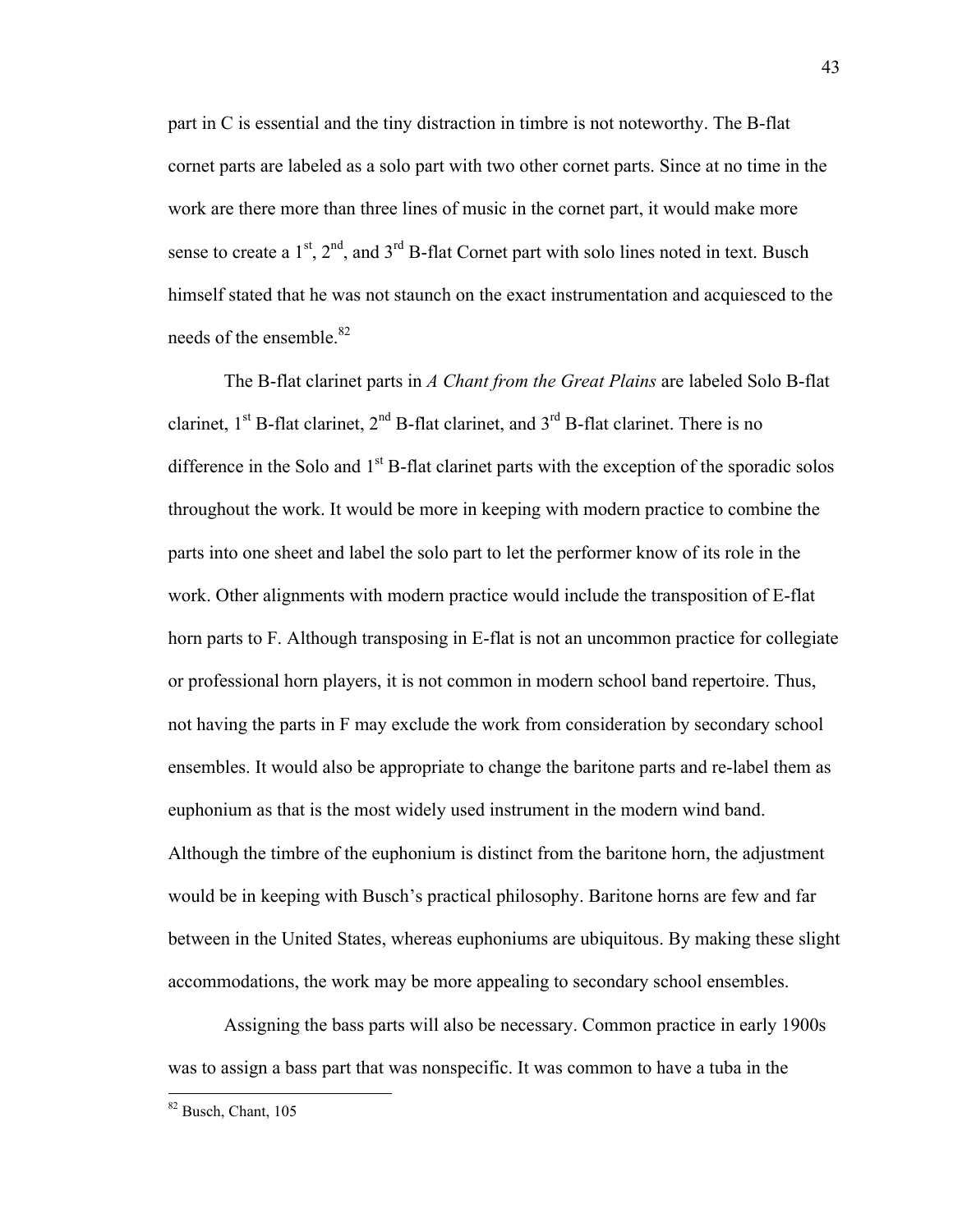ensemble, as it extended from the previous brass band tradition. Since there is now a clear distinct notation between brass (tuba) and string bass, the adjustment to the label would be appropriate as to align with modern concert music.

In addition to these changes, formatting of the score layout should be addressed as well. The measures should all be numbered individually to clarify the layout of the score. Since Busch's original rehearsal numbers represent formal division, and these divisions are irregular, measure numbers would provide a secondary option to improve the efficiency of rehearsals.

In Busch's own analysis of *A Chant from the Great Plains* that was printed in *Etude* magazine, he provides recommendations for the performance of the work that are not present in the score.<sup>83</sup> This includes various fluctuations in tempo, dynamics, and balance. It would be helpful if those notes were added to the score to best realize Busch's compositional choices. There are not any misprints in the score, and there does not seem to be any documentation to show that any corrections would need to be made. Any editorial marks that are not based on evidence given by Busch should be notated in the style of the Bärenreiter scores, using a serif font that shows it was done by the editor and not in the original score.

Because of the few resources available, the critical edition should include as much information as possible from every limited resource about the work in its program notes. It should include a reprint of Busch's article *A Chant from the Great Plain-A Symphonic Episode* from the February 1926 edition of *Etude* magazine. It should also include a narrative of the history of the work and the significance it has on the history of the wind band, as well as a biography of Carl Busch. There should be information about the

 83 Ibid, 105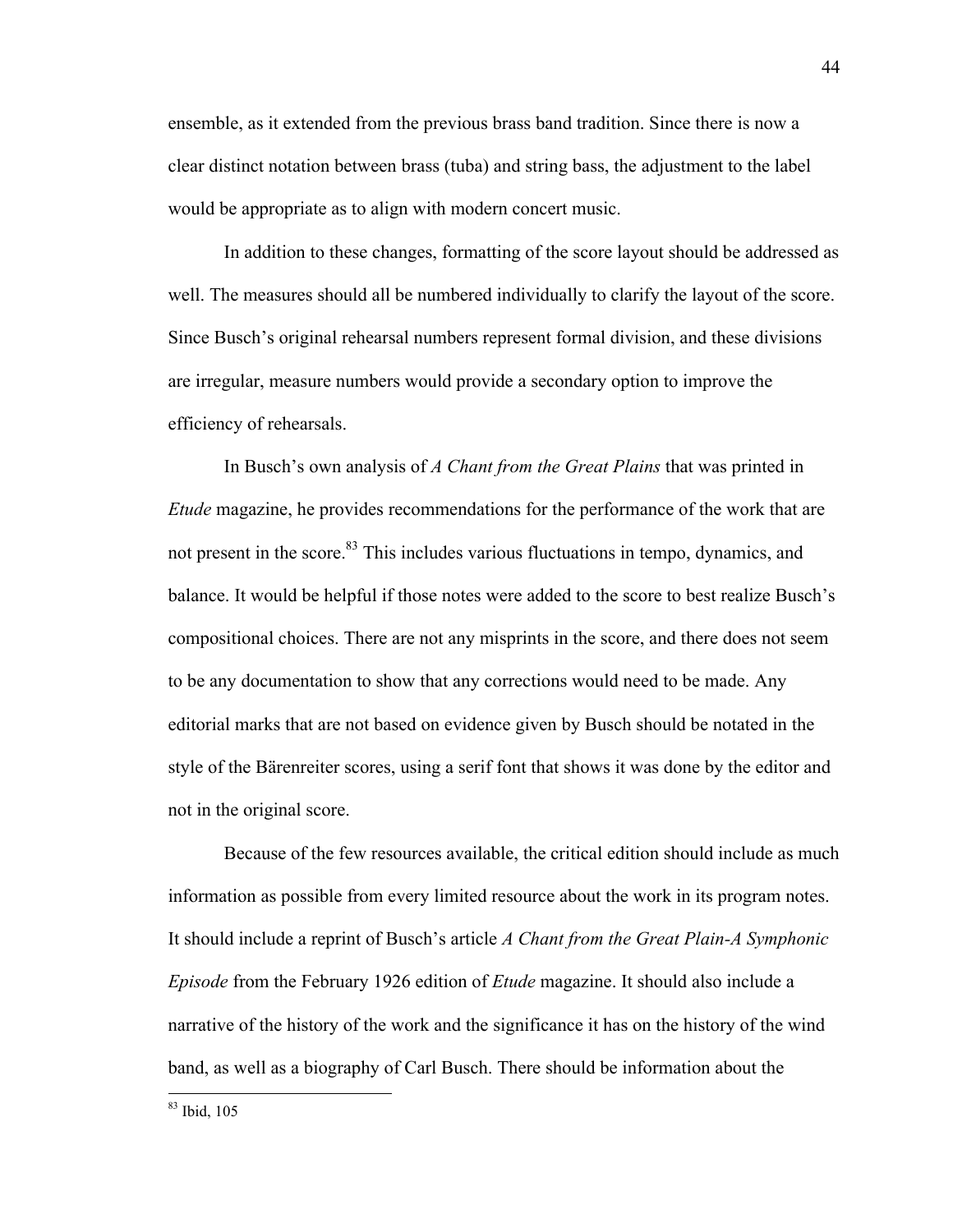"Funeral Song, No.52" as well, as it would help the conductor understand the phrasing and identify the theme of the work.

For those who wish to undertake a performance of the work using the original materials, the following is a recommendation of the instrumental forces most suitable for a balanced presentation. The recommendation would be:

- two flutes in C and one piccolo in C,
- two oboes and one English horn,
- two bassoons,
- one E-flat clarinet, six B-flat clarinets, one optional alto clarinet, one bass clarinet,
- one soprano saxophone, one alto saxophone, one tenor saxophone, one baritone saxophone,
- five trumpets (three cornet parts) and two trumpet parts),
- four horns in F.
- three trombones.
- two euphoniums,
- one tuba, one string bass,
- one pair of timpani (F and Bflat), one snare and bass drum, one pair of crash cymbals, one triangle
- one harp

This instrumentation provides ample personnel to cover every part without a concern as to whether any part will be present at any time during the performance.

While one player on each B-flat clarinet part would work as there are no divisi sections, two or three would create the richer sonority characteristic of the era and Busch's compositional voice. A more appropriate choice would be two  $1<sup>st</sup>$  B-flat clarinets, three  $2<sup>nd</sup>$  B-flat clarinets, and four  $3<sup>rd</sup>$  B-flat clarinets. This would provide a traditional pyramid balance scheme where there are more players on the lower parts than the higher parts. As common practice today, it would be acceptable to utilize the widely used B-flat trumpet on all parts (including cornet) as it is more readily available than cornets. For authenticity purposes, it would acceptable to use the suggested cornets for those timbral choices, as the darker timbre could counterbalance the brighter timbre of the trumpet. The saxophones should not be doubled as their material is of secondary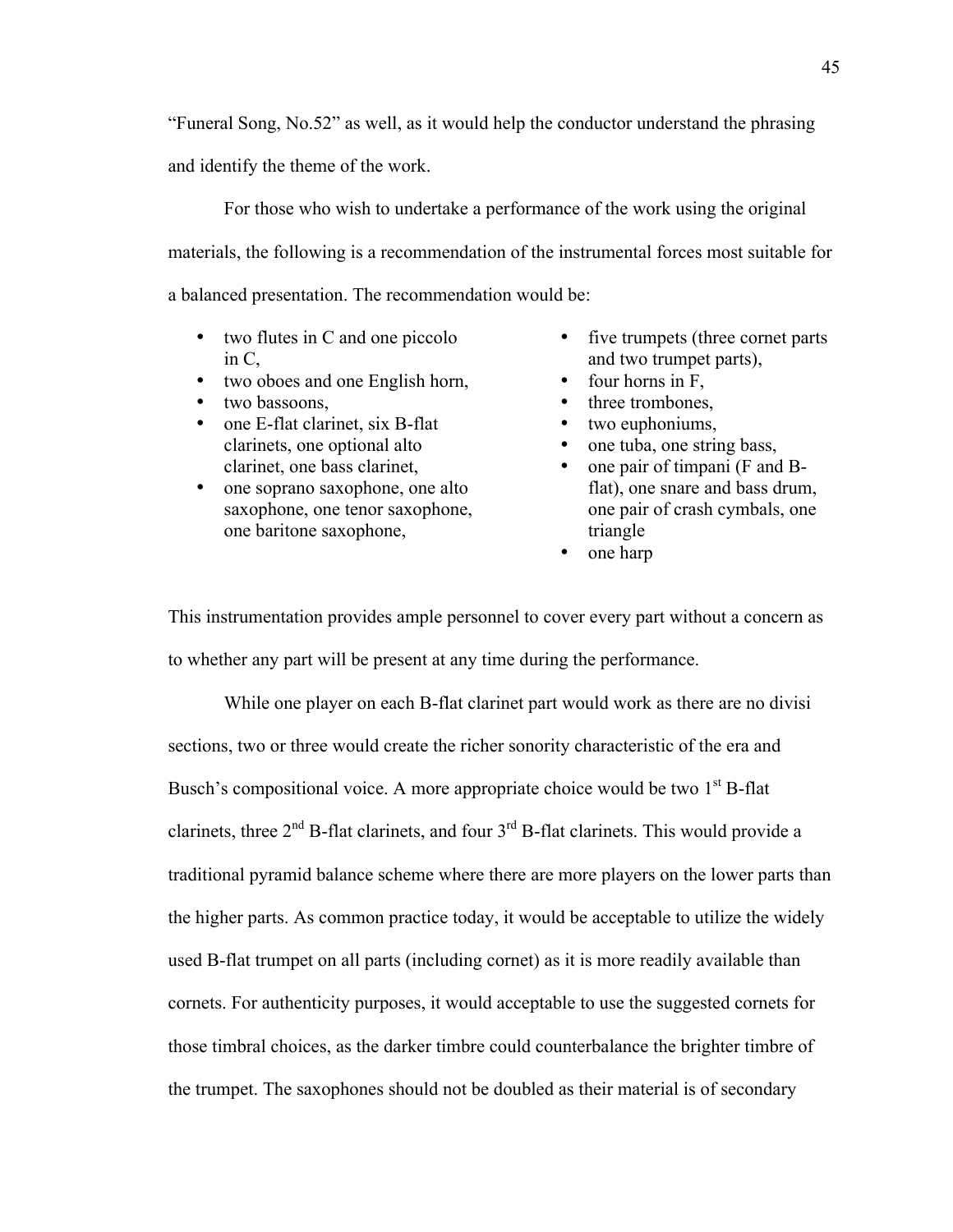importance, largely associated with atmosphere. Doubling of the flute part would ensure that they would be audible through any *tutti* texture, and would not be overpowered by the louder instruments. The euphoniums have split parts, so there will need to be two performers. The remainder of the ensemble not mentioned may remain one on a part.

Although Busch stated the instrumentation was flexible, and he was able to conduct the work successfully with over 500 musicians, a more modestly sized ensemble of forty to forty-two musicians is recommended. Based on the details of the score, the recommended instrumentation should result in a clear, balanced and satisfying performance.

#### **Summary**

Carl Busch was a well-respected composer whose contribution to the wind band medium was of great value. His contributions to music and music education are evident in *A Chant from the Great Plains*. It is an authentic artifact from the beginning of the public school band era and is a prime example of Romantic compositional conventions which were not readily available for the medium in this time period. This offers young musicians an opportunity to enhance their musicianship and practical experience by actually performing original music rather than a transcription. A critical modern edition would make this work easily accessible to any ensemble eager to embrace a work of musical, cultural, and historical value.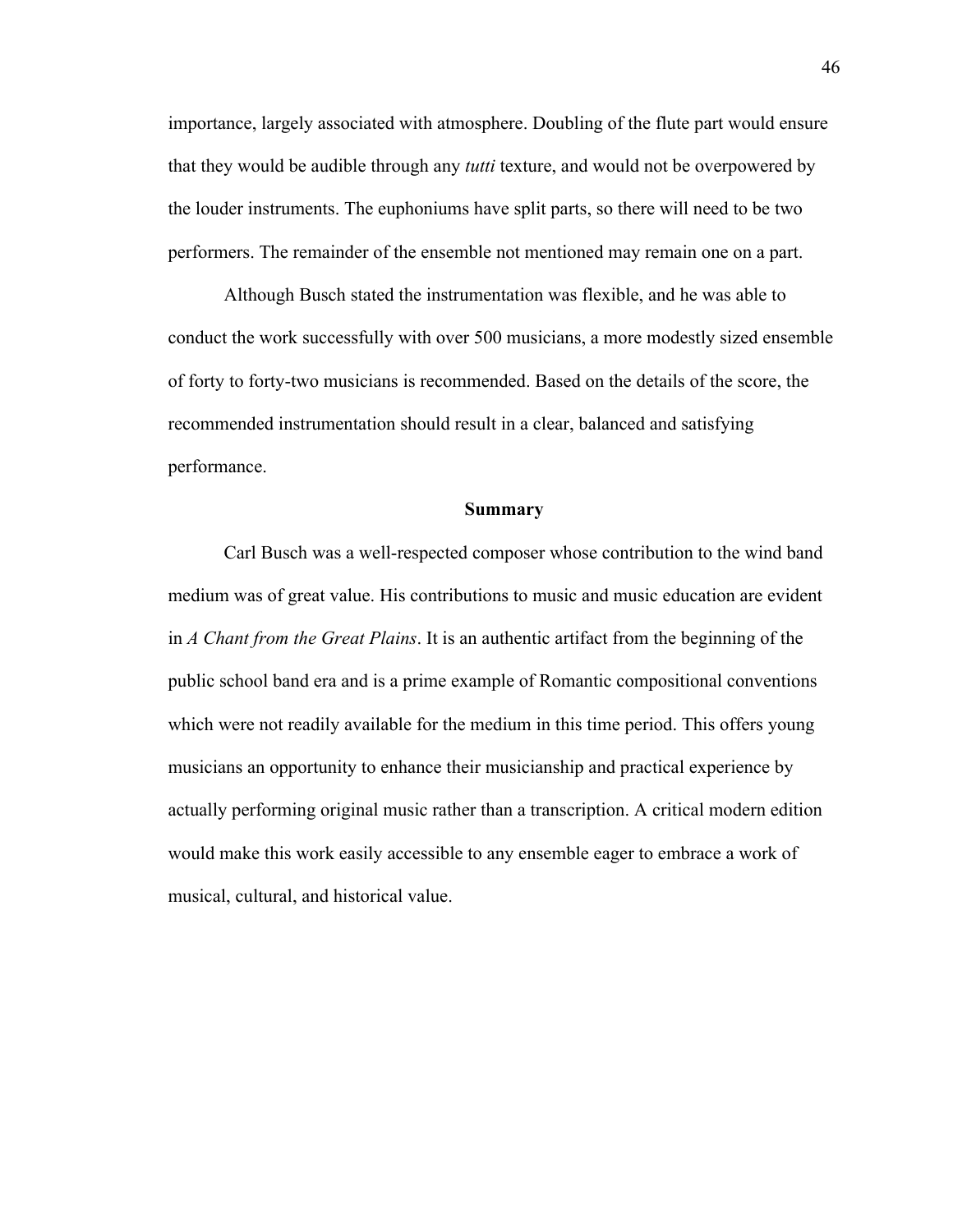#### References

Adler, Samuel. *The Study of Orchestration, 3d ed.* New York: W.W. Norton. 2002

- Barney, Mildred Howard. *Sir Carl Busch*. Kansas City, Missouri: The University of Kansas City Press. 1942.
- Battisti, Frank. *Winds of Change*: *Evolution of the Contemporary Wind Band*. Galesville, MD: Meredith Music. 2002
- Bierley, Paul Edmund. *The Incredible Band of John Philip Sousa*. Chicago: University of Illinois Press. 2006
- Belser, Robert Steven. "Original Works for Concert Band Premiered or Commissioned by Edwin Franko Goldman, Richard Franko Goldman, and the Goldman Band 1919-1979." D.M.A. thesis. University of Iowa, 1994.
- Birge, Edward Bailey. *History of Public School Music in the United States*. Boston: Oliver Ditson Co., 1928
- Browner, Tara. "'Breathing the Indian Spirit': Thoughts on Musical Borrowing and the 'Indianist' Movement in American Music." *American Music* 15, 3 (Autumn, 1997): 265-284.

Busch, Carl Reinholdt. "A Chant from the Great Plains". New York: Carl Fischer. 1920

\_\_\_\_\_\_\_\_\_\_\_\_. "A Chant from the Great Plains." *Etude*, XLVII (February 1929), 105, 131.

\_\_\_\_\_\_\_\_\_\_\_\_. "My Impression of the Concert Band as a Medium for Artistic Expression." *Etude*, L (July, 1932), 478.

- Cardany, Brian. *Attitudes Toward Repertoire and the Band Experience Among Participants in Elite University Wind Band Programs*. DMA, diss., Arizona State University. 2006.
- Day-O'Connell, Jeremy. "Pentatonic" *Groves Online*. Internet. Available from http://0 www.oxfordmusiconline.com.library.unl.edu/subscriber/article/grove/music/2126 3?q=pentatonic&search=quick&pos=1& start=1#firsthit
- Chase, Gilbert. *America's Music: From the Pilgrims to the Present, 3d ed.* Urbana, Illinois: University of Illinois Press. 1987.
- Fletcher, Alice Cunningham. *A Study of Omaha Indian Music*. Cambridge Mass: Peabody Museum of American Archaeology and Ethnology, 1893. Reprint, Lincoln, Nebraska: The University of Nebraska Press, 1994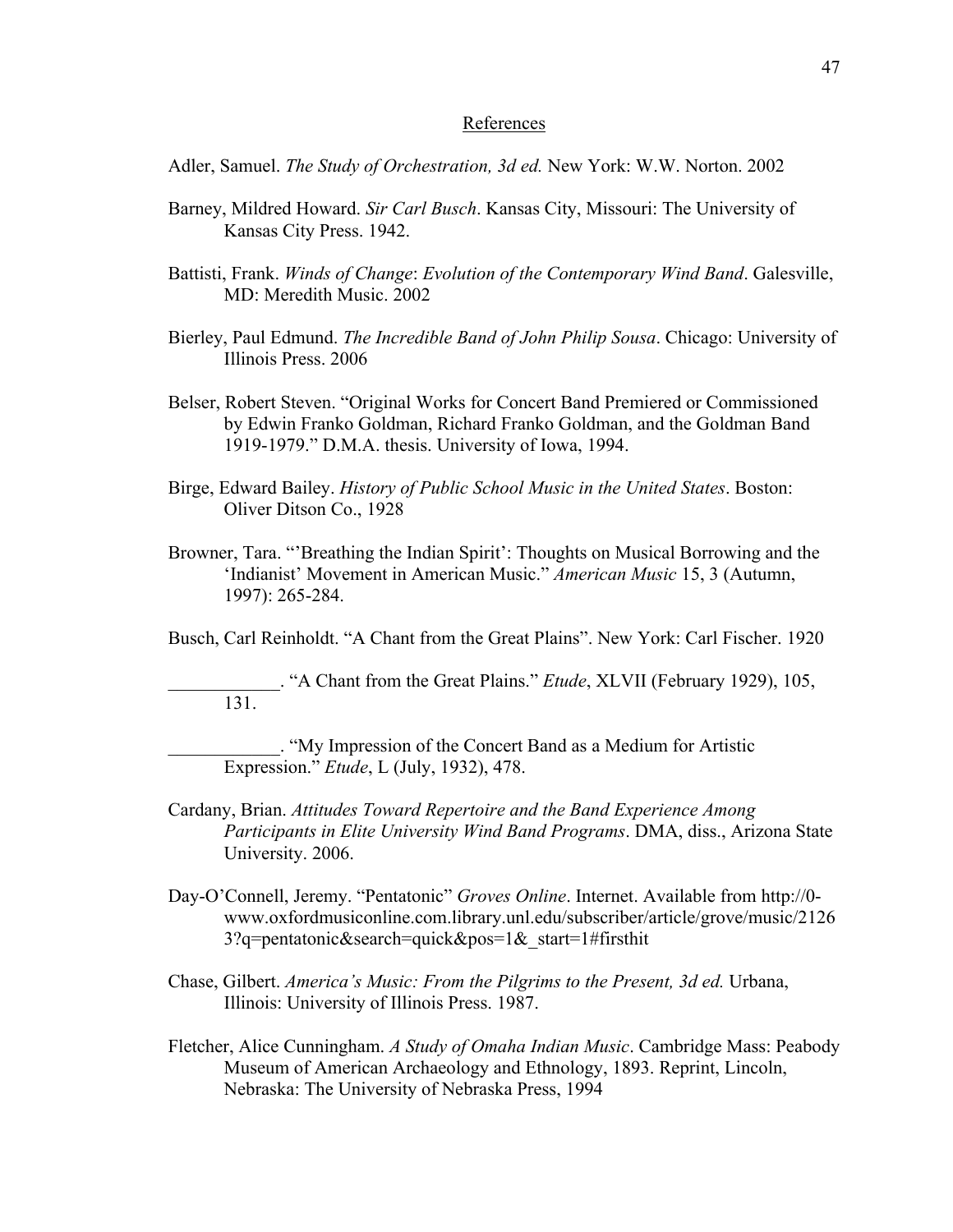\_\_\_\_\_\_\_\_\_\_\_\_. *Indian Story & Song from North America*. Boston: Small Maynard. 1900. Reprint, Lincoln, Nebraska: The University of Nebraska Press, 1995

Fischer, Wilhelm .*Zur Entwicklungsgeschichte des Wiener klassischen Stils«, Studien zur Musikwissenschaft*. 1915

Forsyth, Cecil. *Orchestration*. New York: Dover Publications. 1982.

Goldman, Richard Franko. *The Concert Band*. New York: Rinehart & Co., Inc., 1946.

\_\_\_\_\_\_\_\_\_\_\_\_. *The Wind Band*. Boston: Allyn and Bacon, Inc., 1961.

\_\_\_\_\_\_\_\_\_\_\_\_. "Band Music in America" in Paul Henry Lang, *One Hundred Years of Music in America* (New York: G. Shirmer, 1961

- Graham, Alberta Powell. *Great Bands of America*. New York: Thomas Nelson & Sons. 1951.
- Ha, Young Mi. *Characteristics of Aaron Copland's American Style in Four Dance Episodes from Rodeo*. PhD, diss., New York University, 2000.
- Hansford, Jim. Email correspondence. October 23, 2011
- Hitchcock, H. Wiley. *Music in the United States*: *A Historical Introduction, 3d ed.* Englewood Cliffs, New Jersey: Prentice Hall. 1988.
- Jolly, Kirby Reid. *Edwin Franko Goldman and the Goldman Band*. Ph.D. diss, New York University. 1971
- Kennan, Kent and Donald Grantham. *The Technique of Orchestration 6th ed*. Upper Saddle, New Jersey: Prentice Hall. 2002
- Keene, James A. *A History of Music Education in the United States*, *2d* ed. Centennial, CO: Glenbridge Publishing, 1961.
- Lowe, Donald Robert. "Sir Carl Busch: His Life and Work as a Teacher, Conductor, and Composer"*.* D.M.A. diss., University of Missouri-Kansas City. 1972

\_\_\_\_\_\_\_\_\_\_\_\_. "Carl Busch: Danish-American Music Educator". *Journal of Research in Music Education* 31:2 (Summer 1983). 85-92

\_\_\_\_\_\_\_\_\_\_\_\_. "Carl Busch and the first Goldman Band Composition Contest: A Pivotal Point in the Historical Evolution of Modern Wind Band Repertoire. *Journal of Band Research* 14:1 (Fall 1978). 16-21

\_\_\_\_\_\_\_\_\_\_\_\_. Telephone conversation, March 17, 2012.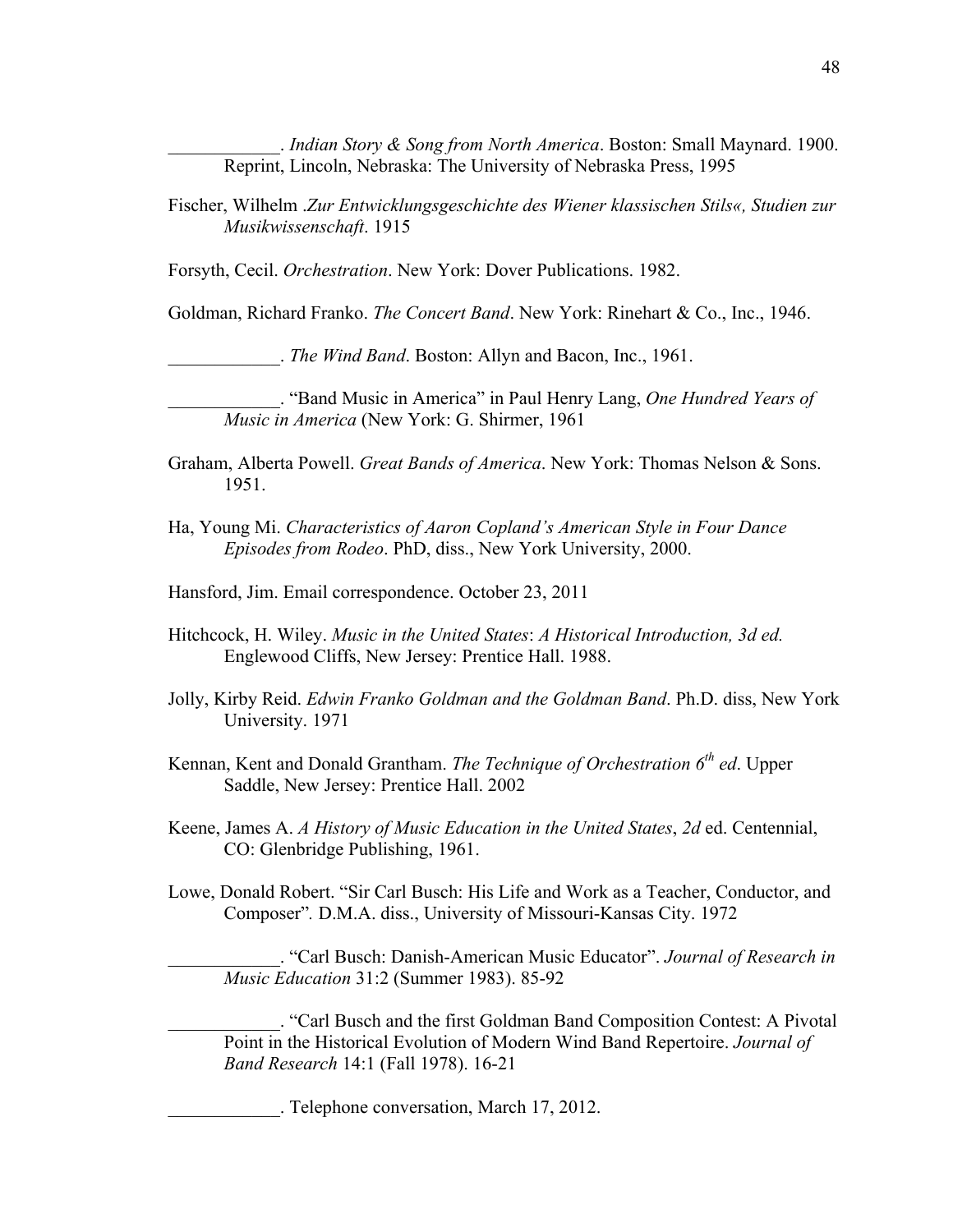- McAnally, J. Kent. "Edwin Franko Goldman, Richard Franko Goldman, and the Goldman Band Professionals and Educators". *Bulletin of Historical Research in Music Education,* 17:1 (September 1995). 19-58
- Pisani, Michael V. *Imagining Native America in Music*. New Haven, Connecticut: Yale University Press. 2005
- Platingna, Leon. *Romatnic Music: A History of Musical Style in Nineteenth-Century Europe.* New York: W.W. Norton, 1984.
- Rhodes, Stephen L. *A History of the Wind Band*. Lipscomb University. http://www.lipscomb.edu/windbandhistory/index.htm
- *The Overture,* National High School Music Camp, Interlochen, Michigan, 1928-1931
- Waldman, Carl. *Encyclopedia of Native American Tribes*. New York: Facts on File Publications. 1988
- Waters, Edward N. *Victor Herbert: A Life in Music*. New York: The MacMillan Company, 1961.
- Welch, Myron. Email correspondence. November 10, 2011

Wilhjelm, Chris. Email correspondence. October 22, 2011.

\_\_\_\_\_\_\_\_\_\_\_\_. Telephone correspondence. October 25, 2011.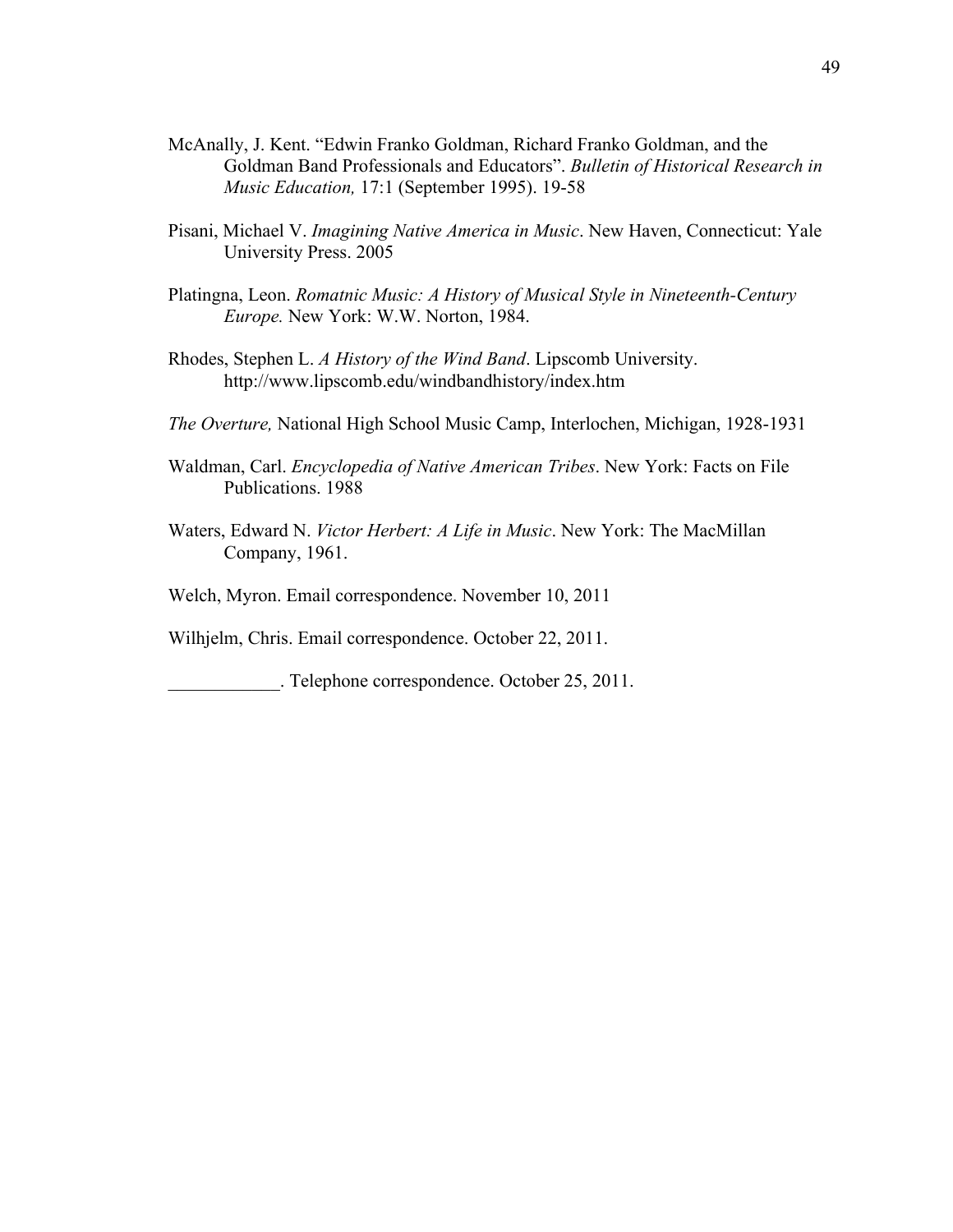## APPENDIX

## "*A Chant from the Great Plains* by Carl Busch"

Before attempting an analysis of the work I shall quote verbatim the descriptive notes which appear on the band score: "This Symphonic Episode has been inspired by an Indian scene from an outdoor pageant, illustrating early life in the West. The opening measures recall a quiet summer's day in the village with the children engaged in playful pastime and the old men standing as interested, amused spectators. Suddenly the chanting of victorious braves returning from war bringing with them their dead and wounded is wafted in the village from afar. Their gradual approach to the village takes place in form of a solemn procession in the course of which they pass on the burial ground. Then the pastoral life, interrupted and brought to a halt by the process, is once more taken up. The principal motive employed for this gradual development of this Symphonic Episode is an idealization of a theme from Alice C. Fletcher's *A Study of Omaha Indian Music*." While the instrumentation is for full band, there are a few instruments [that] may be omitted, if necessary, without seriously impairing the total results—for example, the alto and bass clarinets are not found in every High School band. In case the English horn (which, with its charm of color, is most important) cannot be secured, the part being cued for such purpose.

The lengthy introductory matter extending practically to Figure 6 is the most difficult, involving constant change of time and rhythm. It is meant principally to create atmosphere and, at the same time, to prepare, by fragmentary references, for the complete theme.

Such references occur in horn (measures 5 and 6), in solo cornet:



At the seventh measure preceding Figure 3, again in oboe and flute at the second measure after Fig. 3, and the third measures after 4, in cornets and baritones at Figure 5, and finally in solo cornet at the third measure preceding Fig. 6. All these thematic suggestions must be presented with extreme clearness.

The first section up to Fig. 1 must be kept in strict tempo, but a certain freedom of movement from 1 to 3 would be interesting and would afford individual treatment. Measures such as:

Ex.2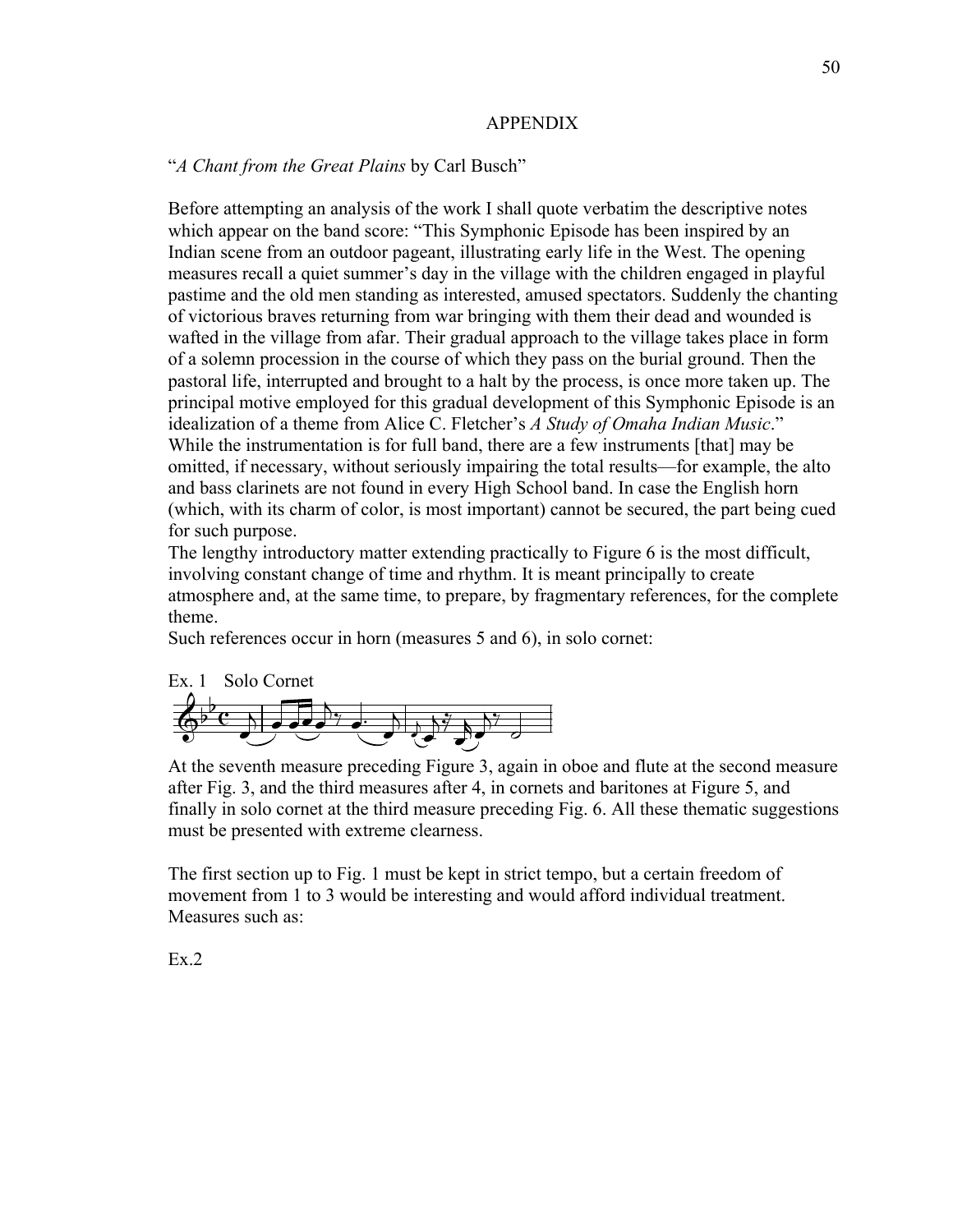

must be given special attention in order to obtain satisfactory ensemble. At Fig. 3 the movement becomes light and carefree (the introduction of the triangle being important) and this mood may well be continued up to Fig. 5. Here a slight *accelerando* and *crescendo* is in order, concluding with a strong outburst in octaves and followed in turn by a *diminuendo* and *ritardando* in which the solo cornet is heard in the final suggestion of the theme.

Beginning at Fig. 6, the entire theme is now introduced by the English horn, and this solo should be played in a chanting manner. Something of the correct mood will be felt, I think, when noticing the responses in flute and clarinet later on. The supporting harmony must at all times be subdued (*piano*) so as to give the English horn opportunity for full expression.



Arriving at the 2/4 time (the third measure after Fig. 7) there is an increase in the instrumentation, the theme being taken by the  $1<sup>st</sup>$  B-flat clarinet, also clarinet and horn in octaves. The development proper begins at the succeeding 2/4 movement (nine measures after Fig. 11. This section will require much study; it contains a liberal use of imitation and moves freely into distant keys, but returns to the principal key of B-flat major at Fig. 11.

The semi-chromatic runs in thirty-second notes by flute, piccolo and clarinets, in the early part of this section, must be practiced slowly at first until they can be performed with certainty and smoothness. This applies to the runs in imitation at Fig. 10. Whenever

such rhythms as  $\overrightarrow{ }$  or  $\overrightarrow{ }$  or  $\overrightarrow{ }$  occur, it signifies matter of importance which must be brought out clearly.